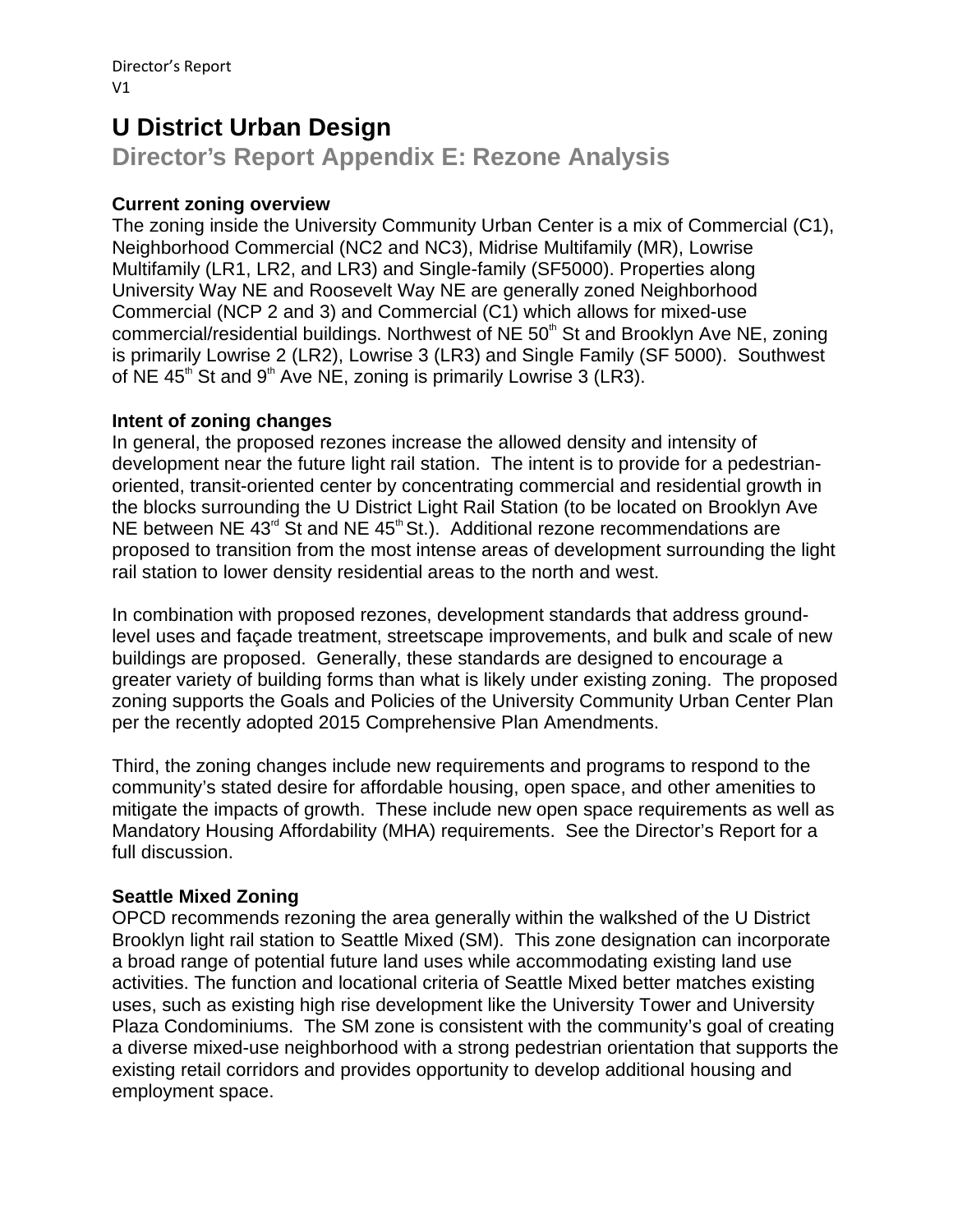Applying Seattle Mixed also allows OPCD to recommend more detailed development standards, responding specifically to the community's stated desires including more variety in buildings, more open space in conjunction with new development, and a broader mix of housing types.

## **Consistency with Rezone Criteria**

The following sections compare elements of OPCD's proposal with the rezone criteria in Seattle Municipal Code Chapter 23.34. OPCD is recommending 12 rezones to implement the goals and policies of the University Community Urban Center plan by promoting a lively, mixed-use neighborhood that can accommodate a range of new residential, commercial, retail and office uses while preserving the character and function of the University Way NE ("Ave") retail corridor and existing single family neighborhoods. The proposed rezones include approximately 150 acres in the University Community Urban Center.

For a more detailed discussion of the rezone's objectives, please see the U District Urban Design Director's Report.

The following are the key elements of the rezone:

*Base Zoning***.** All of the rezones are depicted on Exhibit A: U District Rezone Map on page 4. Development under this new zoning beyond the development potential of the current zone would be contingent on an incentive zoning program. In addition, mandatory housing affordability (MHA) would apply in all rezoned areas. The 12 rezone areas are identified as follows:

- Area A: Rezone existing Residential, Single-family 5,000 (SF 5000) with a height of 25-30 feet, to Neighborhood Commercial 2P 30 (M[1](#page-1-0)<sup>1</sup>) [NC2P-30 (M1)] with a height of 30 feet
- Area B: Rezone existing Residential, Multifamily, Lowrise 3 (LR3) with a height of 18-40 feet to Neighborhood Commercial 2P 55 (M1) [NC2P-55 (M1)] with a height of 55 feet
- Area C: Rezone existing Residential, Single-family 5,000 (SF 5000) to Residential Multifamily, Lowrise 1 [LR1 (M1)]; from 25-30 feet to 18-40 feet
- Area D: Rezone existing Residential, Multifamily, Lowrise 3 with a height of 18- 40 feet (LR3), to Neighborhood Commercial 3 with a height of 55 feet [NC3 55 (M1)]

<span id="page-1-0"></span> $1$  M1 indicates a mandatory housing affordability suffix designation.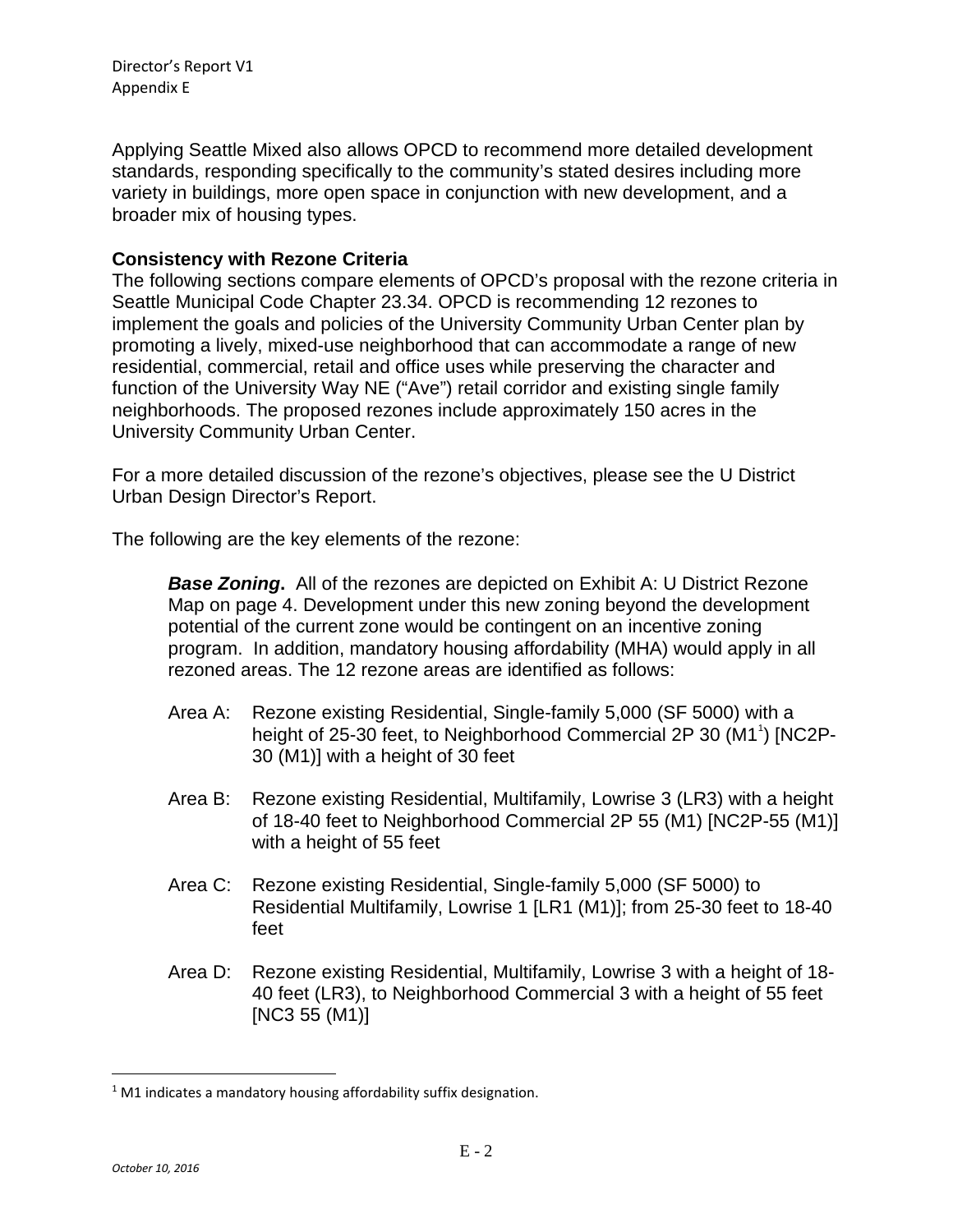- Area E: Rezone and existing Residential, Multifamily Lowrise Residential Commercial with a height of 18-40 feet (LR-RC) to Neighborhood Commercial 3 with a height of 55 feet [NC3 55 (M1)]
- Area F: Rezone existing Neighborhood Commercial 3 with a height of 65 feet (NC3-65) to Seattle Mixed zone with an allowable height of 240 feet (SM-U 75-240)
- Area G: Rezone existing Neighborhood Commercial 3P and Neighborhood Commercial 3 zoned area with a height of 65 feet (NC3P-65 and NC3- 65) to Seattle Mixed with a height of 85 feet (SM-U 85)
- Area H: Rezone an existing mix of Residential, Multifamily, Midrise (MR) with a height of 60-75 feet, Commercial 1 with a height of 65 feet (C1-65), Neighborhood Commercial 3 with a height of 65 feet (NC3-65), Neighborhood Commercial 3 with a height of 85 feet (NC3-85) and Neighborhood Commercial P3 with a height of 65 feet (NC3P-65) to Seattle Mixed with a height of 320 feet (SM-U 95-320)
- Area I: Rezone existing Residential Multifamily Lowrise 3 (LR3) with a height of 18-40 feet to Residential, Multifamily, Midrise [MR (M1)] with a height of 85 feet.
- Area J: Rezone existing mix of Commercial 1 with a height of 65 feet (C1-65), Neighborhood Commercial 3P with a height of 65 feet (NC3P-65), Neighborhood Commercial 3 with a height of 65 feet (NC3-65) and Residential, Multifamily, Midrise RC with a height of 60-75 feet (MR-RC) to Seattle Mixed with a height of 240 feet (SM-U 75-240)
- Area K: Rezone existing Multifamily, Residential, Midrise with a height of 60-75 feet (MR) to Seattle Mixed/Residential with a height of 240 feet (SM-U/R 75-240)
- Area L: Rezone existing Neighborhood Commercial 3 and Neighborhood Commercial 3P with a height of 65 feet (NC3-65 and NC3P-65) to Seattle Mixed with a height of 240 feet (SM-U 75-240)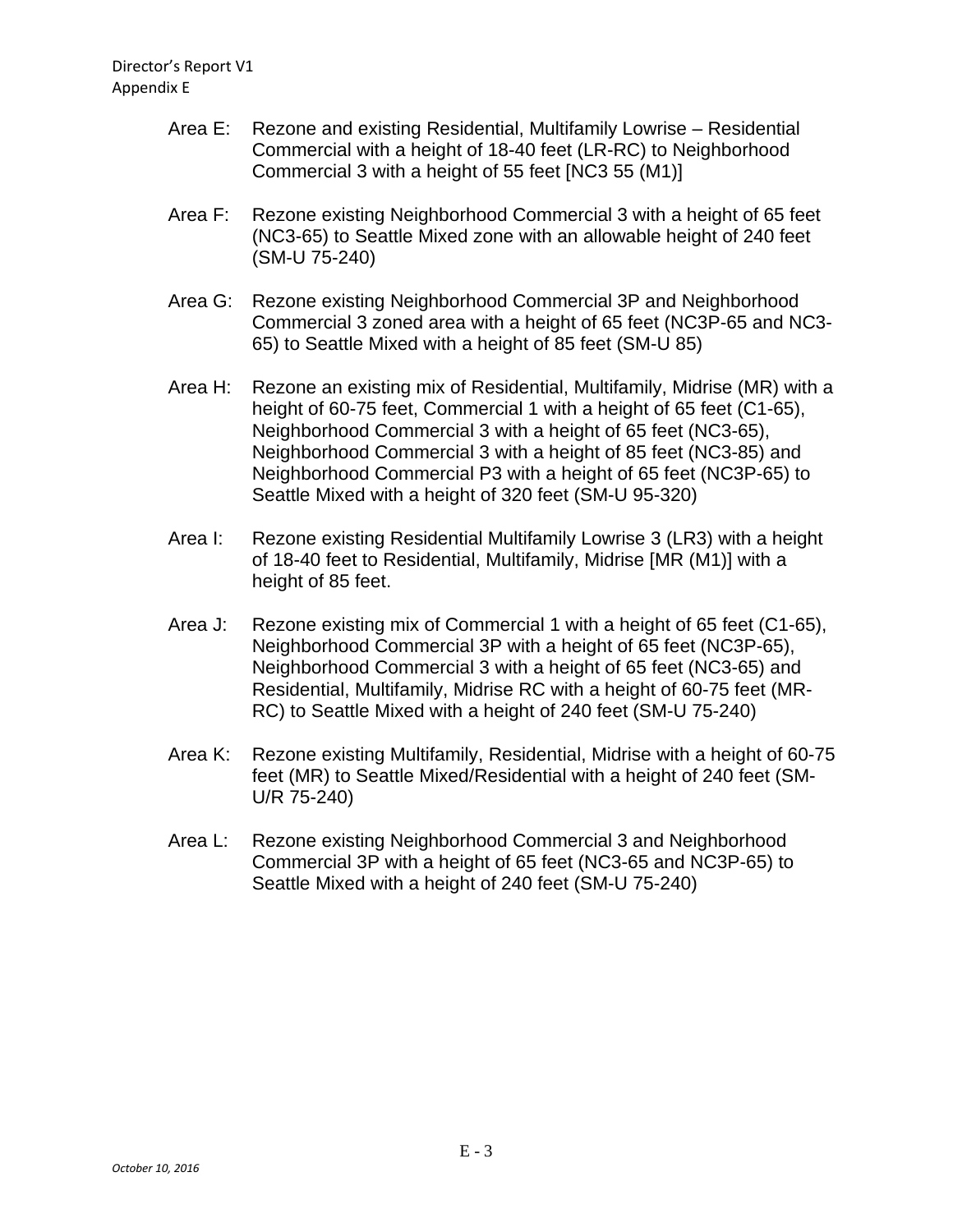**EXHIBIT A**

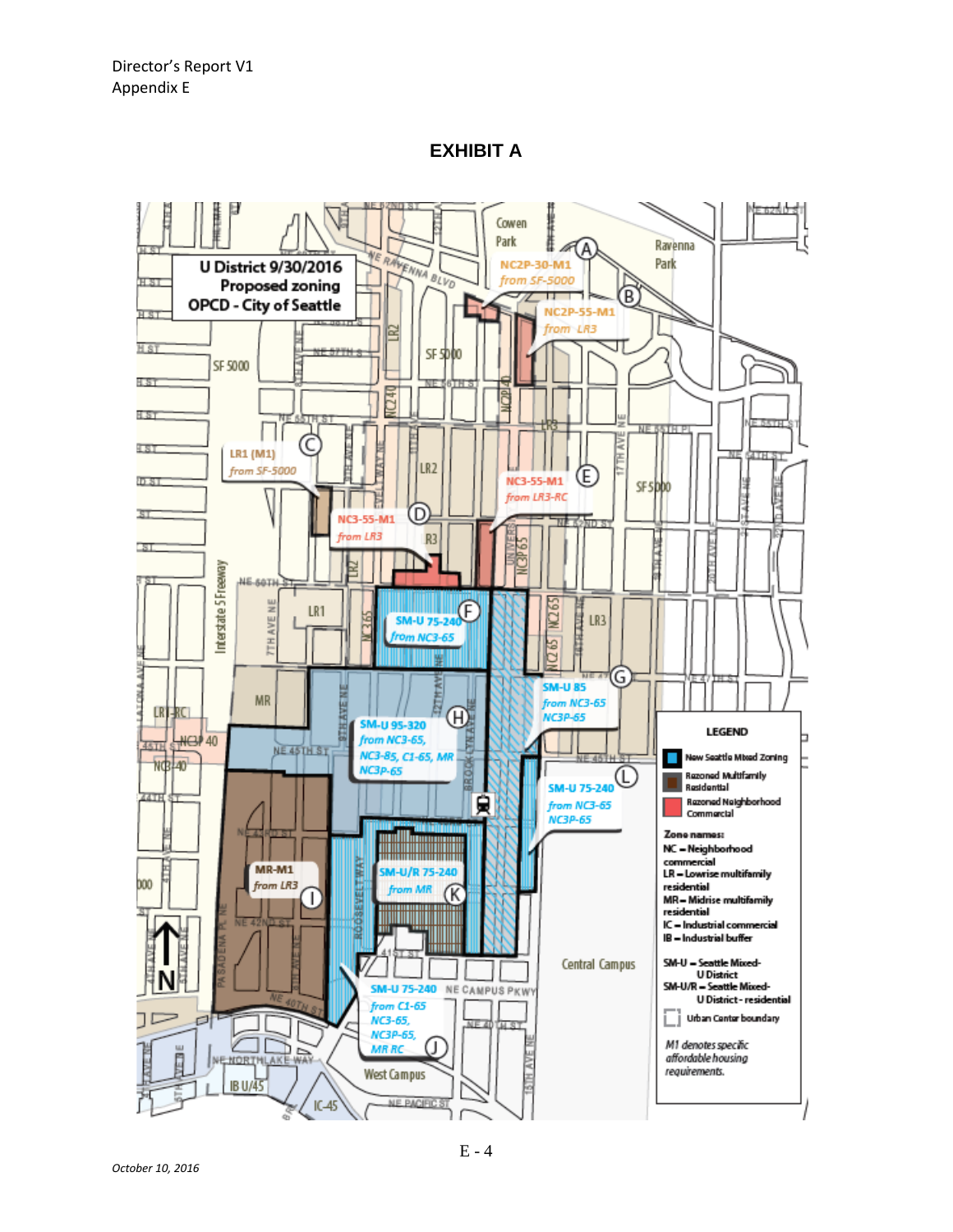# **Station Area Overlay District Boundary**



The proposal includes removing the existing station area overlay district designation (shown above). The primary function of the Station Area Overlay (SAO), which was designated in 2001, is to increase development capacity and zoning flexibility in the vicinity of the future light rail station. After implementation of the proposed zoning changes, the SAO will no longer be needed for the following three reasons:

- 1) The recommended zoning changes increase development capacity and use flexibility in a way that is more extensive, detailed, and closely aligned with community interests than the SAO.
- 2) The SAO is based on an outdated location for the station when it was adopted, the station was planned to be further to the east.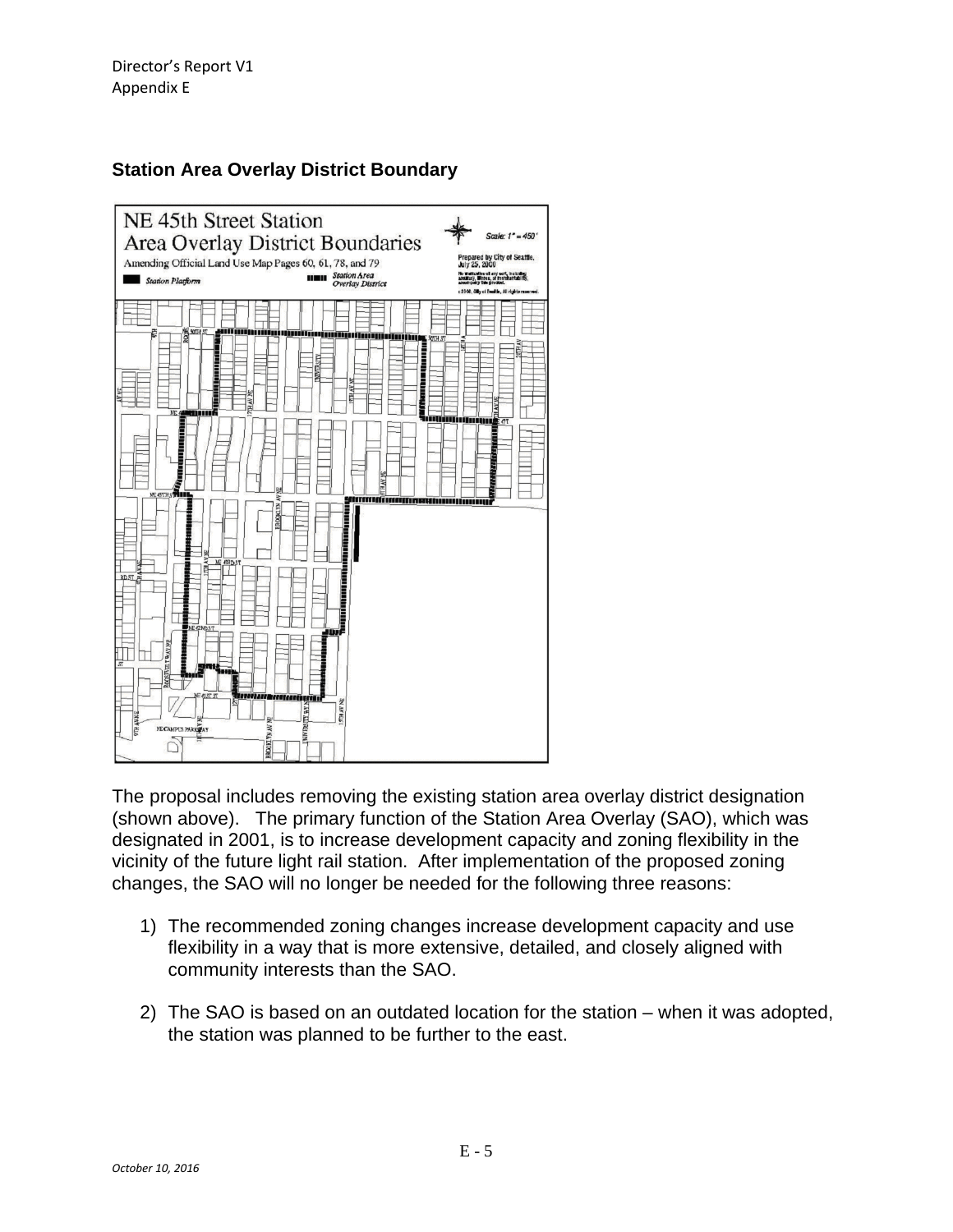Director's Report V1 Appendix E

> 3) The SAO does not substantially modify what development is allowed through SM zoning, which would be the predominant zoning classification after OPCD's zoning recommendations.

## **Pedestrian Designation (P-Suffix)**

The recommended zoning designation for Areas A and B (see exhibit A on page 4) includes application of the P-Suffix. Therefore, analysis of rezone criteria for Areas A and B includes an analysis of the application of the P-Suffix.

## **Scope of Analysis**

The Seattle Land Use Code requires the analysis of certain types of information for rezone actions. For the U District planning area, much of the required information is presented within the body of the Director's Report. In addition to the report content on the preceding pages, this appendix presents analysis of the proposed rezone criteria identified in the Seattle Land Use Code (Chapter 23 of the Seattle Municipal Code – SMC 23.34).

## **General rezone criteria**

The table below analyzes the broad rezone proposal for all twelve (12) rezone areas against the general rezone criteria (and includes a Code citation for reference).

| <b>Criteria</b>                                                                                                                                                                                                                                                                             | Met? | Analysis - U District-wide                                                                                                                                                                                                                                                                                                                                                                                                                                                                                                                                                                                                                                                                                                                                                                                                                                         |
|---------------------------------------------------------------------------------------------------------------------------------------------------------------------------------------------------------------------------------------------------------------------------------------------|------|--------------------------------------------------------------------------------------------------------------------------------------------------------------------------------------------------------------------------------------------------------------------------------------------------------------------------------------------------------------------------------------------------------------------------------------------------------------------------------------------------------------------------------------------------------------------------------------------------------------------------------------------------------------------------------------------------------------------------------------------------------------------------------------------------------------------------------------------------------------------|
| In urban centers and urban villages<br>the zoned capacity for the center or<br>village taken as a whole shall be no<br>less than one hundred twenty-five<br>percent (125%) of the growth targets<br>adopted in the Comprehensive Plan<br>for that center or village. (SMC<br>23.34.008.A.1) | Yes  | The proposal represents an increase in<br>the development capacity available in the<br>neighborhood, thus, this criterion is met.<br>Existing zoned capacity plus additional<br>jobs capacity as a result of the rezone<br>will result in zoned capacity for<br>approximately 17,000 additional jobs.<br>That is approximately 350% of the 4,800<br>jobs estimated for 2035 [U District Urban<br>Design Final Environmental Impact<br>Statement (FEIS)]. Existing comp. plan<br>growth target for 2024 is 6,140 new jobs.<br>Zoned capacity for new housing units<br>including capacity resulting from the<br>recommended rezones is approximately<br>9,500 new units. That is approximately<br>190% of the projected housing unit<br>growth of 5,000 units estimated for 2035<br>(U District Urban Design FEIS). Existing<br>comp. plan growth target for 2024 is |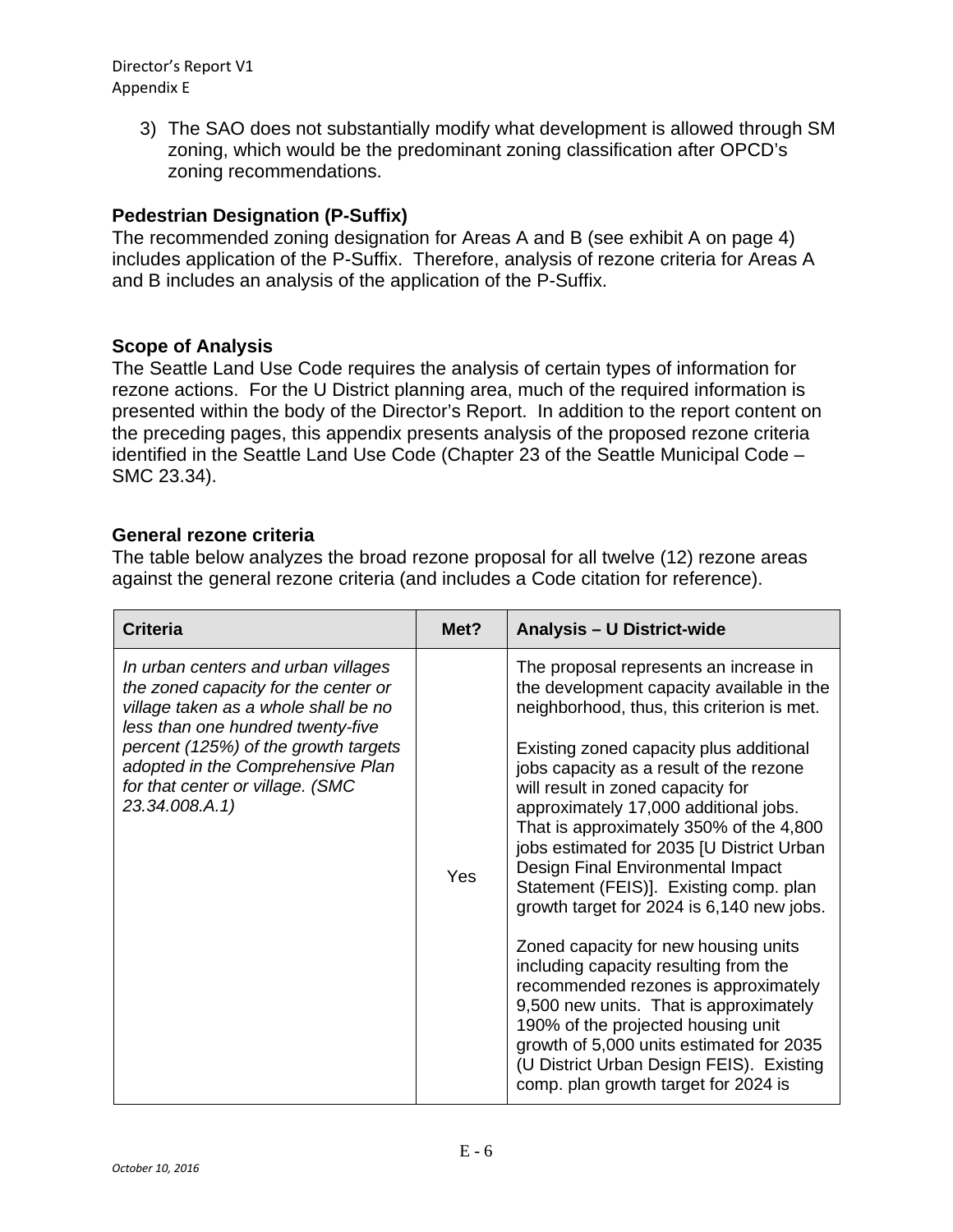| <b>Criteria</b>                                                                                                                                                                                                                                                                                    | Met? | Analysis - U District-wide                                                                                                                                                                                                                                                                                                                                                                         |
|----------------------------------------------------------------------------------------------------------------------------------------------------------------------------------------------------------------------------------------------------------------------------------------------------|------|----------------------------------------------------------------------------------------------------------------------------------------------------------------------------------------------------------------------------------------------------------------------------------------------------------------------------------------------------------------------------------------------------|
|                                                                                                                                                                                                                                                                                                    |      | 2,450 new housing units.                                                                                                                                                                                                                                                                                                                                                                           |
| For the area within the urban village<br>boundary of hub urban villages and<br>for residential urban villages taken as<br>a whole the zoned capacity shall not<br>be less than the densities<br>established in the Urban Village<br>Element of the Comprehensive Plan.<br>(SMC 23.34.008.A.2)      | Yes  | The proposal represents an increase in<br>the development capacity available in the<br>neighborhood, thus, this criterion is met.                                                                                                                                                                                                                                                                  |
| The most appropriate zone<br>designation shall be that for which<br>the provisions for designation of the<br>zone type and the locational criteria<br>for the specific zone match the<br>characteristics of the area to be<br>rezoned better than any other zone<br>designation. (SMC 23.34.008.B) | Yes  | A specific analysis of each individual<br>rezone in relationship to criteria for the<br>specific zone is provided in the Zone<br>Specific Criteria section.                                                                                                                                                                                                                                        |
| Previous and potential zoning<br>changes both in and around the area<br>proposed for rezone shall be<br>examined. (SMC 23.34.008.C)                                                                                                                                                                | Yes  | This analysis takes into account the<br>changes to zoning made in the area as<br>part of Station Area Planning, adopted by<br>the City Council in the late 1990s. The<br>proposal also takes into consideration<br>the future potential zoning changes<br>associated with implementation of MHA<br>in multifamily and commercially-zoned<br>areas adjacent to the area proposed for<br>the rezone. |
| Council adopted neighborhood plans<br>that apply to the area proposed for<br>rezone shall be taken into<br>consideration. (SMC 23.34.008.D.2)                                                                                                                                                      | Yes  | The University Community Urban Center<br>portion of the Comprehensive Plan was<br>adopted in 1998 and amended in 2015.<br>The rezone proposal is consistent with                                                                                                                                                                                                                                   |
|                                                                                                                                                                                                                                                                                                    |      | the University Community Urban Center<br>Goals and Policies as amended in the<br>2015 Comprehensive Plan annual<br>update.                                                                                                                                                                                                                                                                         |
| Where a neighborhood plan adopted<br>or amended by the City Council after<br>January 1, 1995 establishes policies<br>expressly adopted for the purpose of<br>guiding future rezones, but does not<br>provide for rezones of particular sites                                                       | Yes  | There are no policies expressly adopted<br>for the purpose of guiding future rezones<br>in this neighborhood. In addition, Policy<br>UC-P4 reads as follows:                                                                                                                                                                                                                                       |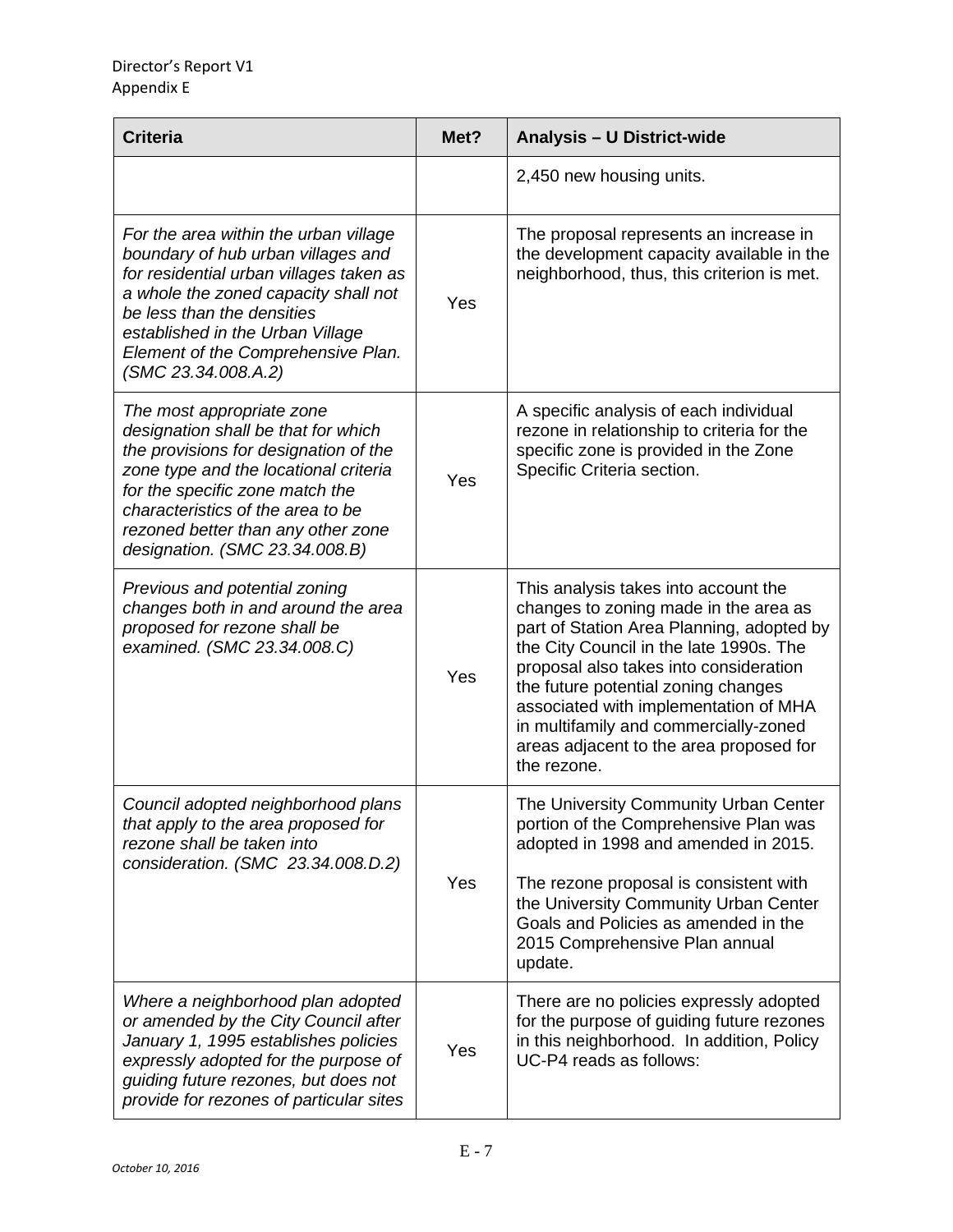| <b>Criteria</b>                                                                                                                                                                                                                                                                                                                                                            | Met? | Analysis - U District-wide                                                                                                                                                                                                                                                                                                                                                                                                                                                                                                                                                                                                                                                         |
|----------------------------------------------------------------------------------------------------------------------------------------------------------------------------------------------------------------------------------------------------------------------------------------------------------------------------------------------------------------------------|------|------------------------------------------------------------------------------------------------------------------------------------------------------------------------------------------------------------------------------------------------------------------------------------------------------------------------------------------------------------------------------------------------------------------------------------------------------------------------------------------------------------------------------------------------------------------------------------------------------------------------------------------------------------------------------------|
| or areas, rezones shall be in<br>conformance with the rezone policies<br>of such neighborhood plan. (SMC<br>23.34.008.D.3)                                                                                                                                                                                                                                                 |      | These goals and policies of the<br><b>UCUC Neighborhood Plan are</b><br>not intended to change the policy<br>basis for consideration of rezones<br>proposed after adoption of these<br>goals and policies.                                                                                                                                                                                                                                                                                                                                                                                                                                                                         |
| The impact of more intensive zones<br>on less intensive zones or industrial<br>and commercial zones on other<br>zones shall be minimized by the use<br>of transitions or buffers, if possible. A<br>gradual transition between zoning<br>categories, including height limits, is<br>preferred. (SMC 23.34.008.E.1)                                                         | Yes  | The proposed rezones consider<br>transitions in development intensity and<br>proposed height limits where the most<br>intensive zones are proposed for the<br>blocks surrounding the proposed light rail<br>station, and just north of the UW West<br>Campus area. There is a gradual<br>transition from this SM-zoned area, to<br>lower intensity NC and MR zones, then<br>LR and SF 5000 zones generally north of<br>NE 50 <sup>th</sup> St.                                                                                                                                                                                                                                     |
| Physical buffers may provide an<br>effective separation between<br>different uses and intensities of<br>development. (SMC 23.34.008.E.2)                                                                                                                                                                                                                                   | Yes  | Running north-to-south, University Way<br>NE and Roosevelt Way NE both serve as<br>buffers with more intensive pedestrian-<br>oriented development. NE 50 <sup>th</sup> Street<br>serves as a separation between higher<br>and lower intensity of development within<br>the planning area.                                                                                                                                                                                                                                                                                                                                                                                         |
| Boundaries between commercial and<br>residential areas shall generally be<br>established so that commercial uses<br>face each other across the street on<br>which they are located, and face<br>away from adjacent residential areas.<br>An exception may be made when<br>physical buffers can provide a more<br>effective separation between uses<br>(SMC 23.34.008.E.3). | Yes  | Almost all proposed zone boundaries<br>meet this criterion. One exception is the<br>zone boundary between Area H and<br>Areas G and I where MR zoning is<br>proposed on the west side of NE 9 <sup>th</sup><br>Avenue and SM-U on the east.<br>The existing condition is also a case of<br>commercial facing residential zoning.<br>The proposed zoning transition of<br>medium density multifamily to mixed use<br>(MR to SM-U) is more compatible than<br>the existing condition which transitions<br>from lowrise multifamily to commercial<br>(LR 3 to C1-65). MR allows for a greater<br>commercial presence at the street level,<br>and the building bulk, scale and density |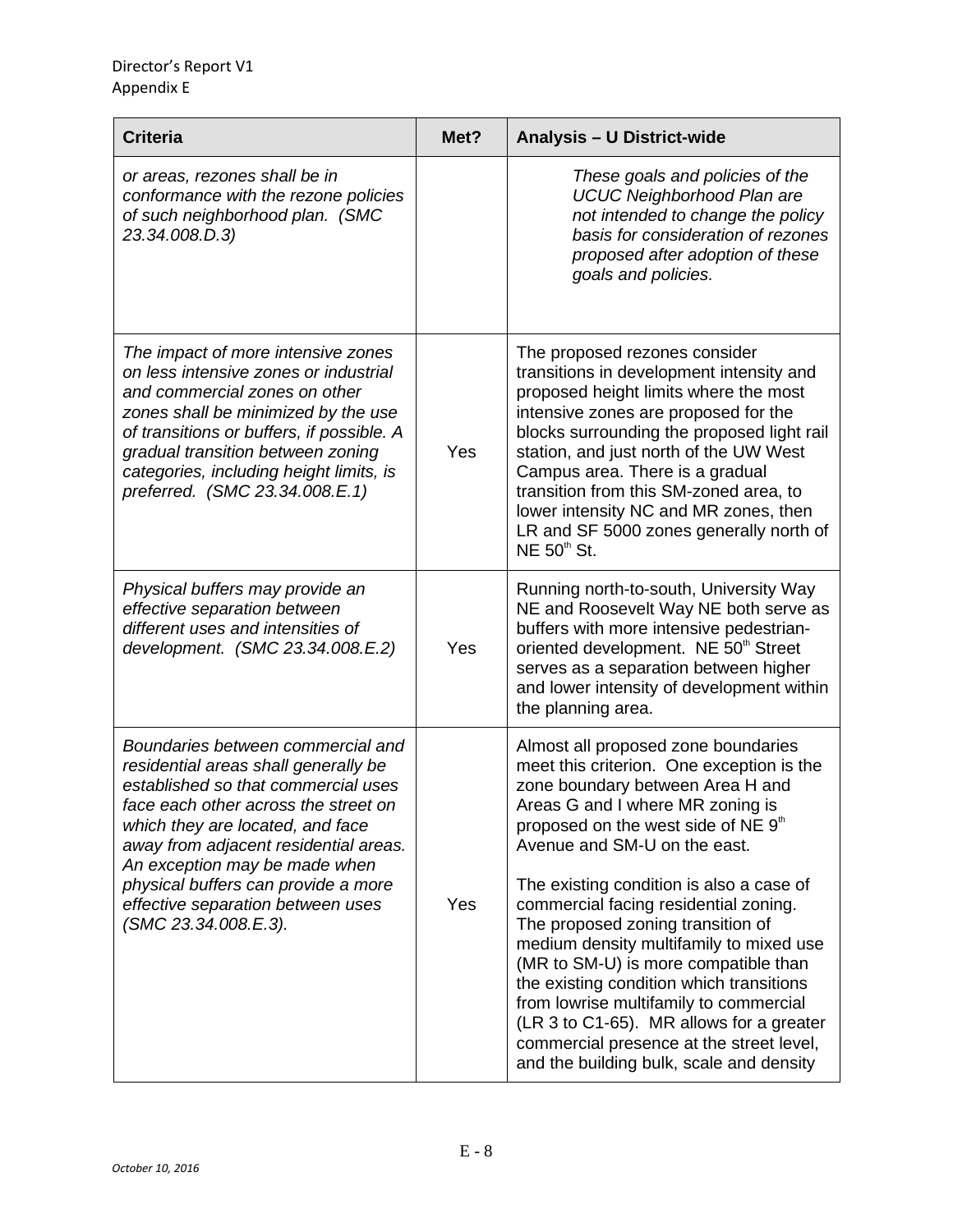| <b>Criteria</b>                                                                                                                                                                                                                                                                                                                                                                                                                                           | Met? | <b>Analysis - U District-wide</b>                                                                                                                                                                                                                                                                                                                                                                                                                                                                                                                                                                                                                                                                                                                                                                                                                                                                                                                                                                                                                                                                                                                                                                                                                                                                                                                                                                                                                                     |
|-----------------------------------------------------------------------------------------------------------------------------------------------------------------------------------------------------------------------------------------------------------------------------------------------------------------------------------------------------------------------------------------------------------------------------------------------------------|------|-----------------------------------------------------------------------------------------------------------------------------------------------------------------------------------------------------------------------------------------------------------------------------------------------------------------------------------------------------------------------------------------------------------------------------------------------------------------------------------------------------------------------------------------------------------------------------------------------------------------------------------------------------------------------------------------------------------------------------------------------------------------------------------------------------------------------------------------------------------------------------------------------------------------------------------------------------------------------------------------------------------------------------------------------------------------------------------------------------------------------------------------------------------------------------------------------------------------------------------------------------------------------------------------------------------------------------------------------------------------------------------------------------------------------------------------------------------------------|
|                                                                                                                                                                                                                                                                                                                                                                                                                                                           |      | is more in line with the proposed SM<br>designation.                                                                                                                                                                                                                                                                                                                                                                                                                                                                                                                                                                                                                                                                                                                                                                                                                                                                                                                                                                                                                                                                                                                                                                                                                                                                                                                                                                                                                  |
| In general, height limits greater than<br>forty (40) feet should be limited to<br>urban villages. (SMC<br>23.34.008.E.4).                                                                                                                                                                                                                                                                                                                                 | Yes  | All areas within the rezone proposal that<br>establish potential height limits greater<br>than 40 feet are located within the<br>University Community Urban Center.                                                                                                                                                                                                                                                                                                                                                                                                                                                                                                                                                                                                                                                                                                                                                                                                                                                                                                                                                                                                                                                                                                                                                                                                                                                                                                   |
| Negative & positive impacts on the<br>area, including factors such as<br>housing (particularly low-income<br>housing), public services,<br>environmental factors (noise, air &<br>water, flora & fauna, odor, glare &<br>shadows, energy), pedestrian safety,<br>manufacturing activity, employment<br>activity, architectural or historic<br>character, shoreline review, public<br>access and recreation, should be<br>examined. (SMC 23.34.008.F.4.1). | Yes  | As recognized in the U District Urban<br>Design Alternatives EIS, most of the<br>impacts of redevelopment (increased<br>traffic, demolition of existing affordable<br>housing, household growth outpacing<br>open space development) are a result<br>of new development, regardless of<br>whether it is under existing zoning or new<br>zoning. For substantial impacts that<br>would be likely to result from the new<br>zoning (increased shading to parks,<br>increased concentration of traffic impacts<br>at core, more abrupt height<br>transitions), the EIS identifies a range<br>of mitigation strategies. Many of these<br>mitigations are incorporated in OPCD's<br>recommendations.<br>Many of the negative impacts of<br>redevelopment and zoning changes<br>would be offset by positive impacts: new<br>publicly accessible open spaces, housing<br>for a broader demographic range of<br>residents, improved pedestrian routes,<br>more trees and landscaping. Since the<br>City's MHA requirements and incentive<br>zoning program will be applied, new<br>affordable housing units are likely to be<br>created along with daycare centers and<br>other amenities.<br>Development resulting from the proposed<br>zoning would support existing<br>pedestrian-focused retail activity;<br>increase the neighborhood's employment<br>opportunities; increase housing<br>opportunities and diversify the area's<br>housing stock; improve pedestrian and |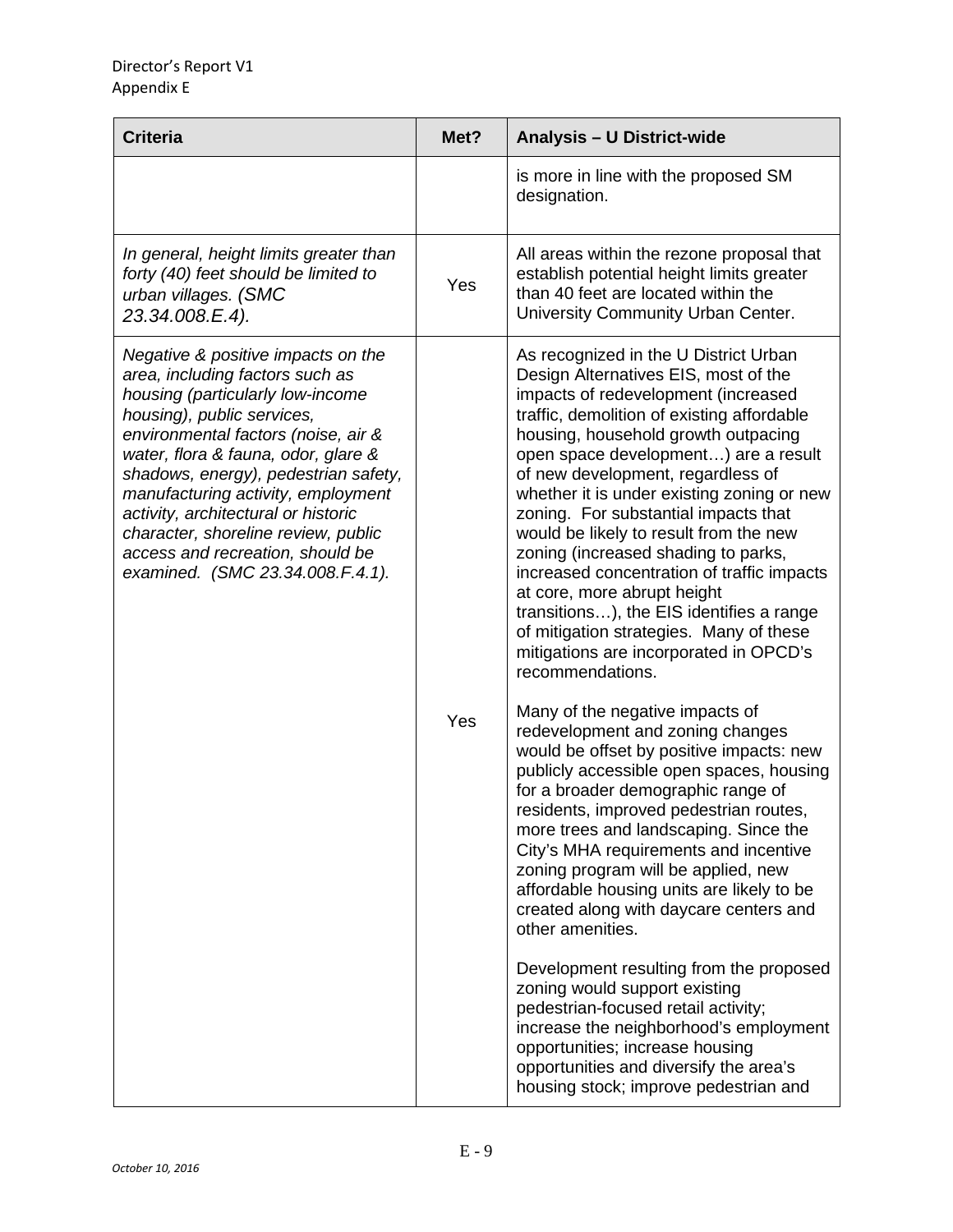| <b>Criteria</b>                                                                                                                                                                                                                                                                                                                                                                                                | Met? | Analysis - U District-wide                                                                                                                                                                                                                                                                                                                                                                                                                                                                                                                                                                                                                                                                                                               |
|----------------------------------------------------------------------------------------------------------------------------------------------------------------------------------------------------------------------------------------------------------------------------------------------------------------------------------------------------------------------------------------------------------------|------|------------------------------------------------------------------------------------------------------------------------------------------------------------------------------------------------------------------------------------------------------------------------------------------------------------------------------------------------------------------------------------------------------------------------------------------------------------------------------------------------------------------------------------------------------------------------------------------------------------------------------------------------------------------------------------------------------------------------------------------|
|                                                                                                                                                                                                                                                                                                                                                                                                                |      | bicycle safety by green streets<br>development; and allow new residences<br>and businesses in close proximity to the<br>U District light rail station so as to offer<br>increased opportunities to use mass<br>transit.                                                                                                                                                                                                                                                                                                                                                                                                                                                                                                                  |
| Development which can reasonably<br>be anticipated based on the<br>proposed development potential shall<br>not exceed the service capacities<br>which can reasonably be anticipated<br>in the area, including street access,<br>street capacity, transit service,<br>parking capacity, utility and sewer<br>capacity. (SMC 23.34.008.F.4.2).                                                                   | Yes  | This rezone is not anticipated to result in<br>exceeding service capacities. This<br>conclusion is based on the EIS as well as<br>consultation with relevant departments.<br>Existing services are adequate to<br>accommodate an increase of this scale.<br>The University Community Urban Center<br>is already served by several arterial<br>roadways, and a full range of existing<br>utility infrastructure that will be<br>significantly enhanced with the opening<br>of the light rail station. The EIS identifies<br>various infrastructure improvements that<br>will be needed over time under any<br>development scenario - but these<br>improvements fall within the standard<br>procedures of the various utility<br>agencies. |
| Evidence of changed circumstances<br>shall be taken into consideration in<br>reviewing proposed rezones, but is<br>not required to demonstrate the<br>appropriateness of a proposed<br>rezone. Consideration of changed<br>circumstances shall be limited to<br>elements or conditions included in<br>the criteria for the relevant zone<br>and/or overlay designations in this<br>chapter. (SMC 23.34.008.G). | Yes  | The rezone proposal is prompted in large<br>part by the opening of the U District light<br>rail transit station that will provide direct<br>access from the U District to Downtown,<br>Southeast Seattle and SeaTac Airport.<br>The light rail station represents a<br>significant change in the U District<br>neighborhood.<br>In addition to the U District light rail<br>station development, there is an<br>identified need for office space proximate<br>to the UW for research and technology-<br>based business.                                                                                                                                                                                                                  |
| If the area is located in or adjacent to<br>a critical area, the effect of the<br>rezone on the critical area shall be<br>considered. (SMC 23.34.008.I).                                                                                                                                                                                                                                                       | Yes  | No impacts to critical areas are expected<br>to result from the rezone proposal. The<br>area proposed for rezone is already a                                                                                                                                                                                                                                                                                                                                                                                                                                                                                                                                                                                                            |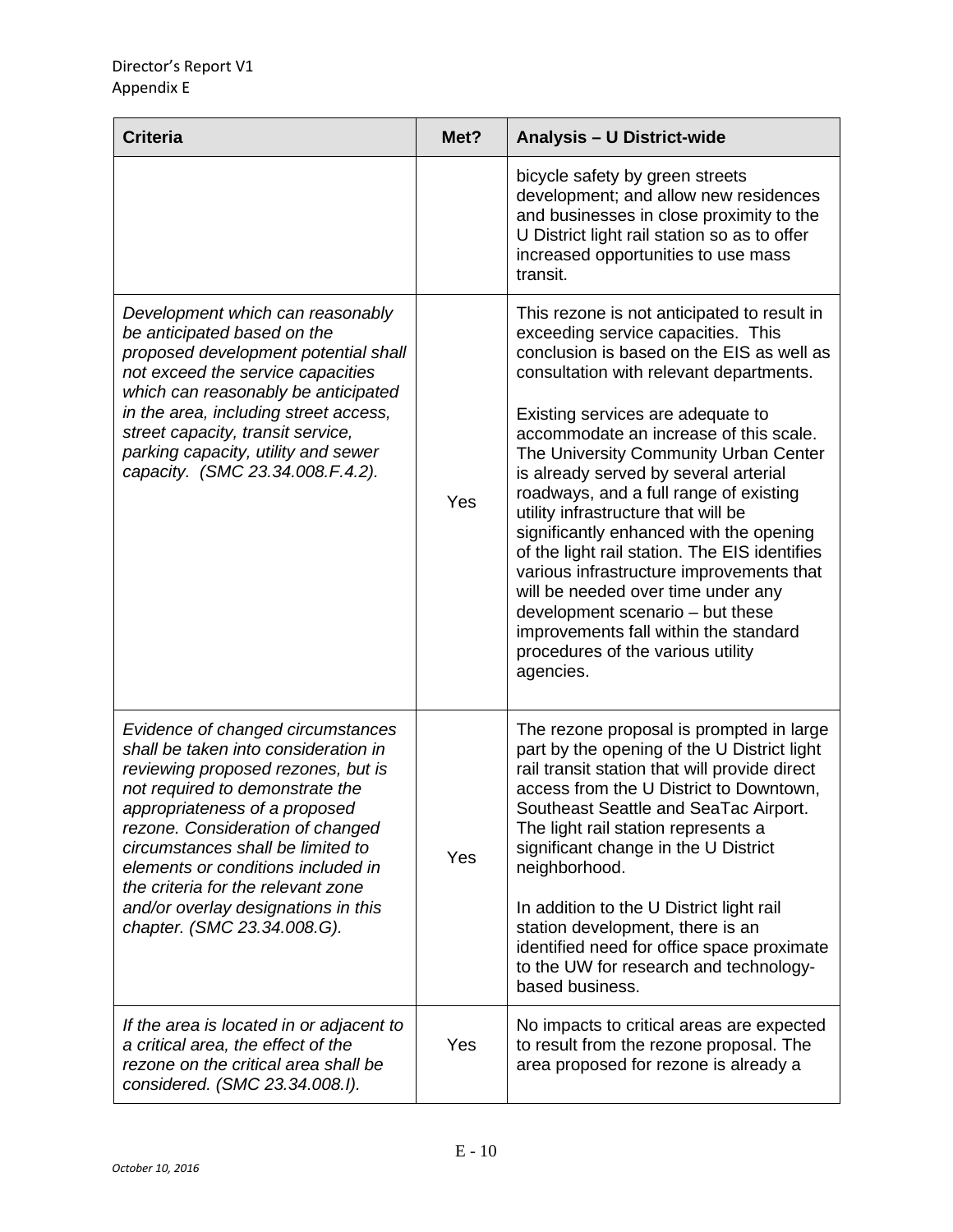| <b>Criteria</b> | Met? | <b>Analysis - U District-wide</b>                                      |
|-----------------|------|------------------------------------------------------------------------|
|                 |      | developed urban environment with no<br>environmentally critical areas. |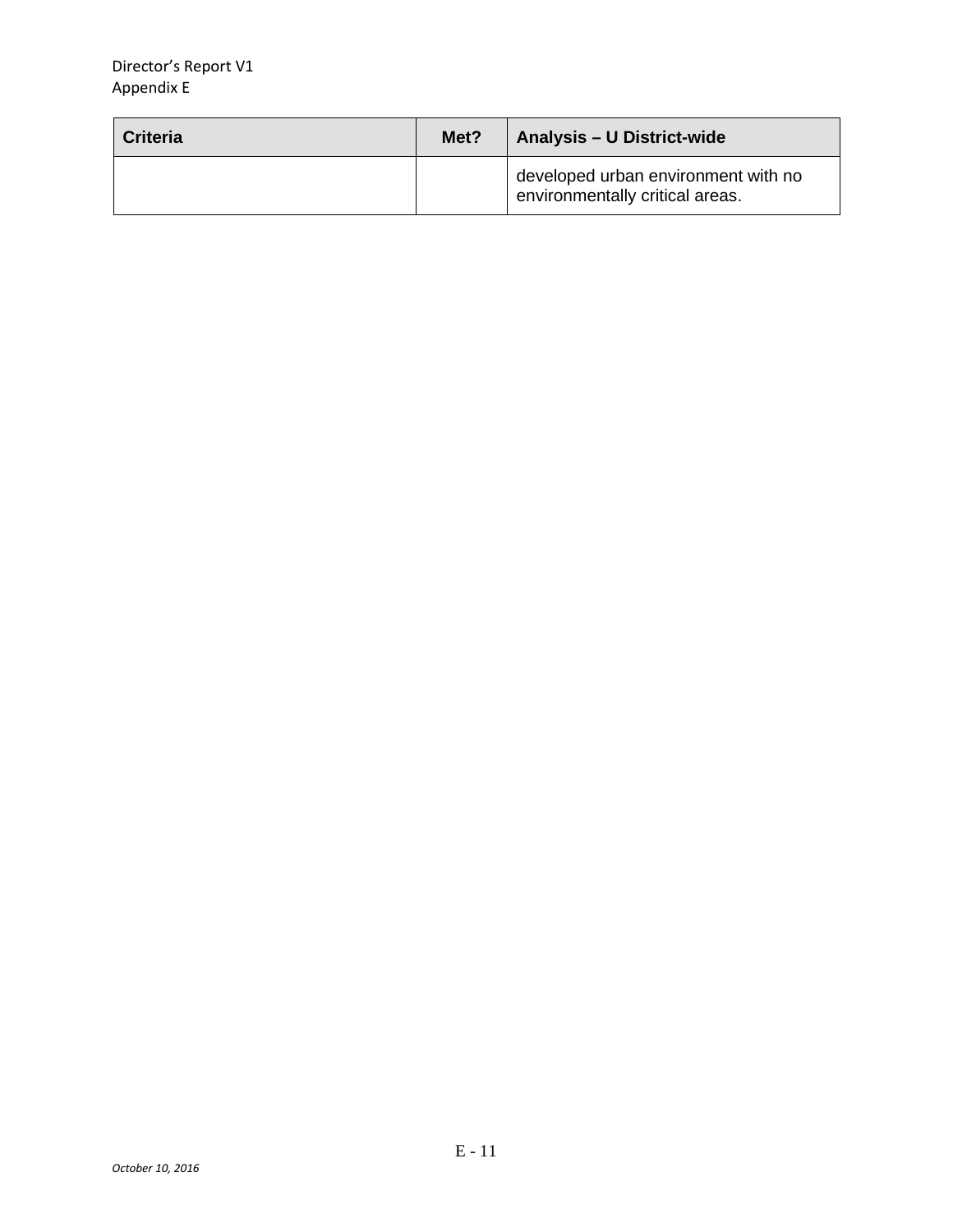**Criteria for Height Limits of Proposed Zone** The table below analyzes the broad rezone proposal for all 12 rezone areas against the criteria for setting height limits. Note: the zoning recommendations are compatible with the 2015 amendments to the Comprehensive Plan and future land use map (FLUM).

| <b>Criteria</b>                                                                                                                                                                                                                                                                                   | Met? | Analysis - U-District-wide                                                                                                                                                                                                                                                                                                                                                                                                                                                                                                                                                |
|---------------------------------------------------------------------------------------------------------------------------------------------------------------------------------------------------------------------------------------------------------------------------------------------------|------|---------------------------------------------------------------------------------------------------------------------------------------------------------------------------------------------------------------------------------------------------------------------------------------------------------------------------------------------------------------------------------------------------------------------------------------------------------------------------------------------------------------------------------------------------------------------------|
| Height limits for commercial zones<br>shall be consistent with the type and<br>scale of development intended for<br>each zone classification. The<br>demand for permitted goods and<br>services and the potential for<br>displacement of preferred uses shall<br>be considered. (SMC 23.34.009.A) | Yes  | The highest proposed height in the<br>rezone area is 320.' This height is<br>consistent with the Commercial/Mixed<br>Use designation of the Comprehensive<br>Plan's Future Land Use Map.<br>The University Community Urban Center<br>Plan encourages the accommodation of<br>growth in a way that preserves the<br>surrounding community. The proposed<br>rezone would encourage mixed use<br>development in the central, more urban<br>part of the district while reducing<br>development pressure on University Way<br>NE and surrounding residential<br>neighborhoods. |
| Height limits shall reinforce the<br>natural topography of the area and its<br>surroundings, and the likelihood of<br>view blockage shall be considered.<br>(SMC 23.34.009.B)                                                                                                                     | Yes  | Existing and proposed height limits<br>respond primarily to the context of the<br>existing street grid and the major arterial<br>network. The EIS did not identify<br>significant view impacts.                                                                                                                                                                                                                                                                                                                                                                           |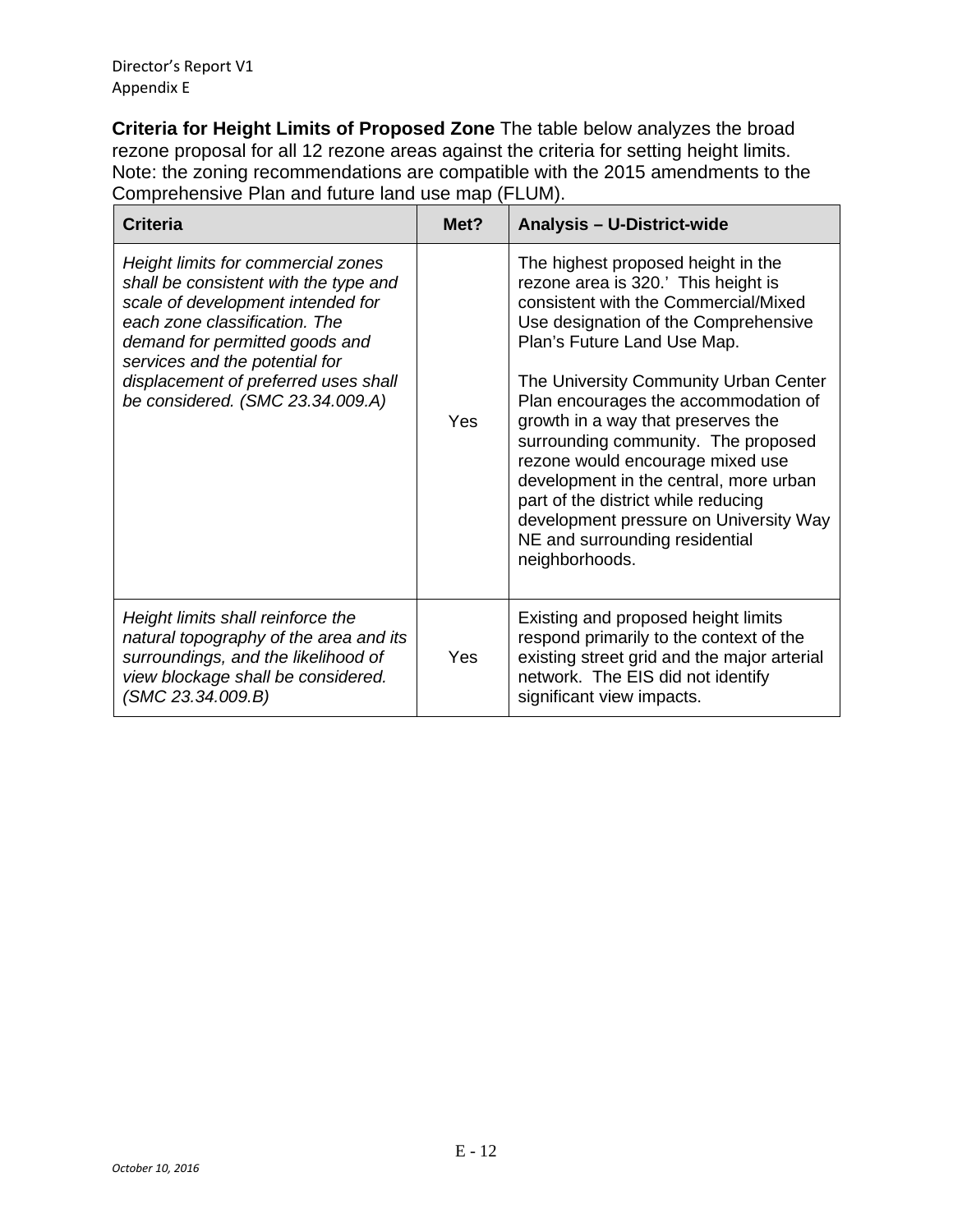| <b>Criteria</b>                                                                                                                                                                                                                                                                                                                                                                                                                                                                    | Met? | <b>Analysis - U-District-wide</b>                                                                                                                                                                                                                                                                                                                                                                                                                                                                                                                                                                                                                                                                                                                                                                        |
|------------------------------------------------------------------------------------------------------------------------------------------------------------------------------------------------------------------------------------------------------------------------------------------------------------------------------------------------------------------------------------------------------------------------------------------------------------------------------------|------|----------------------------------------------------------------------------------------------------------------------------------------------------------------------------------------------------------------------------------------------------------------------------------------------------------------------------------------------------------------------------------------------------------------------------------------------------------------------------------------------------------------------------------------------------------------------------------------------------------------------------------------------------------------------------------------------------------------------------------------------------------------------------------------------------------|
| The height limits established by<br>current zoning in the area shall be<br>given consideration. In general,<br>permitted height limits shall be<br>compatible with the predominant<br>height and scale of existing<br>development, particularly where<br>existing development is a good<br>measure of the area's overall<br>development potential. Height limits<br>for an area shall be compatible with<br>actual and zoned heights in<br>surrounding areas. (SMC<br>23.34.009.C) | Yes  | Existing height limits in the rezone area<br>represent a range from 16-40 feet in LR<br>zones to 85 feet in neighborhood<br>commercial (NC) zones.<br>Past development in the U District,<br>including the University Tower at 320<br>feet, the 16-story Hotel Deca building<br>and the 220-foot tall University Plaza<br>Condominiums represent tower heights<br>that would be achievable via the rezone<br>proposal near the transit station and<br>West Campus area. North of NE 50 <sup>th</sup> St,<br>height limits would be similar to current<br>zoning. The presence of the light rail<br>station, ongoing demand for housing<br>units, and anticipated demand for new<br>office space suggest that the proposed<br>height limits are consistent with the<br>development potential of the area. |
| A gradual transition in height and<br>scale and level of activity between<br>zones shall be provided unless major<br>physical buffers are present. (SMC<br>23.34.009.D.2.)                                                                                                                                                                                                                                                                                                         | Yes  | The proposed zoning transitions from the<br>highest density and intensity within the<br>blocks immediately surrounding the light<br>rail station, to medium density along<br>University Way NE east of the station.<br>Proposed zoning north of NE 50 <sup>th</sup> St is<br>also medium density providing a<br>transition from high density to low<br>density multifamily and single family<br>zoning (LR and SF 5000) north of NE<br>50th.                                                                                                                                                                                                                                                                                                                                                             |
| Particular attention shall be given to<br>height recommendations in business<br>district plans or neighborhood plans<br>adopted by the City Council<br>subsequent to the adoption of the<br>1985 Land Use Map. (SMC<br>23.34.009.E.)                                                                                                                                                                                                                                               | Yes  | The rezone proposals are consistent with<br>the University Community Urban Center<br>Neighborhood Plan goals and policies.                                                                                                                                                                                                                                                                                                                                                                                                                                                                                                                                                                                                                                                                               |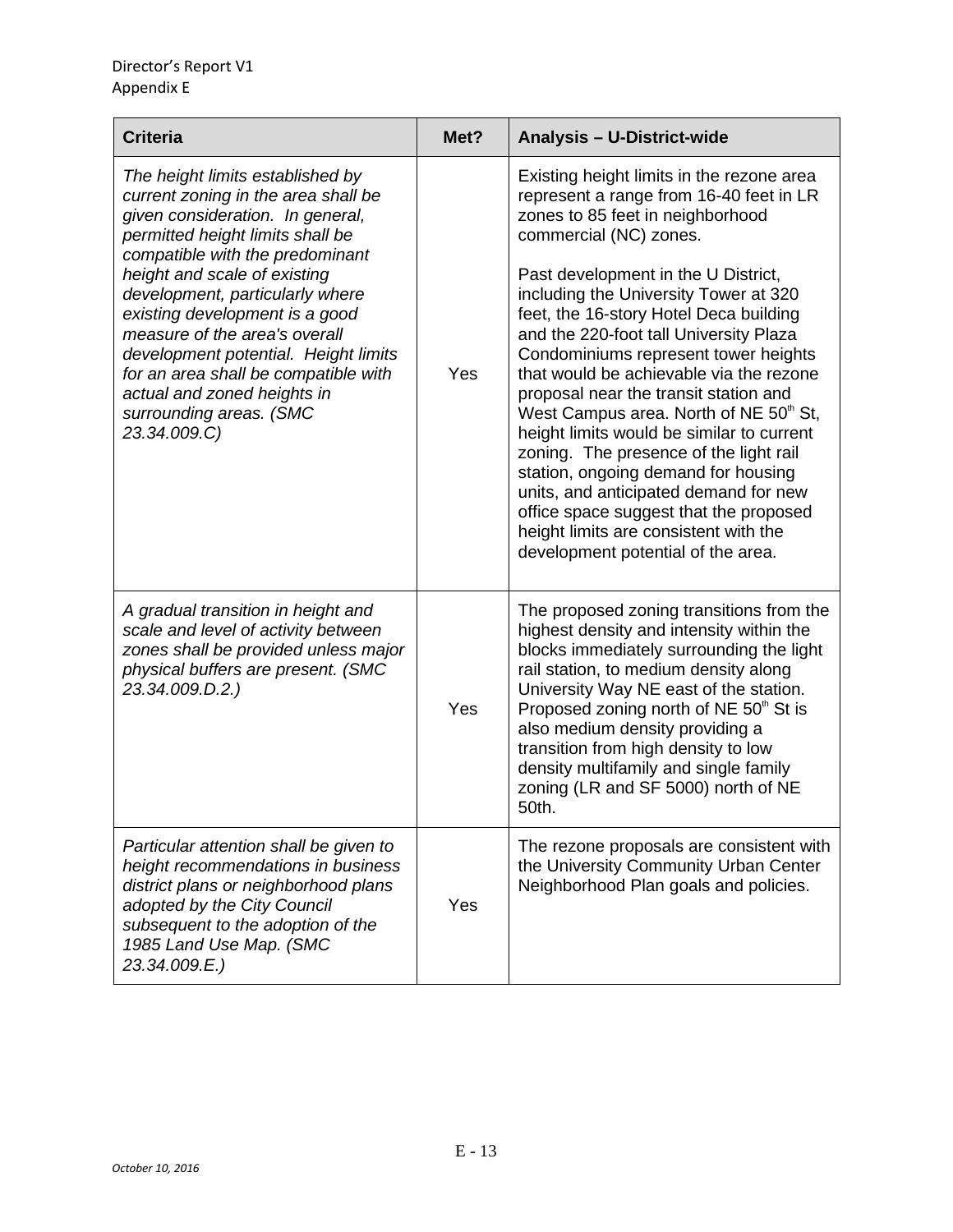# **Rezone Analysis for Area A**

The proposal would rezone Area A from SF 5000 to NC2P-30 (M1)

### **Current conditions**

This area contains existing non-conforming retail, multifamily residential and office uses. The parcels front on NE Ravenna and are bisected by Brooklyn Ave NE.

### **Intent of zoning change**

The intent of the proposed zoning change is to rezone the area to a designation that is compatible with the existing uses and structures, recognizes their long-standing presence in the neighborhood, and supports the opportunity to improve these developed sites and structures in the future.

### **Neighborhood Commercial 2 (NC2) Function and Locational Criteria** (SMC 23.34.076)

| <b>Criteria for NC2 zone</b>                                                                                                                                                                                                                                                                                                                                                                                                                                            | Met? | <b>Analysis</b>                                                                                                                                                                                                                                          |
|-------------------------------------------------------------------------------------------------------------------------------------------------------------------------------------------------------------------------------------------------------------------------------------------------------------------------------------------------------------------------------------------------------------------------------------------------------------------------|------|----------------------------------------------------------------------------------------------------------------------------------------------------------------------------------------------------------------------------------------------------------|
| A. Function. To support or<br>encourage a pedestrian-oriented<br>shopping district that provides a<br>full range of household and<br>personal goods and services,<br>including convenience and<br>specialty goods, to the<br>surrounding neighborhoods, and<br>that accommodates other uses<br>that are compatible with the retail<br>character of the area such as<br>housing or offices, where the<br>following characteristics can be<br>achieved: (SMC 23.34.076.A) | Yes  | The existing neighborhood grocery<br>and coffee shop have served the<br>surrounding neighborhood for<br>decades. Other uses within the area<br>include existing apartments and office<br>development which are compatible<br>with the NC classification. |
| 1. [can achieve] A variety of small<br>to medium-sized neighborhood-<br>serving businesses; (SMC<br>23.34.076.A.1)                                                                                                                                                                                                                                                                                                                                                      | Yes  | This area is already characterized by<br>existing small to medium-sized<br>neighborhood-serving businesses as<br>well as multifamily residential<br>development that is served by the<br>existing businesses.                                            |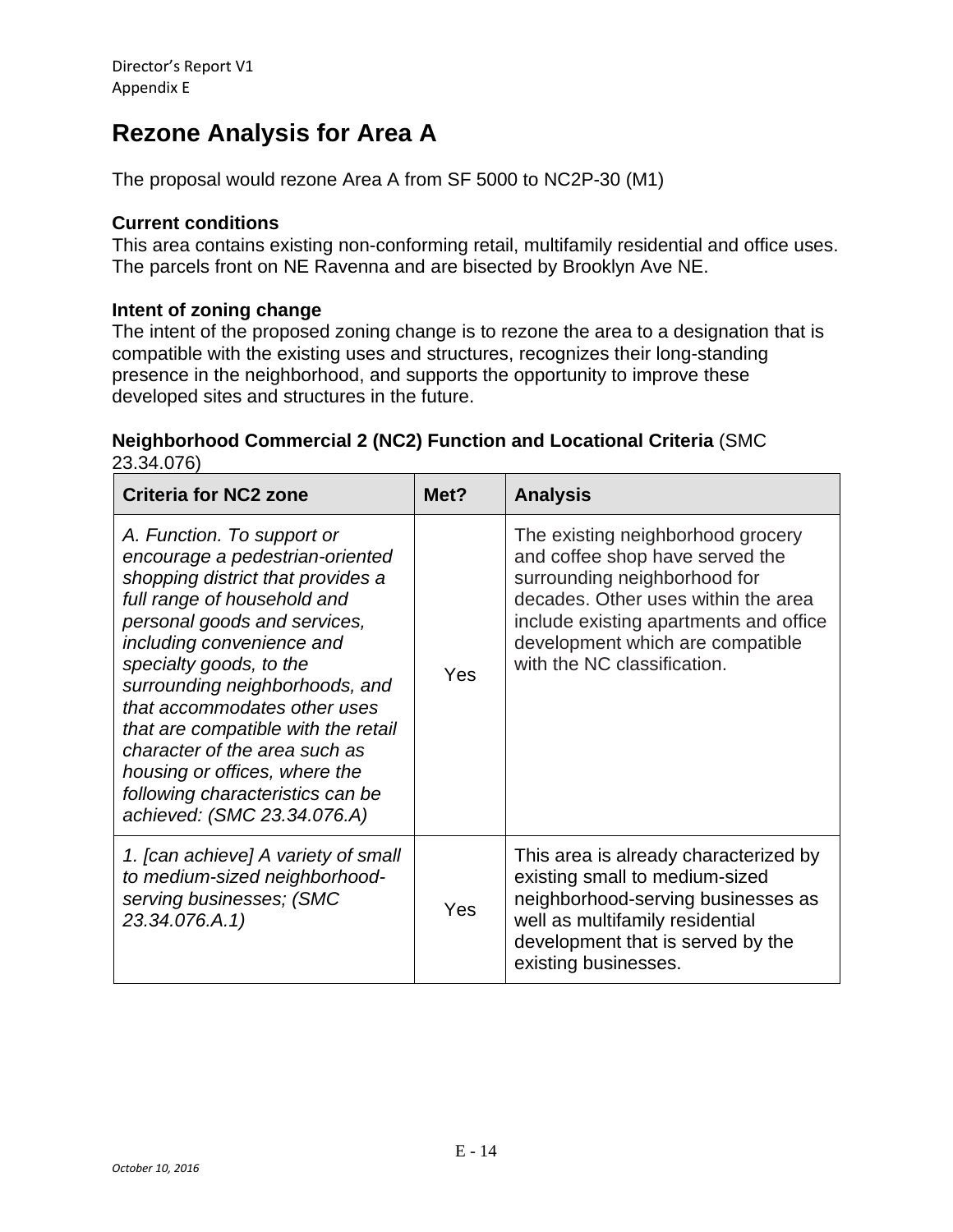| <b>Criteria for NC2 zone</b>                                                                                                                                                       | Met? | <b>Analysis</b>                                                                                                                                                                                                                                                                                                                                                                              |
|------------------------------------------------------------------------------------------------------------------------------------------------------------------------------------|------|----------------------------------------------------------------------------------------------------------------------------------------------------------------------------------------------------------------------------------------------------------------------------------------------------------------------------------------------------------------------------------------------|
| 2. [can achieve] Continuous<br>storefronts built to the front lot<br>line; (SMC 23.34.076.A.2)                                                                                     | Yes  | The existing Cowen Park Grocery<br>building provides for continuous<br>frontage along NE 58th St and<br>Brooklyn Ave NE. The existing<br>apartment building within the area is<br>set back a bit from the street frontage,<br>but if redeveloped, could achieve a<br>continuous street frontage with the<br>existing office building to the east<br>along NE Ravenna Blvd.                   |
| 3. [can achieve] An atmosphere<br>attractive to pedestrians; (SMC<br>23.34.076.A.3)                                                                                                | Yes  | This area is currently attractive to<br>pedestrians and experiences a high<br>level of pedestrian activity. In<br>particular, many pedestrians pass<br>through this area on their way to or<br>from Cowen Park. Brooklyn Ave NE<br>which bisects the area is subject to a<br>recently-completed green street plan<br>that will enhance the pedestrian<br>experience substantially over time. |
| 4. [can achieve] Shoppers can<br>drive to the area, but walk from<br>store to store; (SMC<br>23.34.076.A.4)                                                                        | Yes  | There is on-street parking available<br>on Brooklyn Ave NE and University<br>Way NE. It is easy to walk between<br>this area and the University Way NE<br>commercial corridor located one block<br>east.                                                                                                                                                                                     |
| Locational Criteria. A Neighborhood Commercial 2 zone designation is most<br>appropriate on land that is generally characterized by the following conditions: (SMC<br>23.34.076.B) |      |                                                                                                                                                                                                                                                                                                                                                                                              |
| 1. Primary business districts in<br>residential urban villages,<br>secondary business districts in<br>urban centers or hub urban<br>villages, or business districts,               | Yes  | This area is located north of the<br>designated urban center, it is currently<br>developed with uses allowed in the<br>proposed zone, and is contiguous<br>with similarly zoned and developed                                                                                                                                                                                                |

*outside of urban villages, that* 

*approximately two blocks; (SMC* 

*extend for more than* 

*23.34.076.B.1)*

blocks to the east along NE Ravenna

Blvd and University Way NE.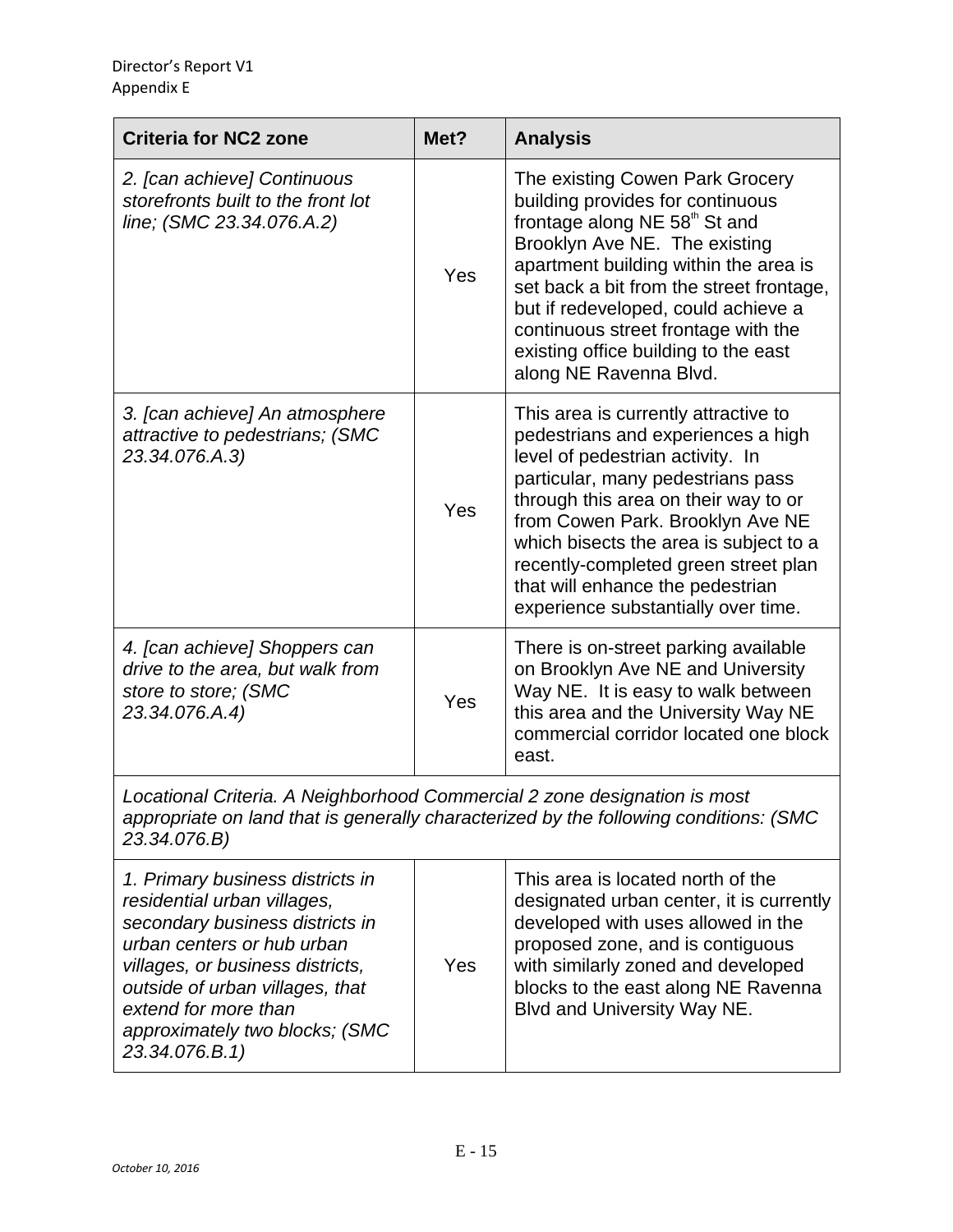| <b>Criteria for NC2 zone</b>                                                                                                                                             | Met?       | <b>Analysis</b>                                                                                                                                                |
|--------------------------------------------------------------------------------------------------------------------------------------------------------------------------|------------|----------------------------------------------------------------------------------------------------------------------------------------------------------------|
| 2. Located on streets with good<br>capacity, such as principal and<br>minor arterials, but generally not<br>on major transportation corridors;<br>(SMC 23.34.076.B.2)    | Yes        | This area has frontage on NE<br>Ravenna Blvd which is classified as a<br>minor arterial and Brooklyn Ave NE<br>which is classified as a collector<br>arterial. |
| 3. Lack of strong edges to buffer<br>the residential areas; (SMC<br>23.34.076.B.3)                                                                                       | <b>Yes</b> | This area already serves as a buffer<br>between NE Ravenna Blvd and the<br>adjacent residential area to the south.                                             |
| 4. A mix of small and medium<br>sized parcels; (SMC<br>23.34.076.B.4)                                                                                                    | Yes        | Parcels are small to medium sized<br>(approximately 9,000 sq. ft.).                                                                                            |
| 5. Limited or moderate transit<br>service. (SMC 23.34.076.B.5)                                                                                                           | Yes        | Bus service is located within a block<br>of this area on University Way NE.<br>This area is beyond a $\frac{1}{2}$ mile walk<br>from the light rail station.   |
| <b>Conclusion:</b> NC2 is the most appropriate zone for this area as it is intended for a<br>وساحلها والمستحين المائية والمادون وينازع ورمان والمروري والمراجع والماروري |            |                                                                                                                                                                |

focused commercial center in a lower density residential area. It also most closely represents the existing development within this area.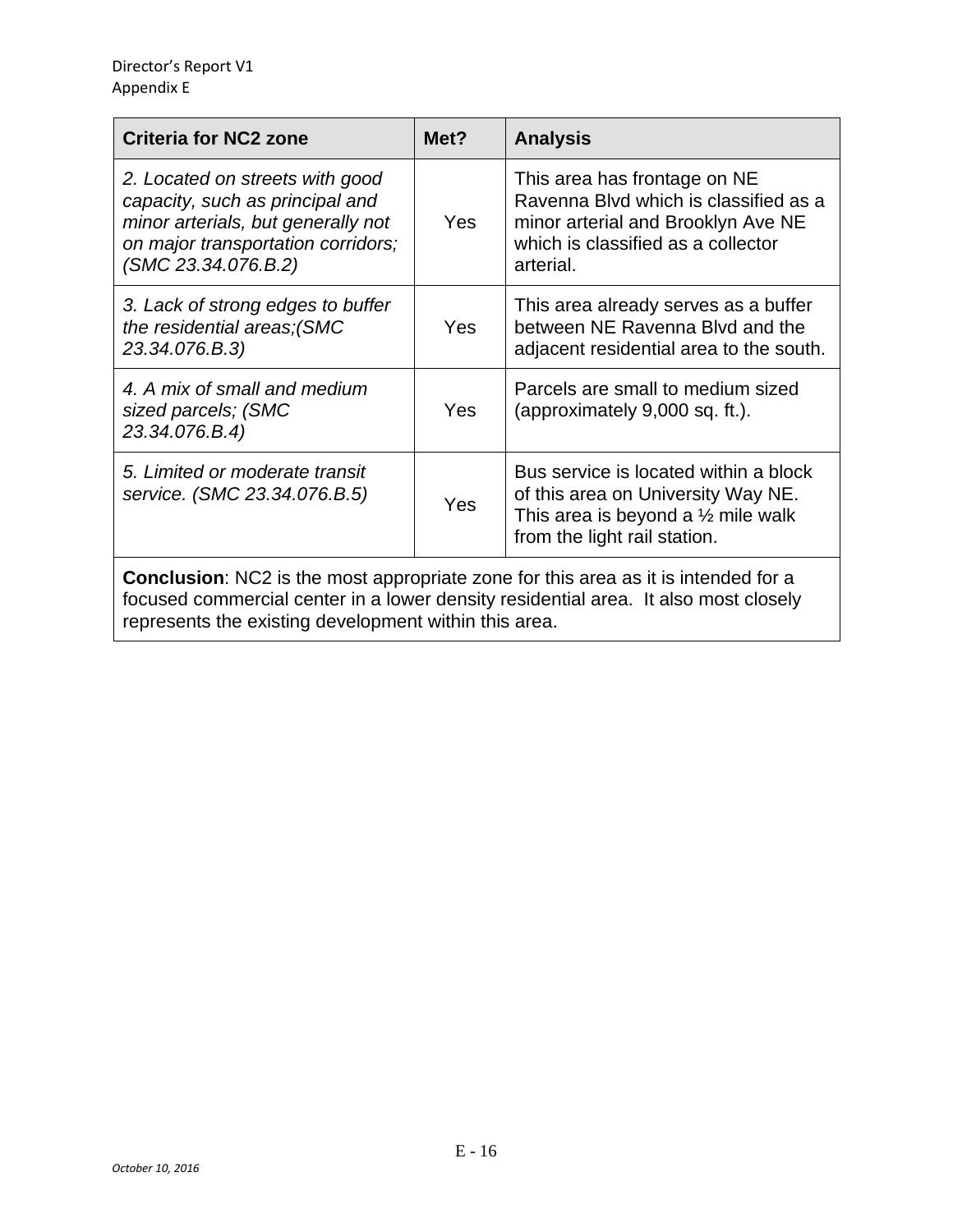# **Pedestrian designation (suffix P), function and locational criteria (23.34.086 )**

| <b>Criteria for Pedestrian</b><br><b>Designation (Suffix P)</b>                                                                                                                                                                                                                                                                                                                                                                                                                                                                                                               | Met? | <b>Analysis</b>                                                                                                                                                                                                                                                                                                   |
|-------------------------------------------------------------------------------------------------------------------------------------------------------------------------------------------------------------------------------------------------------------------------------------------------------------------------------------------------------------------------------------------------------------------------------------------------------------------------------------------------------------------------------------------------------------------------------|------|-------------------------------------------------------------------------------------------------------------------------------------------------------------------------------------------------------------------------------------------------------------------------------------------------------------------|
| Function. To preserve or<br>encourage an intensely retail<br>and pedestrian-oriented<br>shopping district where non-<br>auto modes of transportation<br>to and within the district are<br>strongly favored, and the<br>following characteristics can<br>be achieved:<br>1. A variety of<br>retail/service activities<br>along the street front;<br>2. Large number of shops<br>and services per block;<br>3. Commercial frontage<br>uninterrupted by housing or<br>auto-oriented uses;<br>4. Pedestrian interest and<br>activity;<br>5. Minimal pedestrian-auto<br>conflicts. | Yes  | Area A meets the functional criteria<br>for a pedestrian designation as it has<br>a variety of retail/services along the<br>NE Ravenna street frontage.<br>The area is uninterrupted by housing<br>or auto-oriented uses. It has a high<br>level of pedestrian activity and<br>minimal pedestrian-auto conflicts. |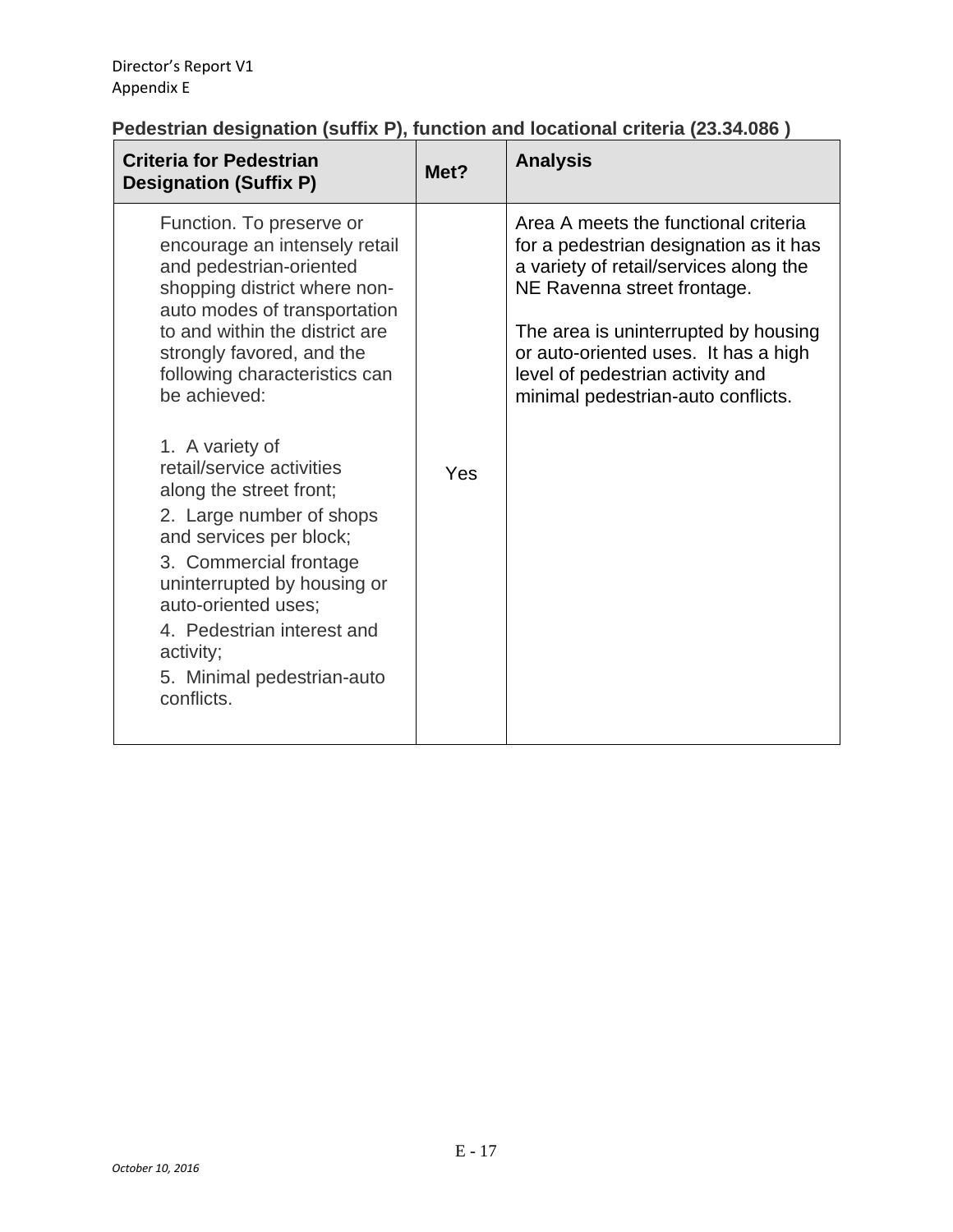| <b>Criteria for Pedestrian</b><br><b>Designation (Suffix P)</b>                                                                                                                                                                                                                                                                                                                                               | Met? | <b>Analysis</b>                                                                                                                                                                                                                                                                                                   |
|---------------------------------------------------------------------------------------------------------------------------------------------------------------------------------------------------------------------------------------------------------------------------------------------------------------------------------------------------------------------------------------------------------------|------|-------------------------------------------------------------------------------------------------------------------------------------------------------------------------------------------------------------------------------------------------------------------------------------------------------------------|
| Locational criteria.<br>Pedestrian-designated zones<br>are most appropriate on land<br>that is generally<br>characterized by the following<br>conditions:                                                                                                                                                                                                                                                     |      | Area A meets the pedestrian<br>designation locational criteria in that<br>the existing uses are pedestrian<br>oriented retail and surrounded to the<br>north, south and west by residential<br>areas. Area A is located within an<br>urban center.                                                                |
| 1. Pedestrian district<br>surrounded by residential<br>areas or major activity<br>centers; or a commercial<br>node in an urban center or<br>urban village;<br>2. NC zoned areas on<br>both sides of an arterial, or<br>NC zoned block fronts<br>across an arterial from a<br>park, major institution, or<br>other activity center; and<br>3. Excellent access for<br>pedestrians, transit, and<br>bicyclists. | Yes  | The proposed P-suffix area is across<br>the street from Cowen Park.<br>Transit service is available on<br>University Way, Roosevelt and NE<br>Ravenna Blvd.<br>Bike lanes are located on NE<br>Ravenna Blvd, nearby Roosevelt and<br>11 <sup>th</sup> Ave NE and sharrows are<br>designated on University Way NE. |
| <b>Conclusion:</b> OPCD determines that the Pedestrian Designation (P suffix) is the most<br>contropriate fer the eres es it meets the functional and legational eritaria of a                                                                                                                                                                                                                                |      |                                                                                                                                                                                                                                                                                                                   |

appropriate for the area as it meets the functional and locational criteria of a pedestrian-oriented neighborhood commercial area with good access to surrounding residential areas and good access to transit. It is contiguous with lots fronting on the University Way NE corridor that are also designated with the P-Suffix.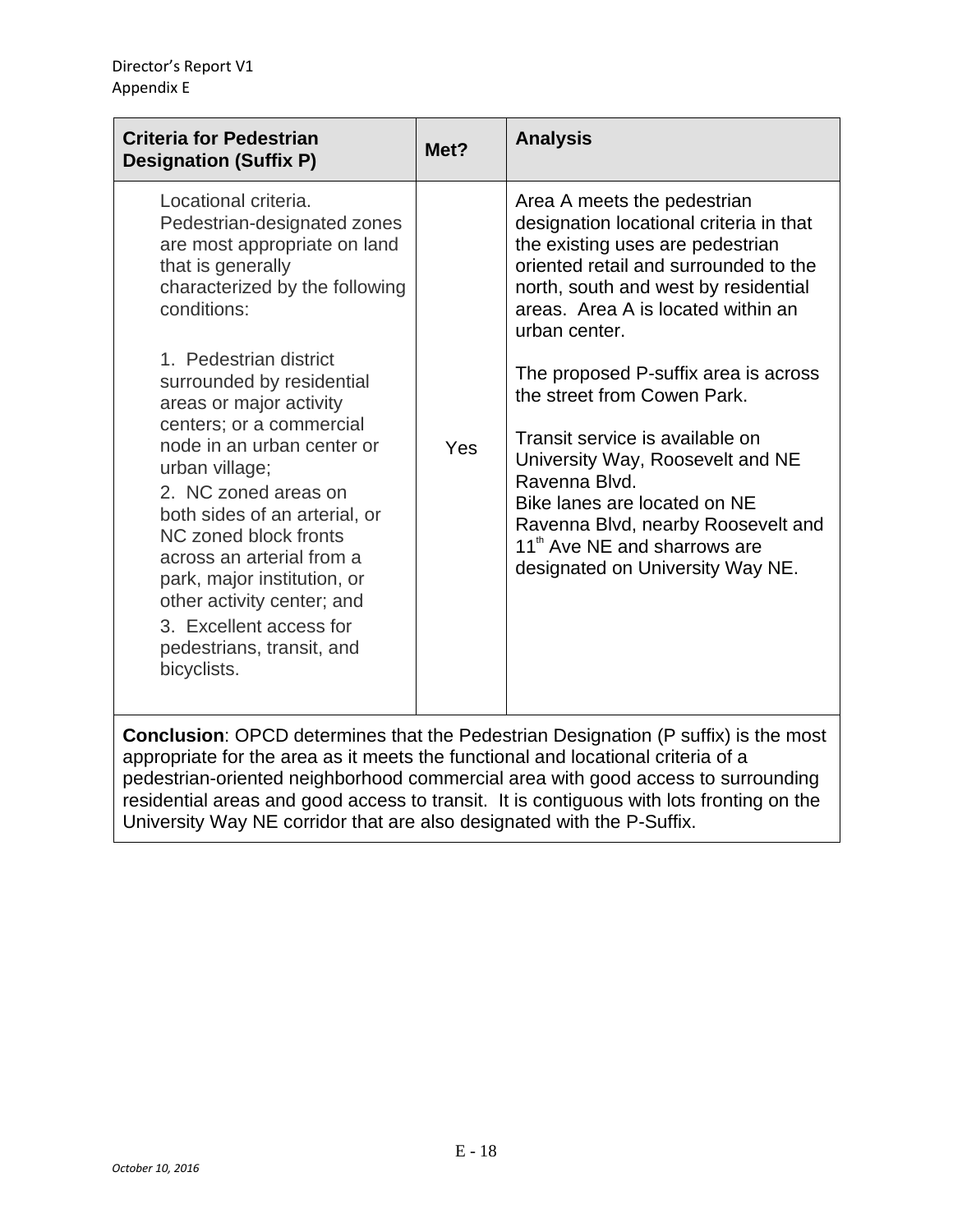# **Rezone Analysis for Area B**

The proposal would rezone Area B from LR3 to NC2P-55 (M1)

### **Current conditions**

This area contains existing multifamily residential development along with one mixed use building. The area fronts on University Way NE between NE 56<sup>th</sup> St and Ravenna Blvd. This area is the only block segment along University Way NE where current zoning doesn't allow for non-residential uses.

## **Intent of zoning change**

The intent of the proposed zoning change is to rezone Area B to a designation that is applied consistently along the majority of properties fronting on University Way NE to provide for a continuous pedestrian-oriented shopping district for the entire length of University Way NE between NE Ravenna Blvd and NE Campus Parkway.

#### **Neighborhood Commercial 2 (NC2) Function and Locational Criteria** (SMC 23.34.076)

| <b>Criteria for NC2 zone</b>                                                                                                                                                                                                                                                                                                                                                                                                                                            | Met? | <b>Analysis</b>                                                                                                                                                                                                                                                                                         |
|-------------------------------------------------------------------------------------------------------------------------------------------------------------------------------------------------------------------------------------------------------------------------------------------------------------------------------------------------------------------------------------------------------------------------------------------------------------------------|------|---------------------------------------------------------------------------------------------------------------------------------------------------------------------------------------------------------------------------------------------------------------------------------------------------------|
| A. Function. To support or<br>encourage a pedestrian-oriented<br>shopping district that provides a<br>full range of household and<br>personal goods and services,<br>including convenience and<br>specialty goods, to the<br>surrounding neighborhoods, and<br>that accommodates other uses<br>that are compatible with the retail<br>character of the area such as<br>housing or offices, where the<br>following characteristics can be<br>achieved: (SMC 23.34.076.A) | Yes  | The U District Urban Design<br><b>Framework Plan envisions</b><br>maintaining and enhancing University<br>Way NE's function as a continuous<br>pedestrian-oriented shopping<br>environment. The existing "Ave"<br>businesses provide a full-range of<br>goods and services to neighborhood<br>residents |
| 1. [can achieve] A variety of small<br>to medium-sized neighborhood-<br>serving businesses; (SMC<br>23.34.076.A.1)                                                                                                                                                                                                                                                                                                                                                      | Yes  | Small to medium sized parcels,<br>pedestrian-oriented streetscape and<br>existing character of University Way<br>NE are supportive of a variety of small<br>to medium-sized businesses locating<br>within this area.                                                                                    |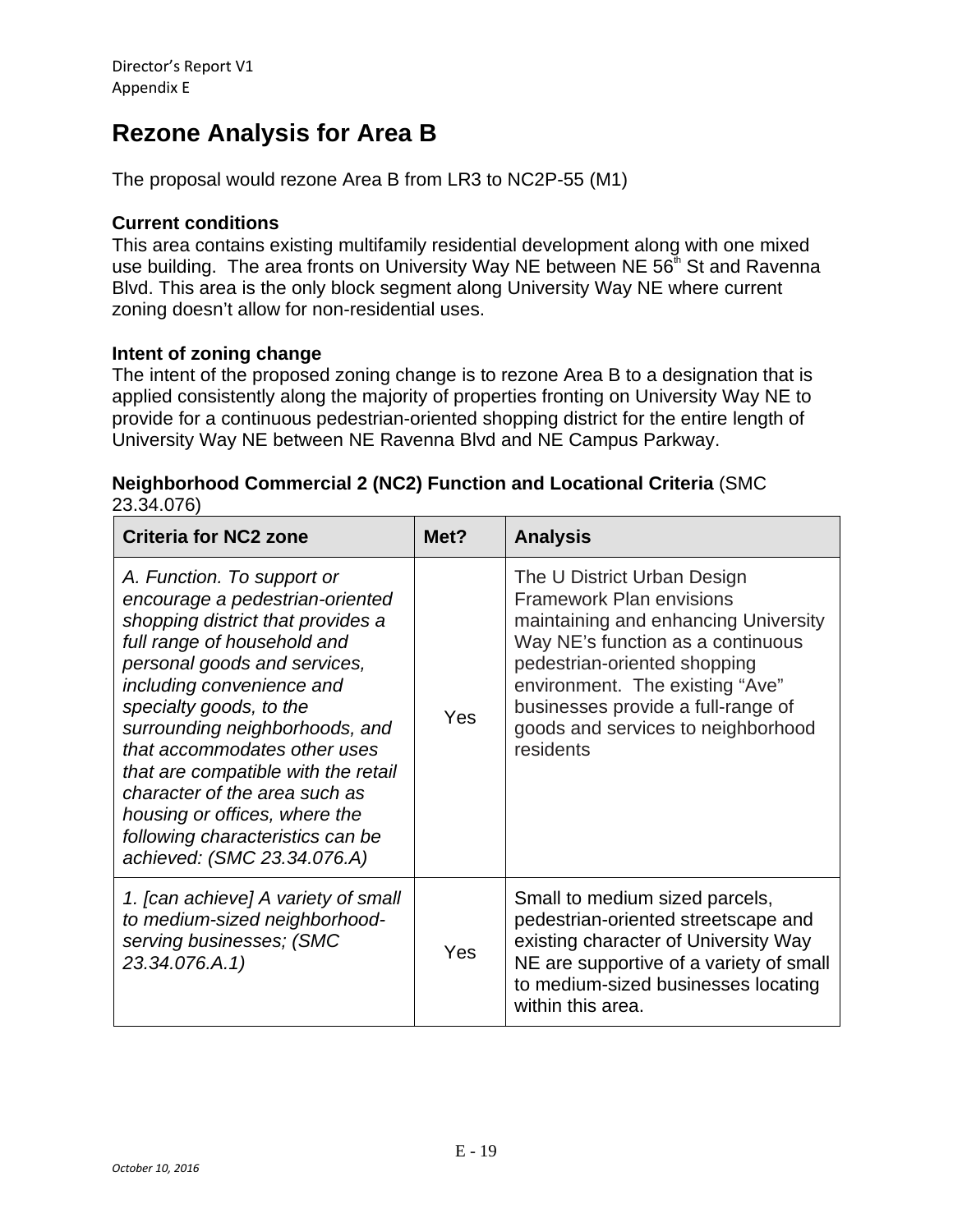| <b>Criteria for NC2 zone</b>                                                                                                                                                                                                                                                        | Met? | <b>Analysis</b>                                                                                                                                                                                                                                                                                                                                                                            |  |
|-------------------------------------------------------------------------------------------------------------------------------------------------------------------------------------------------------------------------------------------------------------------------------------|------|--------------------------------------------------------------------------------------------------------------------------------------------------------------------------------------------------------------------------------------------------------------------------------------------------------------------------------------------------------------------------------------------|--|
| 2. [can achieve] Continuous<br>storefronts built to the front lot<br>line; (SMC 23.34.076.A.2)                                                                                                                                                                                      | Yes  | This area fronts on University Way NE<br>which is already substantially<br>developed with commercial<br>businesses that are built to the front<br>lot line and existing development<br>within this area is built to the front lot<br>line. This area already has one<br>service business, and the existing<br>multifamily residential buildings come<br>to or close to the front lot line. |  |
| 3. [can achieve] An atmosphere<br>attractive to pedestrians; (SMC<br>23.34.076.A.3)                                                                                                                                                                                                 | Yes  | This area fronts on University Way NE<br>and has a fairly high volume of<br>pedestrian traffic.                                                                                                                                                                                                                                                                                            |  |
| 4. [can achieve] Shoppers can<br>drive to the area, but walk from<br>store to store; (SMC<br>23.34.076.A.4)                                                                                                                                                                         | Yes  | The area is very conducive to walking<br>from store to store. On-street and<br>some off-street parking is available.                                                                                                                                                                                                                                                                       |  |
| Locational Criteria. A Neighborhood Commercial 2 zone designation is most<br>appropriate on land that is generally characterized by the following conditions: (SMC<br>23.34.076.B)                                                                                                  |      |                                                                                                                                                                                                                                                                                                                                                                                            |  |
| 1. Primary business districts in<br>residential urban villages,<br>secondary business districts in<br>urban centers or hub urban<br>villages, or business districts,<br>outside of urban villages, that<br>extend for more than<br>approximately two blocks; (SMC<br>23.34.076.B.1) | Yes  | This area is located in a primary<br>business district within an urban<br>center. The area proposed for rezone<br>would extend the zoning currently<br>applied on both sides of University<br>Way all along the corridor extending<br>for approximately 15 blocks.                                                                                                                         |  |
| 2. Located on streets with good<br>capacity, such as principal and<br>minor arterials, but generally not<br>on major transportation corridors;<br>(SMC 23.34.076.B.2)                                                                                                               | Yes  | This area fronts on University Way NE<br>which is a collector arterial. NE<br>Ravenna Blvd, immediately north of<br>the area, is a minor arterial.                                                                                                                                                                                                                                         |  |
| 3. Lack of strong edges to buffer<br>the residential areas; (SMC<br>23.34.076.B.3)                                                                                                                                                                                                  | Yes  | This proposed rezone area is<br>adjacent to an LR3 zoned area to the<br>east which transitions to SF 5000.                                                                                                                                                                                                                                                                                 |  |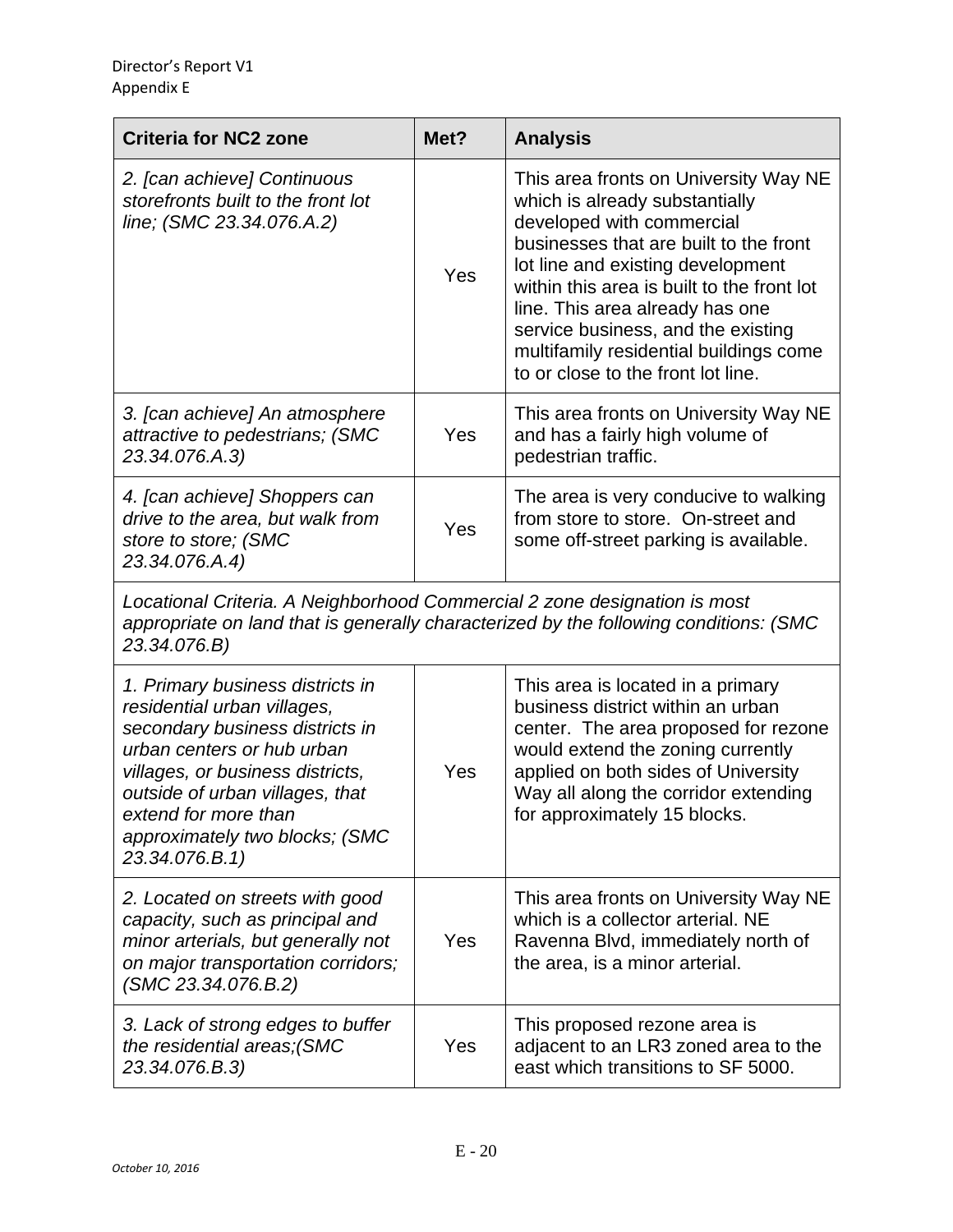| <b>Criteria for NC2 zone</b>                                                                                                                                                          | Met? | <b>Analysis</b>                                                                                                                                                                                                                                                                                          |
|---------------------------------------------------------------------------------------------------------------------------------------------------------------------------------------|------|----------------------------------------------------------------------------------------------------------------------------------------------------------------------------------------------------------------------------------------------------------------------------------------------------------|
| 4. A mix of small and medium<br>sized parcels; (SMC<br>23.34.076.B.4)                                                                                                                 | Yes  | Parcels are small to medium sized<br>(ranging from approximately 3,700 sq.<br>ft. to $15,500$ sq. ft.) and are<br>complimentary to the LR3 and SF<br>5000-zoned parcels in the area<br>surrounding the site.                                                                                             |
| 5. Limited or moderate transit<br>service. (SMC 23.34.076.B.5)                                                                                                                        | Yes  | <b>Transit service along University Way</b><br>NE is currently at a level that would<br>be considered better than "moderate".<br>Light rail will significantly improve<br>transit service in the neighborhood,<br>although the transit station will be<br>more than 10 blocks south of this<br>location. |
| <b>Conclusion:</b> NC2 is the most appropriate zone for this area as it is intended for a<br>pedestrian-focused retail district or town center near a lower density residential area. |      |                                                                                                                                                                                                                                                                                                          |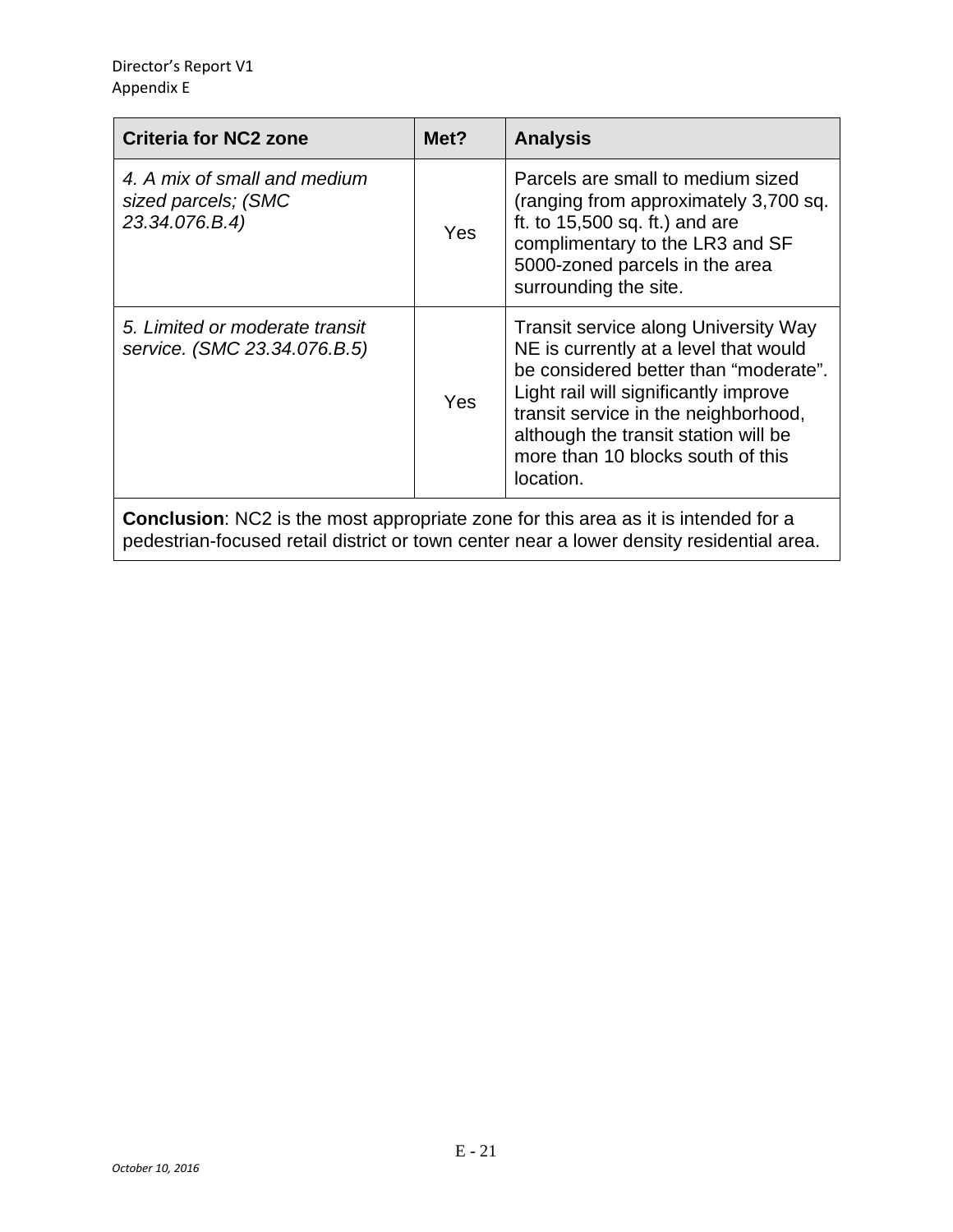# **Pedestrian designation (suffix P), function and locational criteria (23.34.086 )**

| Criteria for Pedestrian<br><b>Designation (Suffix P)</b>                                                                                                                                                                                                                                                                                                                                                                                                                                                                                                                      | Met? | <b>Analysis</b>                                                                                                                                                                                                                                                                                                                                                                                                                                                          |
|-------------------------------------------------------------------------------------------------------------------------------------------------------------------------------------------------------------------------------------------------------------------------------------------------------------------------------------------------------------------------------------------------------------------------------------------------------------------------------------------------------------------------------------------------------------------------------|------|--------------------------------------------------------------------------------------------------------------------------------------------------------------------------------------------------------------------------------------------------------------------------------------------------------------------------------------------------------------------------------------------------------------------------------------------------------------------------|
| Function. To preserve or<br>encourage an intensely retail<br>and pedestrian-oriented<br>shopping district where non-<br>auto modes of transportation<br>to and within the district are<br>strongly favored, and the<br>following characteristics can<br>be achieved:<br>1. A variety of<br>retail/service activities<br>along the street front;<br>2. Large number of shops<br>and services per block;<br>3. Commercial frontage<br>uninterrupted by housing or<br>auto-oriented uses;<br>4. Pedestrian interest and<br>activity;<br>5. Minimal pedestrian-auto<br>conflicts. | Yes  | Area B meets the functional criteria<br>for a pedestrian designation as it has<br>a variety of retail/services along the<br>NE Ravenna Blvd and University Way<br>NE frontage.<br>The area is well served by transit and<br>has a high degree of pedestrian and<br>bicycle activity.<br>A variety of retail/service activities are<br>located along the University Way NE<br>frontage. The frontage is<br>predominantly in commercial use and<br>is pedestrian-oriented. |
|                                                                                                                                                                                                                                                                                                                                                                                                                                                                                                                                                                               |      |                                                                                                                                                                                                                                                                                                                                                                                                                                                                          |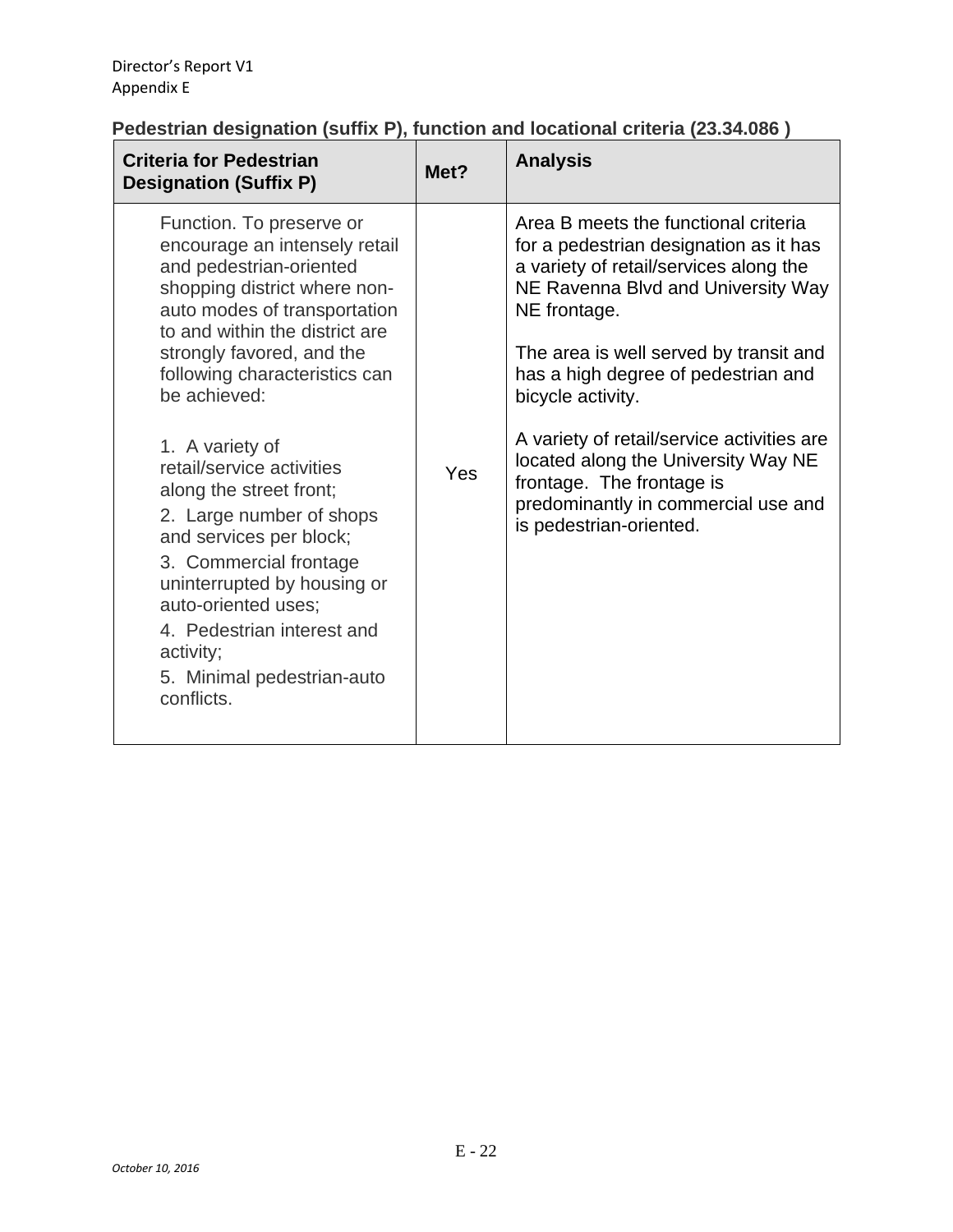| <b>Criteria for Pedestrian</b><br><b>Designation (Suffix P)</b>                                                                                                                                                                                                                                                                                                                                                                                                                                                                                                            | Met? | <b>Analysis</b>                                                                                                                                                                                                                                                                                                                                                                                                                                                                                                                                                                                                                                                                                         |
|----------------------------------------------------------------------------------------------------------------------------------------------------------------------------------------------------------------------------------------------------------------------------------------------------------------------------------------------------------------------------------------------------------------------------------------------------------------------------------------------------------------------------------------------------------------------------|------|---------------------------------------------------------------------------------------------------------------------------------------------------------------------------------------------------------------------------------------------------------------------------------------------------------------------------------------------------------------------------------------------------------------------------------------------------------------------------------------------------------------------------------------------------------------------------------------------------------------------------------------------------------------------------------------------------------|
| Locational criteria.<br>Pedestrian-designated zones<br>are most appropriate on land<br>that is generally<br>characterized by the following<br>conditions:<br>1. Pedestrian district<br>surrounded by residential<br>areas or major activity<br>centers; or a commercial<br>node in an urban center or<br>urban village;<br>2. NC zoned areas on<br>both sides of an arterial, or<br>NC zoned block fronts<br>across an arterial from a<br>park, major institution, or<br>other activity center; and<br>3. Excellent access for<br>pedestrians, transit, and<br>bicyclists. | Yes  | Area B meets the pedestrian<br>designation locational criteria in that<br>the existing uses are pedestrian-<br>oriented retail and is contiguous with<br>a pedestrian designated zone that is<br>surrounded to the north, east and<br>west by residential areas. Area A is<br>located within an urban center.<br>The proposed area is across<br>University Way NE from an NC2P-40<br>zoned area to the west. It is also one<br>block south of Cowen Park.<br>Transit service is available on<br>University Way, Roosevelt and NE<br>Ravenna Blvd.<br>Bike lanes are located on NE<br>Ravenna Blvd, nearby Roosevelt and<br>11 <sup>th</sup> Ave NE and sharrows are<br>designated on University Way NE. |
| <b>Conclusion:</b> OPCD determines that the Pedestrian Designation (P suffix) is the most                                                                                                                                                                                                                                                                                                                                                                                                                                                                                  |      |                                                                                                                                                                                                                                                                                                                                                                                                                                                                                                                                                                                                                                                                                                         |

**Conclusion**: OPCD determines that the Pedestrian Designation (P suffix) is the most appropriate for the area as it meets the functional and locational criteria of a pedestrian-oriented neighborhood commercial area with good access to surrounding residential areas and good access to transit. It is contiguous with lots fronting on the University Way NE corridor that are also designated with the P-Suffix.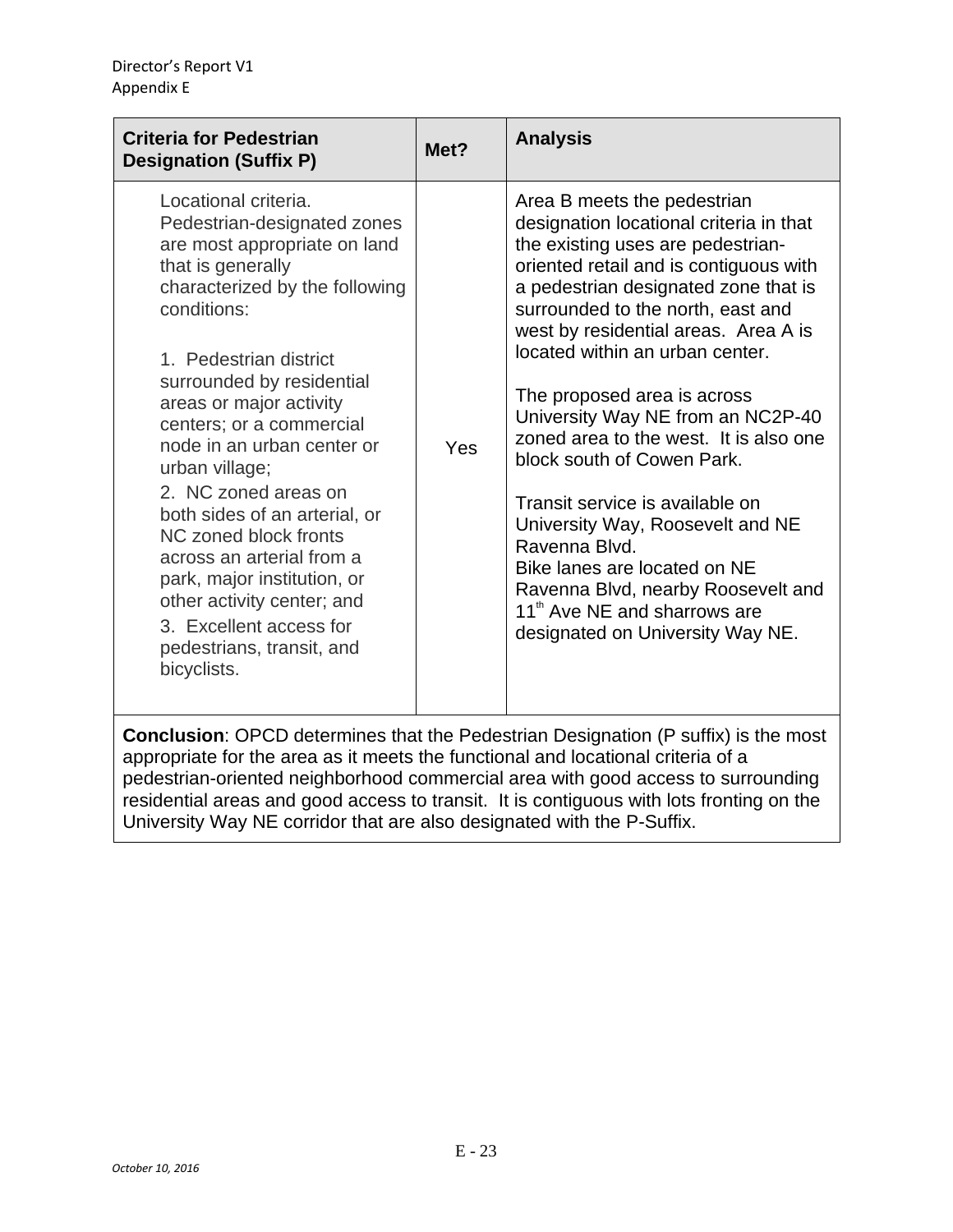# **Rezone Analysis for Area C**

The proposal would rezone Area C from SF 5000 to LR1 (M1)

## **Current conditions**

This area is comprised of approximately one half of a single large parcel that is developed with a church and surface parking. The church structure and adjacent rectory are designated landmarks. The site is adjacent to an area zoned LR1 to the east and SF 500 on the north, west and south. The area is across the street  $(9<sup>th</sup>$  Ave NE) from the University Child Development School complex.

### **Intent of zoning change**

The intent of the proposed zoning change is to eliminate the current split zoning condition of the single parcel allowing renovation and expansion of the historic rectory building, and the development of underground parking, while keeping the development compatible with surrounding low-density uses.

| <b>Criteria for LR 1 zone</b>                                                                                                                                                                                                                                                                                                                                                              | Met?    | <b>Analysis</b>                                                                                                                                                                                                                                |
|--------------------------------------------------------------------------------------------------------------------------------------------------------------------------------------------------------------------------------------------------------------------------------------------------------------------------------------------------------------------------------------------|---------|------------------------------------------------------------------------------------------------------------------------------------------------------------------------------------------------------------------------------------------------|
| A. Function. The function of the<br>LR1 zone is to provide<br>opportunities for low-density<br>multifamily housing, primarily<br>rowhouse and townhouse<br>developments, through infill<br>development that is compatible<br>with single-family dwelling units,<br>or through the conversion of<br>existing single-family dwelling<br>units to duplexes or triplexes:<br>(SMC 23.34.014.A) | Yes     | The area is currently developed with<br>a church and low-density multifamily<br>housing. The recommended zoning<br>would allow an addition to the existing<br>multifamily residential rectory<br>building, not allowed under SF 5000<br>rules. |
| Locational Criteria. The LR1 zone is most appropriate in areas generally<br>characterized by the following conditions: (SMC 23.34.014.B)                                                                                                                                                                                                                                                   |         |                                                                                                                                                                                                                                                |
| The area is similar in character<br>1 <sup>1</sup><br>to single-family zones; (SMC<br>23.34.014.B.1)                                                                                                                                                                                                                                                                                       | Partial | While the existing development is low<br>density, the site development does<br>contain an institution and a large<br>surface parking lot that are not typical<br>of single family neighborhoods.                                               |

### **Lowrise 1 (LR1) Function and Locational Criteria** (SMC 23.34.014)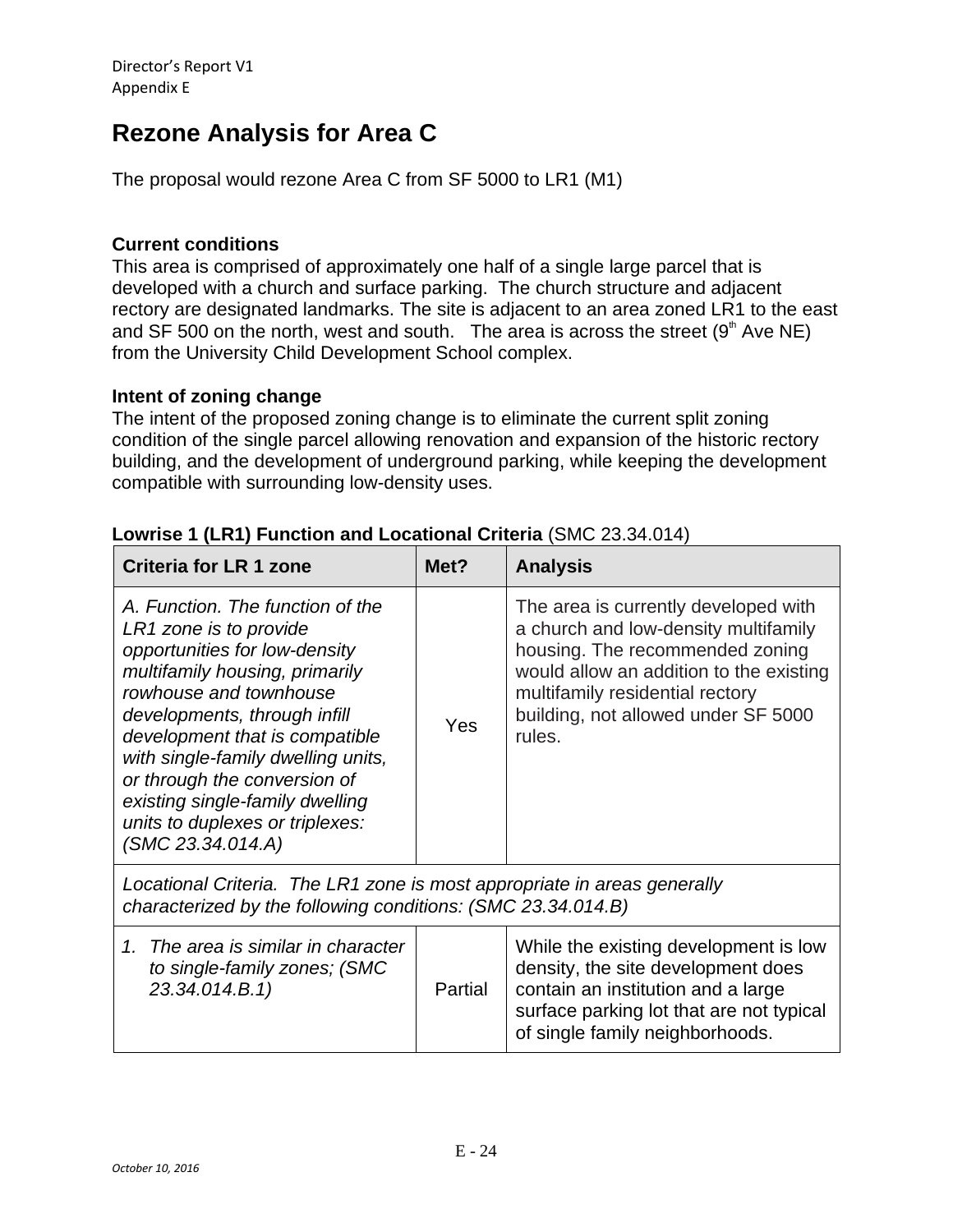| <b>Criteria for LR 1 zone</b>                                                                                                                                                                                                                                                                                                                                                                                                          | Met? | <b>Analysis</b>                                                                                                                                                      |
|----------------------------------------------------------------------------------------------------------------------------------------------------------------------------------------------------------------------------------------------------------------------------------------------------------------------------------------------------------------------------------------------------------------------------------------|------|----------------------------------------------------------------------------------------------------------------------------------------------------------------------|
| The area is either:<br>2.<br>a. located outside of an urban<br>center, urban village, or<br><b>Station Area Overlay</b><br>District;<br>b. a limited area within an<br>urban center, urban village<br>or Station Area Overlay<br>District that would provide<br>opportunities for a diversity<br>of housing types within<br>these denser<br>environments; or<br>c. located on a collector or<br>minor arterial; (SMC<br>23.34.014.B.2) | Yes  | This area is located inside the<br>designated University Community<br>Urban Center boundary.                                                                         |
| 3. The area is characterized by a<br>mix of single-family dwelling units,<br>multifamily structures that are<br>similar in scale to single-family<br>dwelling units, such as rowhouse<br>and townhouse developments,<br>and single-family dwelling units<br>that have been converted to<br>multifamily residential use or are<br>well-suited to conversion; (SMC<br>23.34.014.B.3)                                                     | Yes  | This area is characterized by existing<br>multifamily structures and surface<br>parking.                                                                             |
| 4. The area is characterized by<br>local access and circulation that<br>can accommodate low density<br>multifamily development oriented<br>to the ground level and the street,<br>and/or by narrow roadways, lack<br>of alleys, and/or irregular street<br>patterns that make local access<br>and circulation less suitable for<br>higher density multifamily<br>developments; (SMC<br>23.34.014.B.4)                                  | Yes  | The area is characterized by local<br>access and circulation street network<br>and narrow roadways. There is no<br>alley on the block where this area is<br>located. |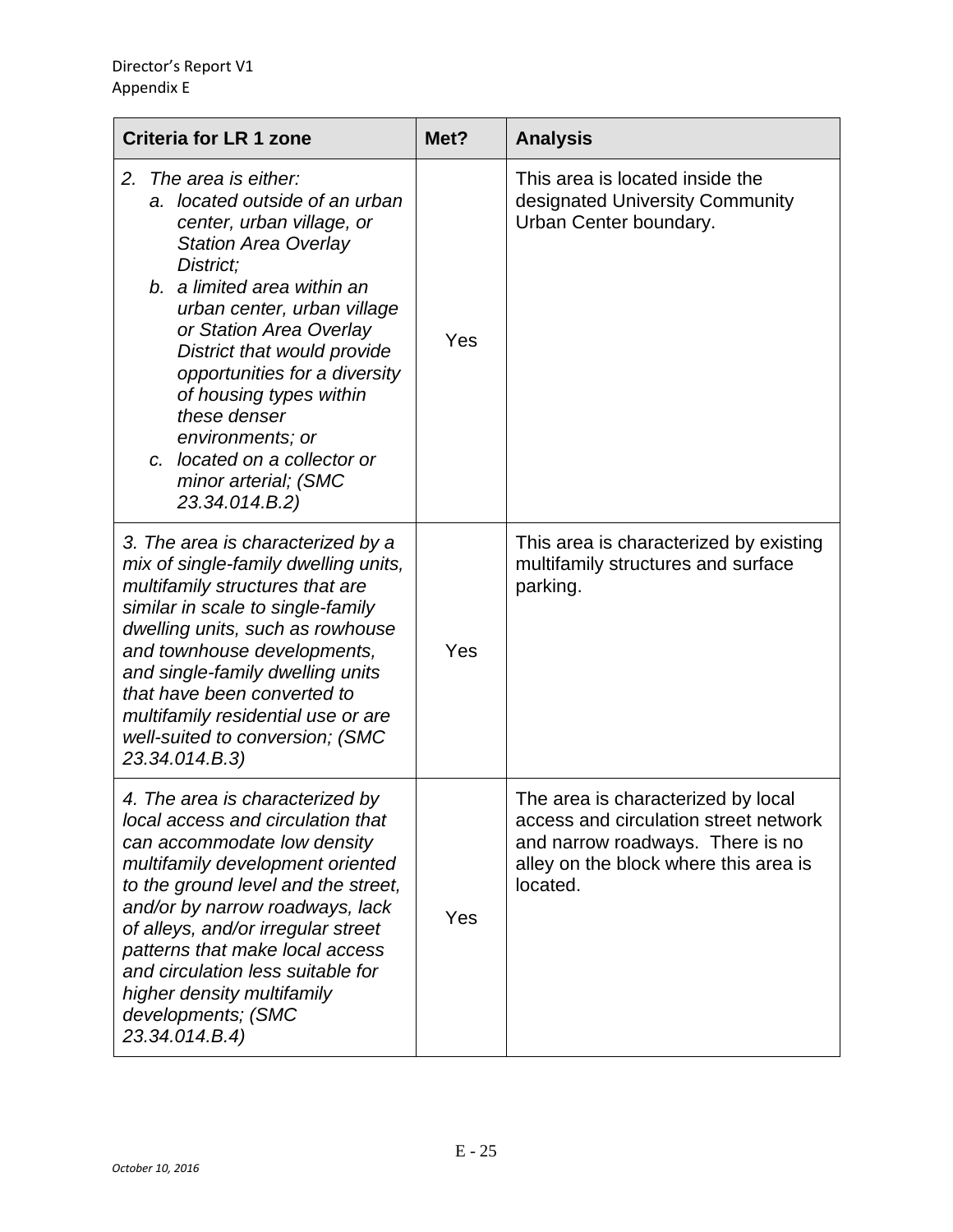| <b>Criteria for LR 1 zone</b>                                                                                                                                                                      | Met? | <b>Analysis</b>                                                                                                                                                                                                                                                     |
|----------------------------------------------------------------------------------------------------------------------------------------------------------------------------------------------------|------|---------------------------------------------------------------------------------------------------------------------------------------------------------------------------------------------------------------------------------------------------------------------|
| 5. The area would provide a<br>gradual transition between single-<br>family zoned areas and<br>multifamily or neighborhood<br>commercial zoned areas; and<br>(SMC 23.34.014.B.5)                   | Yes  | The area is located between existing<br>single-family area to the west and<br>LR1, LR2 and NC3 zoned areas to<br>the east and therefore is consistent<br>with a gradual transition between<br>existing single-family and<br>neighborhood commercial zoned<br>areas. |
| 6. The area is supported by<br>existing or projected facilities and<br>services used by residents,<br>including retail sales and services,<br>parks, and community centers.<br>(SMC 23.34.014.B.6) | Yes  | The area is adjacent to an existing<br>school facility and is within blocks of<br>parks and shopping areas.                                                                                                                                                         |
| <b>Conclusion:</b> LR1 is the most appropriate zone for this area as it is compatible with<br>existing development surrounding the area and serves as an appropriate transition                    |      |                                                                                                                                                                                                                                                                     |

existing development surrounding the area and serves as an appropriate transition from single-family residential to neighborhood commercial.

# **Rezone Analysis for Area D**

The proposal would rezone Area D from LR3 to NC3-55 (M1)

# **Current conditions**

This area contains parcels that front on the north side of NE  $50<sup>th</sup>$  St, just between Roosevelt Way NE and Brooklyn Ave NE. This area contains a variety of low density multifamily residential structures, the University District YMCA, and a variety of retail and service uses.

## **Intent of zoning change**

The intent of the proposed zoning change is to provide a contiguous neighborhood commercial corridor along NE  $50<sup>th</sup>$  St between Roosevelt Way NE and  $15<sup>th</sup>$  Ave NE and allow building heights of up to 55 feet. This area is intended to serve as a transition from the proposed higher density Seattle Mixed area to the south and lowrise multifamily residential to the north.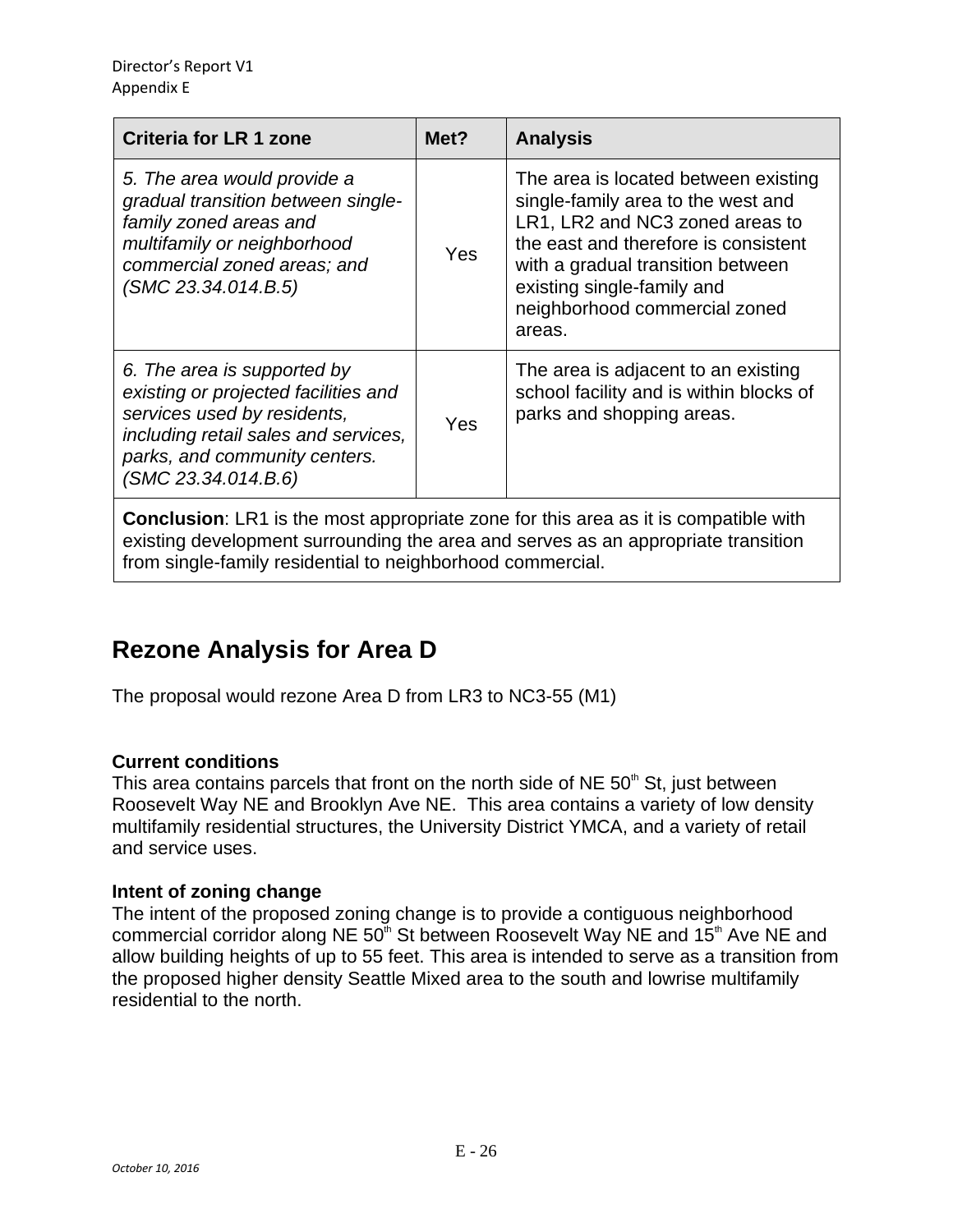Director's Report V1 Appendix E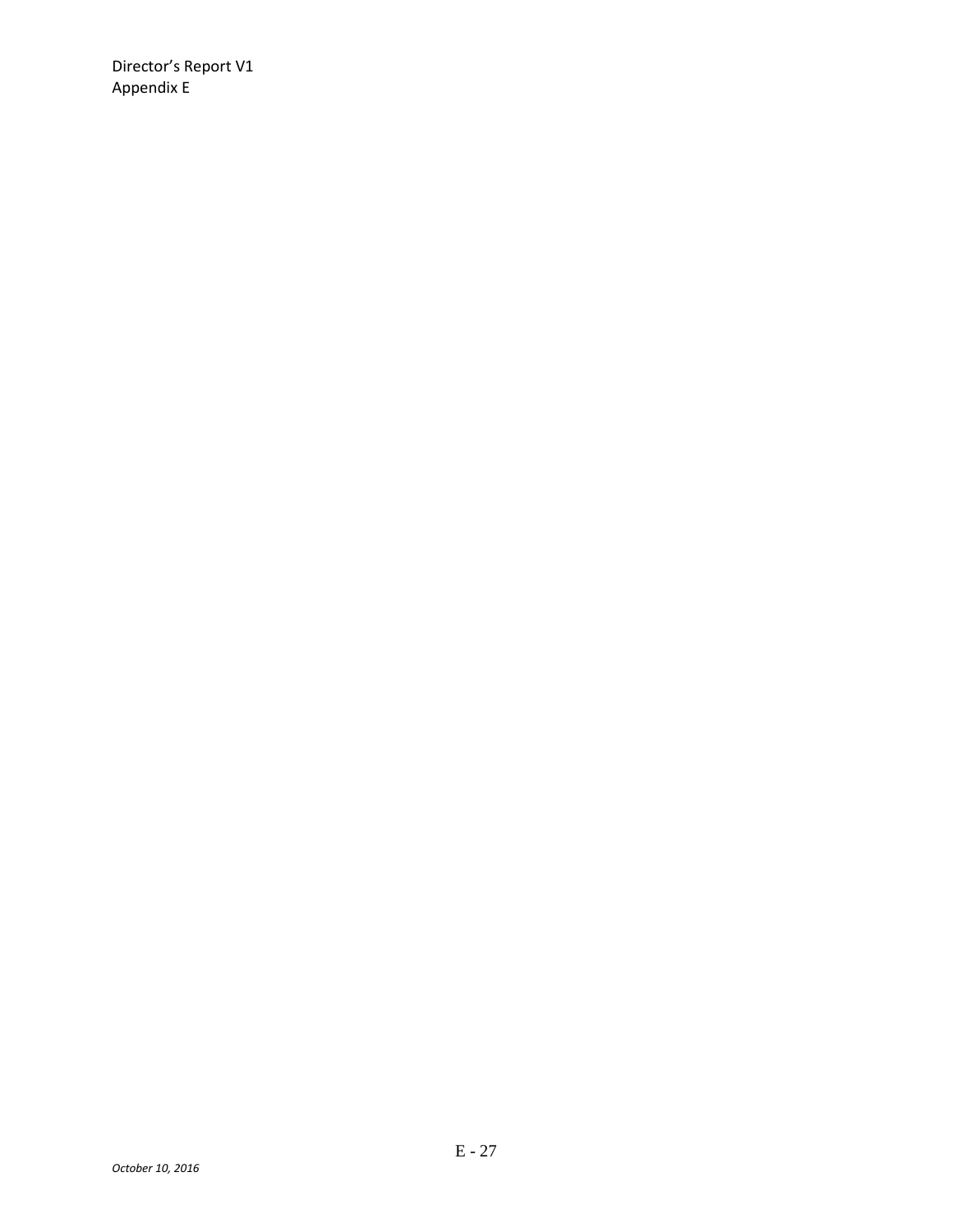# **Neighborhood Commercial 3 (NC3) Function and Locational Criteria** (SMC 23.34.078)

| <b>Criteria for NC3 zone</b>                                                                                                                                                                                                                                                                                                                                                                                                                                                                                         | Met? | <b>Analysis</b>                                                                                                                                                                                                                                                                                                                                                   |
|----------------------------------------------------------------------------------------------------------------------------------------------------------------------------------------------------------------------------------------------------------------------------------------------------------------------------------------------------------------------------------------------------------------------------------------------------------------------------------------------------------------------|------|-------------------------------------------------------------------------------------------------------------------------------------------------------------------------------------------------------------------------------------------------------------------------------------------------------------------------------------------------------------------|
| A. Function. To support or<br>encourage a pedestrian-oriented<br>shopping district that serves the<br>surrounding neighborhood and a<br>larger community, citywide, or<br>regional clientele; that provides<br>comparison shopping for a wide<br>range of retail goods and<br>services; that incorporates offices,<br>business support services, and<br>residences that are compatible<br>with the retail character of the<br>area; and where the following<br>characteristics can be achieved:<br>(SMC 23.34.078.A) | Yes  | This area is characterized by<br>pedestrian-oriented streets with an<br>existing mix of retail, service and<br>residential uses. It serves the<br>surrounding neighborhood and larger<br>region via convenient transit access.                                                                                                                                    |
| 1. [can achieve] A variety of sizes<br>and types of retail and other<br>commercial businesses at street<br>level; (SMC 23.34.078.A.1)                                                                                                                                                                                                                                                                                                                                                                                | Yes  | A variety of sizes of retail,<br>commercial, and community facilities<br>are located at street level, and some<br>existing residential lots could<br>reasonably redevelop as street-level<br>commercial uses.                                                                                                                                                     |
| 2. [can achieve] Continuous<br>storefronts or residences built to<br>the front lot line; (SMC<br>23.34.078.A.2)                                                                                                                                                                                                                                                                                                                                                                                                      | Yes  | Existing development in this area<br>contains a varied pattern of site<br>development with some structures<br>built right up to front lot lines and<br>others set back from the front property<br>line with parking in front. The<br>proposed zoning would provide the<br>opportunity for redevelopment that<br>would result in a more consistent<br>streetscape. |
| 3. [can achieve] Intense<br>pedestrian activity; (SMC<br>23.34.078.A.3)                                                                                                                                                                                                                                                                                                                                                                                                                                              | Yes  | Parcels in this area front NE 50th St<br>which is an active pedestrian street.<br>NE 50 <sup>th</sup> St is one of two arterials that<br>connect from University Way NE<br>westward across I-5, so pedestrians<br>going to or from Wallingford tend to<br>concentrate there.                                                                                      |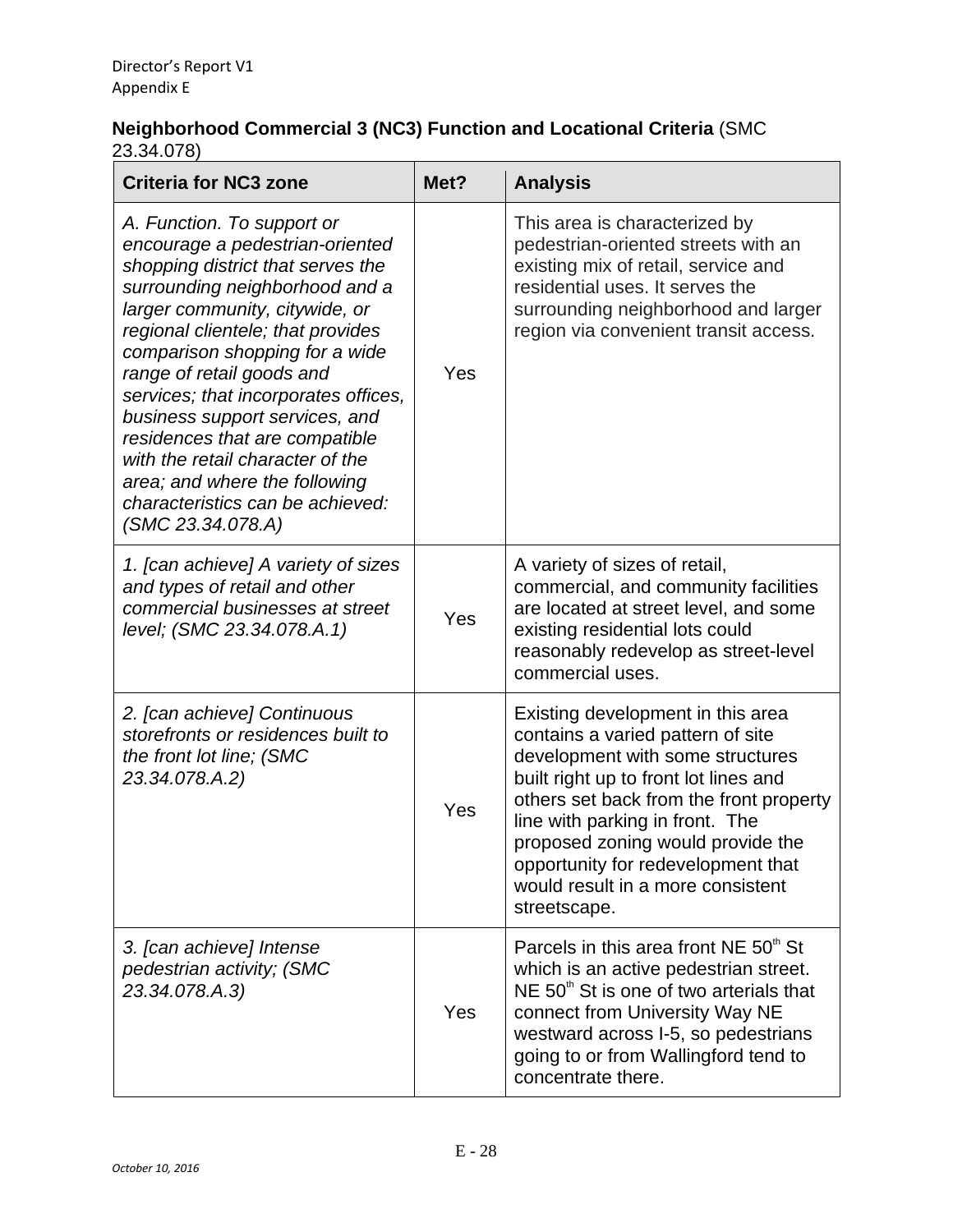| <b>Criteria for NC3 zone</b>                                                                                                                                                       | Met? | <b>Analysis</b>                                                                                                                                                                                                                                       |  |
|------------------------------------------------------------------------------------------------------------------------------------------------------------------------------------|------|-------------------------------------------------------------------------------------------------------------------------------------------------------------------------------------------------------------------------------------------------------|--|
| 4. [can achieve] Shoppers can<br>drive to the area, but walk around<br>from store to store; (SMC<br>23.34.078.A.4)                                                                 | Yes  | This area has convenient on-street<br>parking nearby streets, like Roosevelt<br>Way NE and Brooklyn Ave NE. The<br>existing grid of streets makes the area<br>conducive to walking from parking<br>location to store to store.                        |  |
| 5. Transit is an important means<br>of access. (SMC 23.34.078.A.5)                                                                                                                 | Yes  | This area is served by many bus<br>routes, and is within walking distance<br>of the future light rail station.                                                                                                                                        |  |
| Locational Criteria. A Neighborhood Commercial 3 zone designation is most<br>appropriate on land that is generally characterized by the following conditions: (SMC<br>23.34.078.B) |      |                                                                                                                                                                                                                                                       |  |
| 1. 1. The primary business district<br>is in an urban center or hub urban<br>village; (SMC 23.34.078.B.1)                                                                          | Yes  | This area is located within the<br>University Community Urban Center.                                                                                                                                                                                 |  |
| 2. Served by principal arterial;<br>(SMC 23.34.076.B.2)                                                                                                                            | Yes  | This area is served by a number of<br>principal arterials including Roosevelt<br>Way NE, NE 50 <sup>th</sup> St and 11 <sup>th</sup> Ave NE.                                                                                                          |  |
| 3. Separated from low-density<br>residential areas by physical<br>edges, less-intense commercial<br>areas or more-intense residential<br>areas;(SMC 23.34.076.B.3)                 | Yes  | This area is separated from low-<br>density residential areas by more<br>intense residential areas currently<br>zoned LR2 and LR3.                                                                                                                    |  |
| 4. Excellent transit service. (SMC<br>23.34.076.B.4)                                                                                                                               | Yes  | This area contains parcels that front<br>on NE 50 <sup>th</sup> St, which has many bus<br>routes, and is within walking distance<br>of Brooklyn Ave NE, Roosevelt Way<br>NE and University Way NE which also<br>have a high level of transit service. |  |
| <b>Conclusion:</b> NC3 is the most appropriate zone for this area as it is intended for a                                                                                          |      |                                                                                                                                                                                                                                                       |  |

**Conclusion**: NC3 is the most appropriate zone for this area as it is intended for a focused retail district serving as a transition from a higher intensity mixed use density to a lower density area.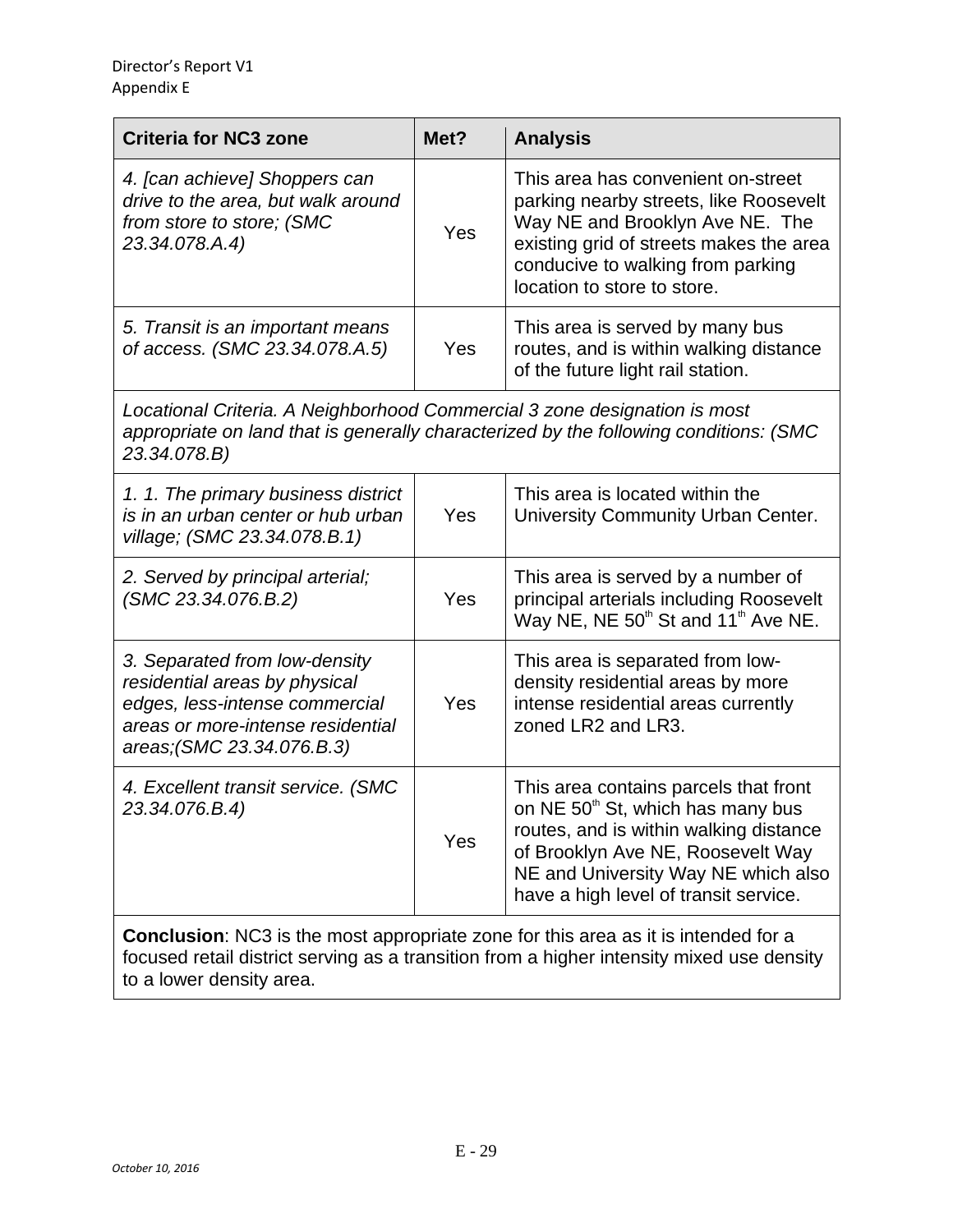# **Rezone Analysis for Area E**

The proposal would rezone Area E from LR3-RC to NC3-55 (M1)

## **Current conditions**

This area contains parcels that front on the east side of Brooklyn Ave NE, between NE  $50<sup>th</sup>$  St and NE  $52<sup>nd</sup>$  St. This area contains a variety of low density multifamily residential structures, and a portion of the University Heights Community Center site and a variety of retail and service uses.

## **Intent of zoning change**

The intent of the proposed zoning change is to provide a contiguous neighborhood commercial corridor along NE  $50<sup>th</sup>$  St and north along Brooklyn Ave NE to NE  $52<sup>nd</sup>$  Street and allow building heights of up to 55 feet. This area is intended to serve as a transition from the proposed higher density Seattle Mixed area to the south, lowrise multifamily residential to the north, and neighborhood commercial to the east along University Way NE.

#### **Neighborhood Commercial 3 (NC3) Function and Locational Criteria** (SMC 23.34.078)

| <b>Criteria for NC3 zone</b>                                                                                                                                                                                                                                                                                                                                                                                                                                                                                         | Met?       | <b>Analysis</b>                                                                                                                                                                                                                |
|----------------------------------------------------------------------------------------------------------------------------------------------------------------------------------------------------------------------------------------------------------------------------------------------------------------------------------------------------------------------------------------------------------------------------------------------------------------------------------------------------------------------|------------|--------------------------------------------------------------------------------------------------------------------------------------------------------------------------------------------------------------------------------|
| A. Function. To support or<br>encourage a pedestrian-oriented<br>shopping district that serves the<br>surrounding neighborhood and a<br>larger community, citywide, or<br>regional clientele; that provides<br>comparison shopping for a wide<br>range of retail goods and<br>services; that incorporates offices,<br>business support services, and<br>residences that are compatible<br>with the retail character of the<br>area; and where the following<br>characteristics can be achieved:<br>(SMC 23.34.078.A) | <b>Yes</b> | This area is characterized by<br>pedestrian-oriented streets with an<br>existing mix of retail, service and<br>residential uses. It serves the<br>surrounding neighborhood and larger<br>region via convenient transit access. |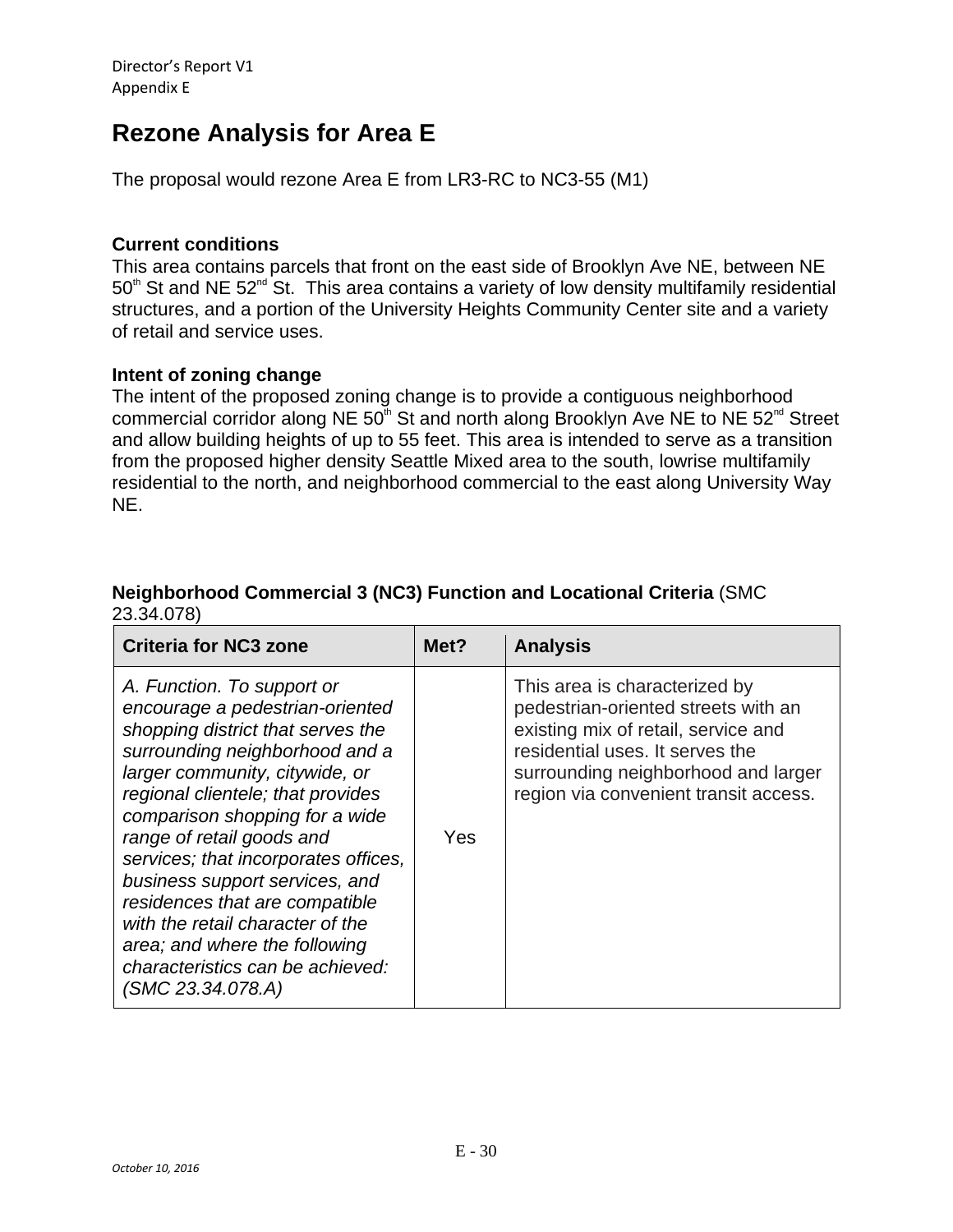| <b>Criteria for NC3 zone</b>                                                                                                          | Met? | <b>Analysis</b>                                                                                                                                                                                                                                                                                                                                                   |
|---------------------------------------------------------------------------------------------------------------------------------------|------|-------------------------------------------------------------------------------------------------------------------------------------------------------------------------------------------------------------------------------------------------------------------------------------------------------------------------------------------------------------------|
| 1. [can achieve] A variety of sizes<br>and types of retail and other<br>commercial businesses at street<br>level; (SMC 23.34.078.A.1) | Yes  | A variety of sizes of retail,<br>commercial, and community facilities<br>are located at street level, and some<br>existing residential lots could<br>reasonably redevelop as street-level<br>commercial uses.                                                                                                                                                     |
| 2. [can achieve] Continuous<br>storefronts or residences built to<br>the front lot line; (SMC<br>23.34.078.A.2)                       | Yes  | Existing development in this area<br>contains a varied pattern of site<br>development with some structures<br>built right up to front lot lines and<br>others set back from the front property<br>line with parking in front. The<br>proposed zoning would provide the<br>opportunity for redevelopment that<br>would result in a more consistent<br>streetscape. |
| 3. [can achieve] Intense<br>pedestrian activity; (SMC<br>23.34.078.A.3)                                                               | Yes  | Parcels in this area front Brooklyn Ave<br>NE which is an active pedestrian<br>street. NE 50 <sup>th</sup> St is one of two<br>arterials that connect from University<br>Way NE westward across I-5, so<br>pedestrians going to or from<br>Wallingford tend to travel via NE 50 <sup>th</sup><br>St to Brooklyn Ave NE.                                           |
| 4. [can achieve] Shoppers can<br>drive to the area, but walk around<br>from store to store; (SMC<br>23.34.078.A.4)                    | Yes  | This area has convenient on-street<br>parking on Brooklyn and other nearby<br>streets, like Roosevelt Way NE. The<br>existing grid of streets makes the area<br>conducive to walking from parking<br>location to store to store.                                                                                                                                  |
| 5. Transit is an important means<br>of access. (SMC 23.34.078.A.5)                                                                    | Yes  | This area is served by many bus<br>routes, and is within walking distance<br>of the future light rail station.                                                                                                                                                                                                                                                    |

*Locational Criteria. A Neighborhood Commercial 3 zone designation is most appropriate on land that is generally characterized by the following conditions: (SMC 23.34.078.B)*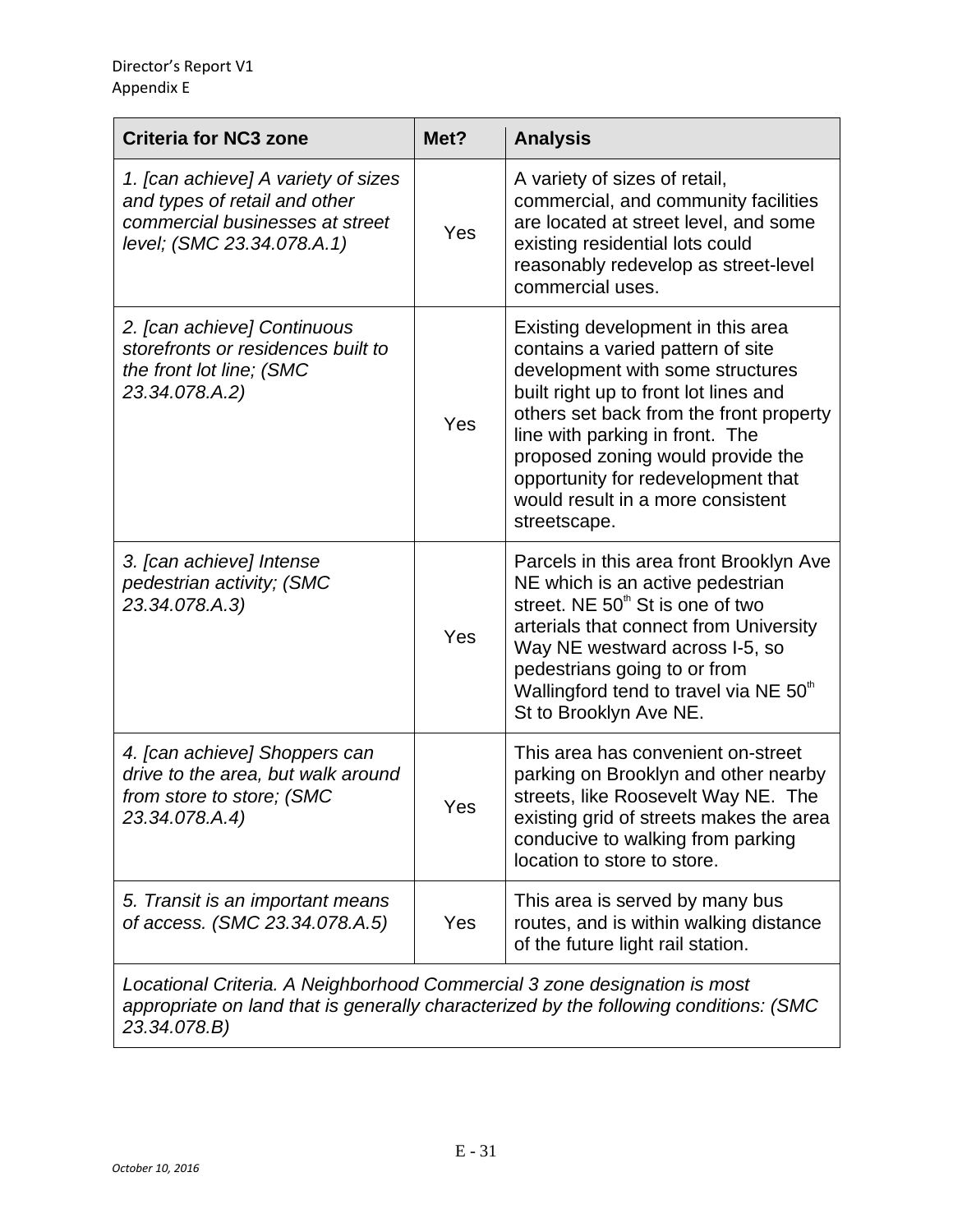| <b>Criteria for NC3 zone</b>                                                                                                                                        | Met? | <b>Analysis</b>                                                                                                                                                                                                                                       |
|---------------------------------------------------------------------------------------------------------------------------------------------------------------------|------|-------------------------------------------------------------------------------------------------------------------------------------------------------------------------------------------------------------------------------------------------------|
| 1. 1. The primary business district<br>is in an urban center or hub urban<br>village; (SMC 23.34.078.B.1)                                                           | Yes  | This area is located within the<br>University Community Urban Center.                                                                                                                                                                                 |
| 2. Served by principal arterial;<br>(SMC 23.34.076.B.2)                                                                                                             | Yes  | This area is served by a number of<br>principal arterials including Roosevelt<br>Way NE, NE 50 <sup>th</sup> St and 11 <sup>th</sup> Ave NE.                                                                                                          |
| 3. Separated from low-density<br>residential areas by physical<br>edges, less-intense commercial<br>areas or more-intense residential<br>areas; (SMC 23.34.076.B.3) | Yes  | This area is separated from low-<br>density residential areas by more<br>intense residential areas currently<br>zoned LR2 and LR3.                                                                                                                    |
| 4. Excellent transit service. (SMC<br>23.34.076.B.4)                                                                                                                | Yes  | This area contains parcels that front<br>on Brooklyn Ave NE, which has many<br>bus routes, and is within walking<br>distance of NE 50 <sup>th</sup> St. Roosevelt Way<br>NE and University Way NE which also<br>have a high level of transit service. |
| <b>Conclusion:</b> NC3 is the most appropriate zone for this area as it is intended for a                                                                           |      |                                                                                                                                                                                                                                                       |

**Conclusion**: NC3 is the most appropriate zone for this area as it is intended for a focused retail district serving as a transition from a higher intensity mixed use density to a lower density area.

# **Rezone Analysis for Area F**

The proposal would rezone Area F from NC 3-65 to SM-U 75-240

# **Current conditions**

This area contains a mix of parcels used for retail, residential and surface parking. Existing structures are predominately 1-3 stories, with several new developments reaching 5 or 6 stories. The area is bordered by Roosevelt Way NE on the west, the alley located midblock west of University Way NE on the east,  $NE 50<sup>th</sup>$  on the north and  $NE$  47<sup>th</sup> on the south.

## **Intent of zoning change**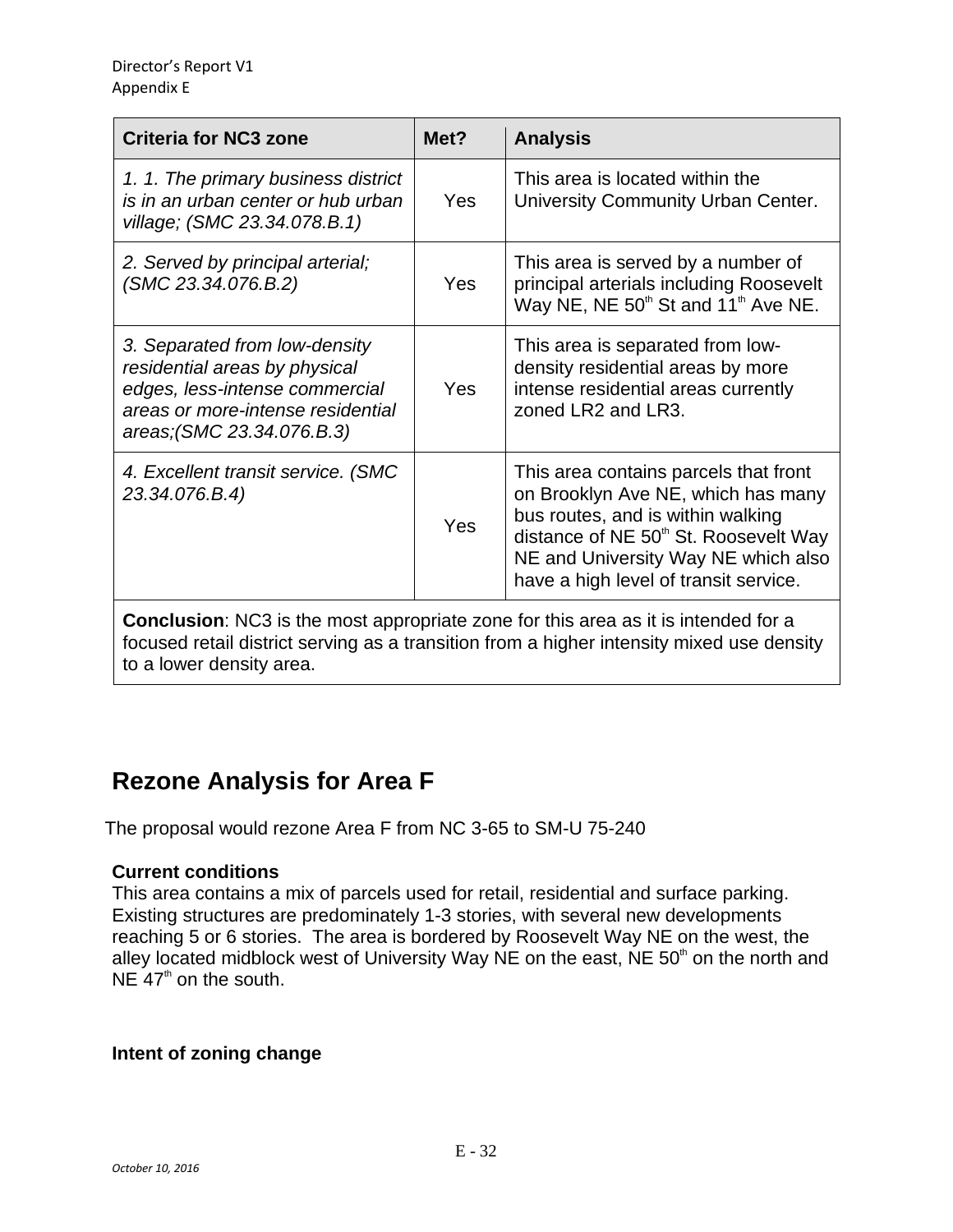Director's Report V1 Appendix E

The intent of the proposed zoning change is to implement the goals of the neighborhood plan and urban design framework, and provide a transition to the proposed SM 95-320 zone to the south.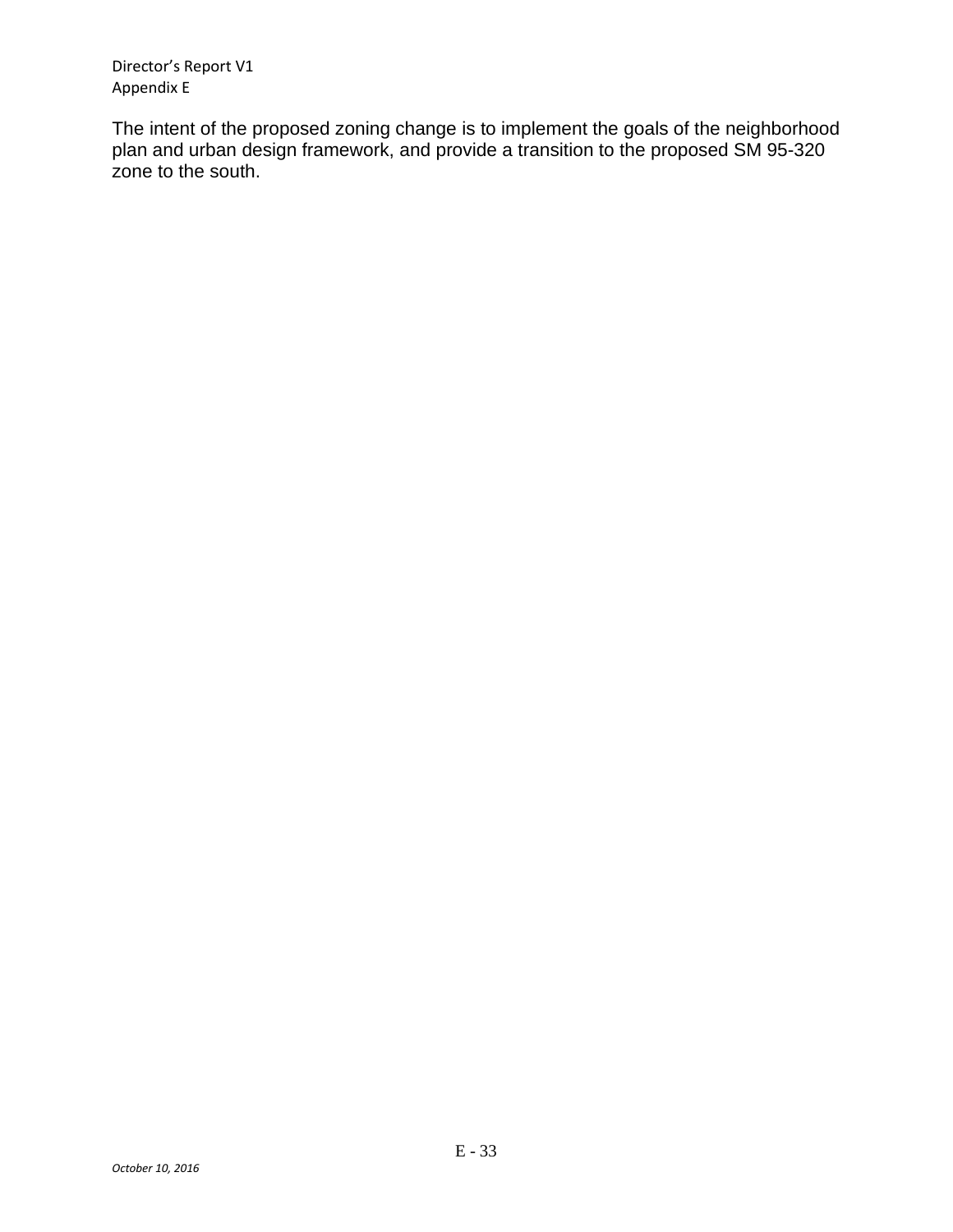# **Seattle Mixed (SM) Function and Locational Criteria (SMC 23.34.128)**

| <b>Criteria for SM zone</b>                                                                                                                                                                                                                                                                      | Met? | <b>Analysis</b>                                                                                                                                                                                                                                                                                                                                                                                                                                                                                                                                                                                                                                                                                                                                         |
|--------------------------------------------------------------------------------------------------------------------------------------------------------------------------------------------------------------------------------------------------------------------------------------------------|------|---------------------------------------------------------------------------------------------------------------------------------------------------------------------------------------------------------------------------------------------------------------------------------------------------------------------------------------------------------------------------------------------------------------------------------------------------------------------------------------------------------------------------------------------------------------------------------------------------------------------------------------------------------------------------------------------------------------------------------------------------------|
| Function. An area within an<br>urban center, urban village, or<br>station area overlay district that<br>provides for a wide range of uses<br>to encourage development of the<br>area into a mixed-use<br>neighborhood with a pedestrian<br>orientation; (SMC 23.34.128.A)                        | Yes  | This area is located within the<br><b>University Community Urban Center</b><br>and is currently zoned NC which<br>allows for residential along with<br>commercial uses. The proposed<br>zoning will allow for a much greater<br>intensity of development that is<br>anticipated to follow the opening of<br>the University District light rail<br>station.                                                                                                                                                                                                                                                                                                                                                                                              |
| <b>Transportation and Infrastructure</b><br>Capacity. An area that is well-<br>served by transit and vehicular<br>systems and where utility<br>infrastructure is adequate, or<br>where such systems and<br>infrastructure can be readily<br>expanded to accommodate<br>growth; (SMC 23.34.128.B) | Yes  | This area is well served by transit<br>and vehicular systems including<br>numerous bus routes, and I-5. The<br>opening of the U District light rail<br>station will significantly increase<br>access to the neighborhood from<br>Downtown Seattle via Capitol Hill.<br>The U-District Urban Design DEIS,<br>April, 2014, does not identify any<br>significant unavoidable adverse<br>impacts to utilities. The DEIS<br>identifies a number of mitigating<br>measures to reduce the impact on<br>existing utility infrastructure including<br><b>Green Stormwater Infrastructure</b><br>(GSI), low water use fixtures and<br>conservation measures, and<br>installation of photovoltaic and other<br>technologies to reduce demand on<br>electric power. |
| <b>Relationship to Surrounding</b><br>Activity. An area that provides a<br>transition from a densely<br>developed or zoned<br>neighborhood or from industrial<br>activity; (SMC 23.34.128.C)                                                                                                     | Yes  | This area is intended to provide a<br>transition between more densely<br>developed SM zone to the south and<br>lower density NC and LR zones to<br>the north.                                                                                                                                                                                                                                                                                                                                                                                                                                                                                                                                                                                           |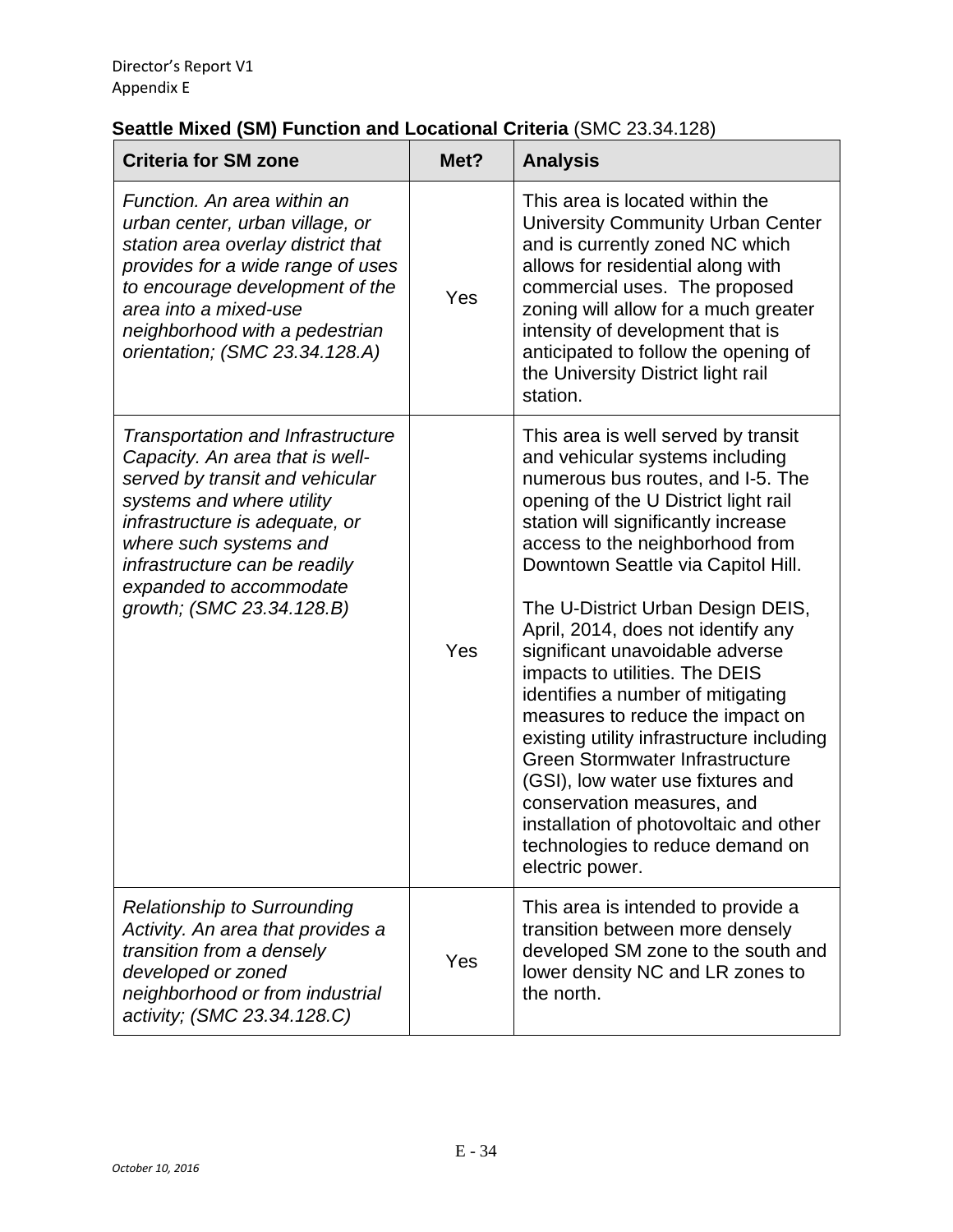| <b>Criteria for SM zone</b>                                                                                                                                                                                                                                                                                                                                                                                                                                                                                                                                                                                                                                                                                                                                                                                                                                                                                                                                       | Met? | <b>Analysis</b>                                                                                                                                                                                                                                                                                                                 |
|-------------------------------------------------------------------------------------------------------------------------------------------------------------------------------------------------------------------------------------------------------------------------------------------------------------------------------------------------------------------------------------------------------------------------------------------------------------------------------------------------------------------------------------------------------------------------------------------------------------------------------------------------------------------------------------------------------------------------------------------------------------------------------------------------------------------------------------------------------------------------------------------------------------------------------------------------------------------|------|---------------------------------------------------------------------------------------------------------------------------------------------------------------------------------------------------------------------------------------------------------------------------------------------------------------------------------|
| Mix of Use. An area within the<br>SM zone may be identified for<br>the purposes of encouraging a<br>primarily residential character.<br>Such an area shall be designated<br>as Seattle Mixed/Residential<br>(SM/R). Within the SM/R area,<br>nonresidential uses shall<br>generally be of modest scale or<br>neighborhood-serving in<br>character; (SMC 23.34.128.D)                                                                                                                                                                                                                                                                                                                                                                                                                                                                                                                                                                                              | N/A  | This area is not intended to provide a<br>primarily residential character and is<br>anticipated to provide for a mix of<br>residential and commercial uses<br>including office development.                                                                                                                                     |
| Height. Height limits of 40 feet,<br>55 feet, 65 feet, 75 feet, 85 feet,<br>125 feet, 160 feet, 240 feet, and<br>400 feet may be applied to land<br>zoned SM. Different heights may<br>be applied to different uses in SM<br>zones to more strongly promote<br>certain development types or<br>particular uses within the zone.<br>A 40 or 55 foot height shall be<br>applied where it is appropriate to<br>limit the intensity and scale of<br>new development. A 65 foot, 75<br>foot or 85 foot height shall apply<br>where it is appropriate to provide<br>for a uniform and pedestrian<br>scale. Generally, within urban<br>centers and light rail station<br>areas, a 125 foot, 160 foot, 240<br>foot, or 400 foot height may be<br>designated for areas where high<br>density, mixed use development<br>is desirable or where<br>development at this height and<br>intensity will serve as transition<br>from areas where greater heights<br>are permitted. | Yes  | This area is located within the<br>designated University Community<br>Urban Center and within walking<br>distance of the light rail station areas.<br>It is an area where high density,<br>mixed use development is desirable<br>and it will serve as transition from<br>adjacent areas where greater heights<br>are permitted. |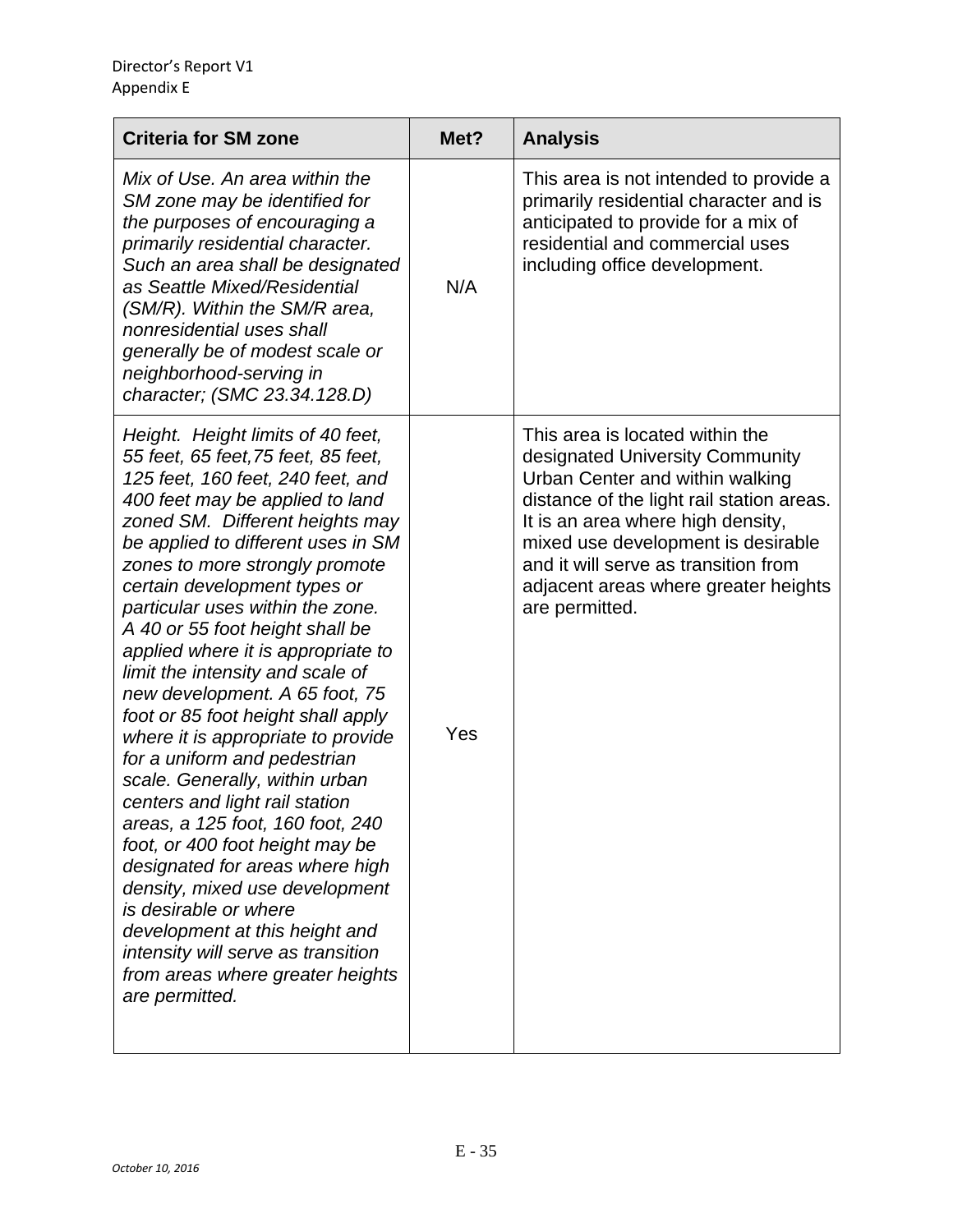| <b>Criteria for SM zone</b>                                                                                                                                                                          | Met? | <b>Analysis</b>                                                                    |
|------------------------------------------------------------------------------------------------------------------------------------------------------------------------------------------------------|------|------------------------------------------------------------------------------------|
| <b>Conclusion:</b> OPCD determines that the SM zone is the most appropriate for this<br>area based on the consistency of the functional criteria with the goals of the<br>near a light rail station. |      | neighborhood plan to create a mixed use neighborhood with a pedestrian orientation |

# **Rezone Analysis for Area G**

The proposal would rezone Area F from NC3P 65 and NC3 65 to SM-U 85.

### **Current conditions**

This area is currently dominated by retail and restaurant uses at the ground level with some mixed use structures with retail on the ground floor and apartments above. In addition, there are a few religious institutions, a post office, The Varsity Theatre and the University Bookstore.

### **Intent of zoning change**

The intent of the proposed zoning change is to provide incentive for improvements to existing properties and infill development via the potential for additional height. Additional height within this area is also responsive to the area's proximity to the light rail station and anticipated development The height increase is modest and would ensure that the overall character of University Way NE as a pedestrian-oriented shopping street is maintained

**Seattle Mixed (SM) Function and Locational Criteria** (SMC 23.34.128)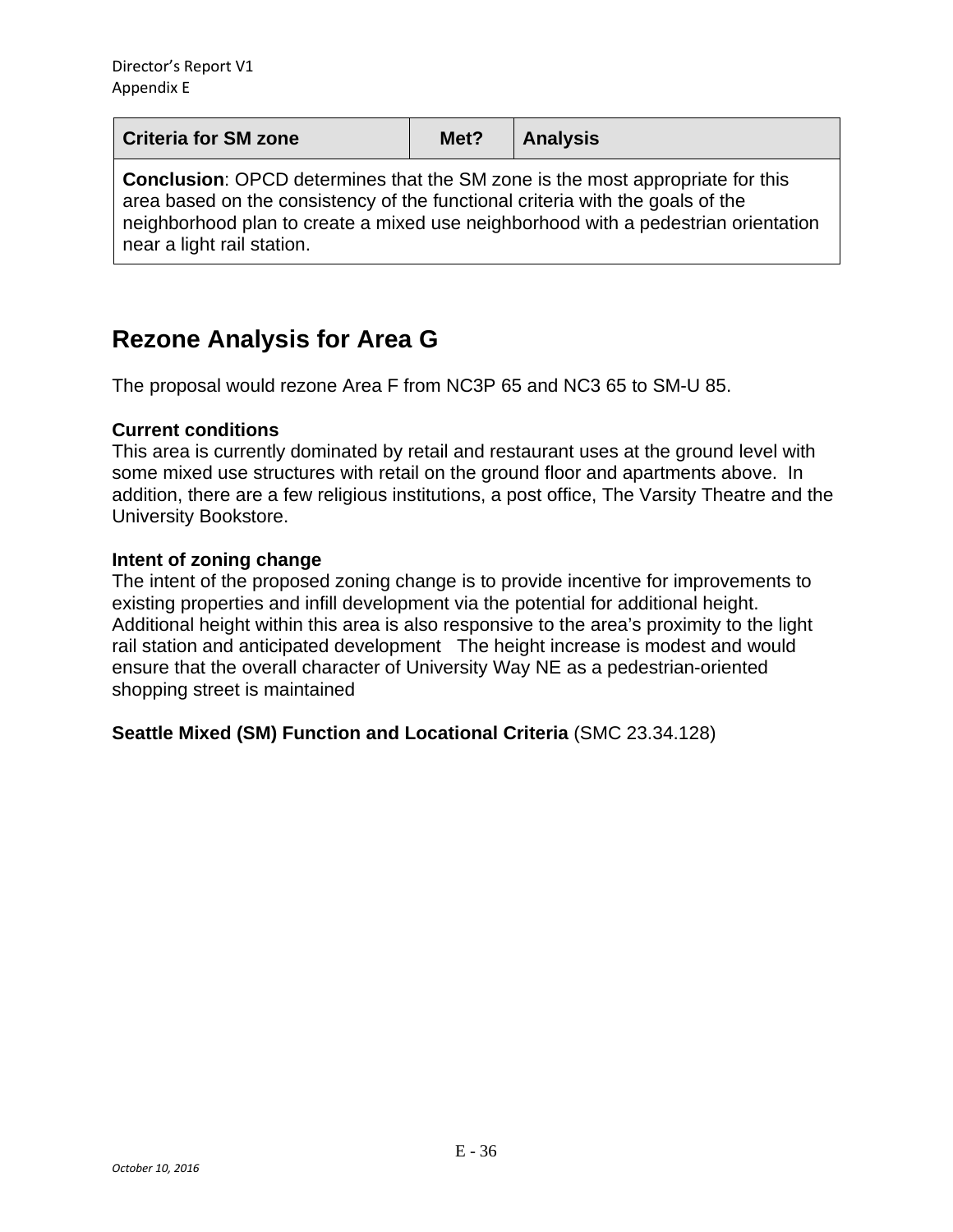| <b>Criteria for SM zone</b>                                                                                                                                                                                                                                                                      | Met? | <b>Analysis</b>                                                                                                                                                                                                                                                                                                                                                                                                                                                                                                                                                                                                                                                                                                                                                                 |
|--------------------------------------------------------------------------------------------------------------------------------------------------------------------------------------------------------------------------------------------------------------------------------------------------|------|---------------------------------------------------------------------------------------------------------------------------------------------------------------------------------------------------------------------------------------------------------------------------------------------------------------------------------------------------------------------------------------------------------------------------------------------------------------------------------------------------------------------------------------------------------------------------------------------------------------------------------------------------------------------------------------------------------------------------------------------------------------------------------|
| Function. An area within an<br>urban center, urban village, or<br>station area overlay district that<br>provides for a wide range of uses<br>to encourage development of the<br>area into a mixed-use<br>neighborhood with a pedestrian<br>orientation; (SMC 23.34.128.A)                        | Yes  | This area is located within the<br>University Community Urban Center.<br>In contains parcels on either side of<br>University Way NE between NE 50 <sup>h</sup><br>St and NE 41 <sup>st</sup> St. This area is in the<br>heart of the U District shopping<br>district and contains numerous retail<br>businesses and restaurants along<br>with some office and residential<br>uses. This area has a high level of<br>pedestrian activity that will only<br>continue to increase with the opening<br>of the light rail station and additional<br>mixed use development around the<br>station.                                                                                                                                                                                     |
| <b>Transportation and Infrastructure</b><br>Capacity. An area that is well-<br>served by transit and vehicular<br>systems and where utility<br>infrastructure is adequate, or<br>where such systems and<br>infrastructure can be readily<br>expanded to accommodate<br>growth; (SMC 23.34.128.B) | Yes  | This area is well served by transit<br>and vehicular systems including the<br>numerous bus routes on University<br>Way NE, and N NE Campus<br>Parkway-Eastlake Ave E. and<br>convenient access to I-5.<br>The U-District Urban Design DEIS,<br>April, 2014, does not identify any<br>significant unavoidable adverse<br>impacts to utilities. The DEIS<br>identifies a number of mitigating<br>measures to reduce the impact on<br>existing utility infrastructure including<br>incremental improvements to the<br>electric and water utilities, Green<br>Stormwater Infrastructure (GSI) to<br>better manage runoff, low water use<br>fixtures and conservation measures,<br>and installation of photovoltaic and<br>other technologies to reduce demand<br>on electric power. |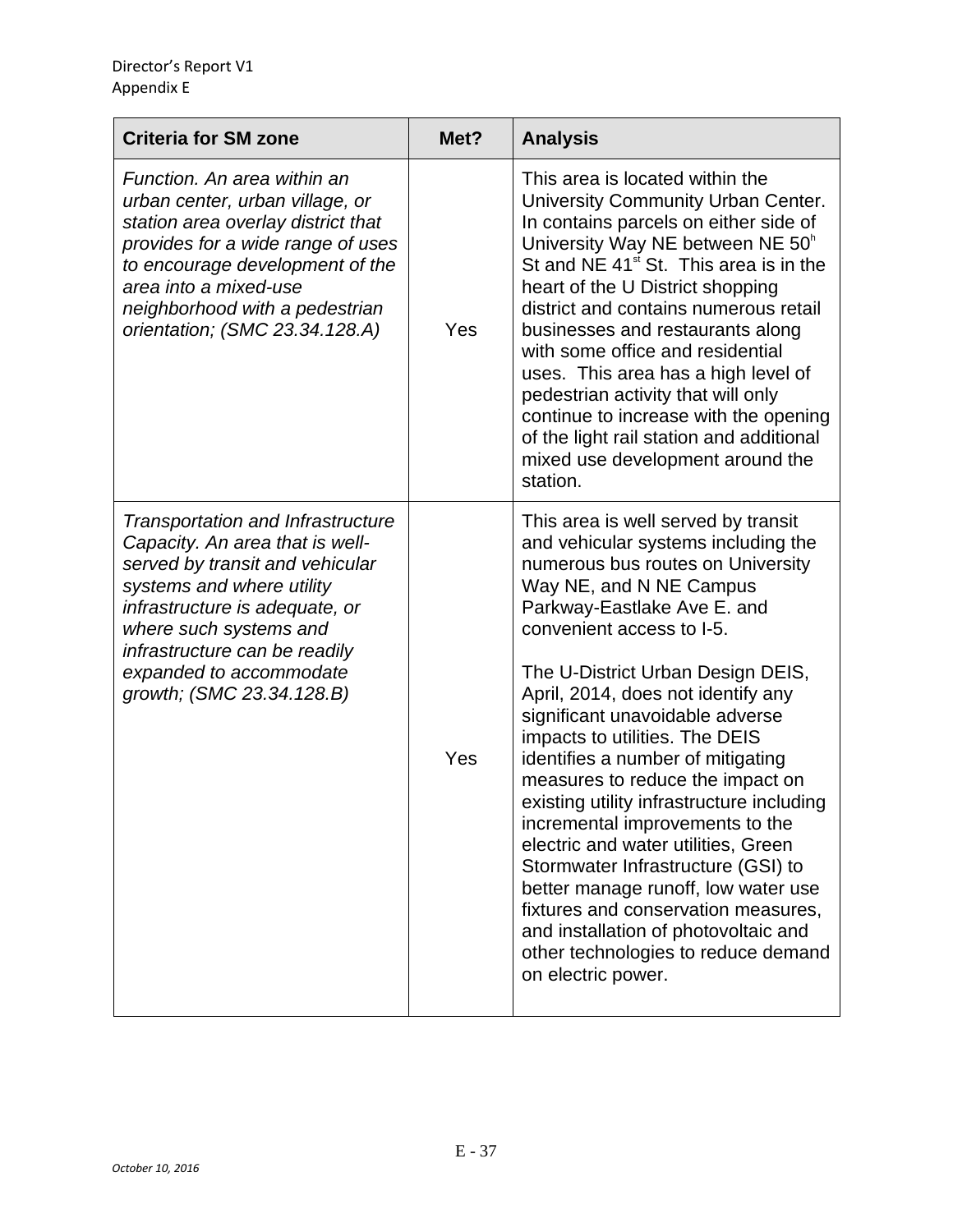| <b>Criteria for SM zone</b>                                                                                                                                                                                                                                                                                                                                                                                                                                                                                                                                                                                                        | Met? | <b>Analysis</b>                                                                                                                                                                                                                                                                                                                                                                                                                                                               |
|------------------------------------------------------------------------------------------------------------------------------------------------------------------------------------------------------------------------------------------------------------------------------------------------------------------------------------------------------------------------------------------------------------------------------------------------------------------------------------------------------------------------------------------------------------------------------------------------------------------------------------|------|-------------------------------------------------------------------------------------------------------------------------------------------------------------------------------------------------------------------------------------------------------------------------------------------------------------------------------------------------------------------------------------------------------------------------------------------------------------------------------|
| <b>Relationship to Surrounding</b><br>Activity. An area that either<br>provides a transition from or is<br>compatible with, an adjacent<br>neighborhood that is densely<br>developed or zoned for high<br>density mixed use; or an area<br>where a transition to higher<br>density mixed use is desired,<br>either within a larger area<br>characterized primarily by<br>commercial or industrial activity,<br>or within an area where<br>significant investment in public<br>transit infrastructure can<br>accommodate greater density<br>and adequate transition with<br>surrounding areas can be<br>provided; (SMC 23.34.128.C) | Yes  | This area is intended to allow for a<br>transition to higher density mixed<br>used development along University<br>Way NE south of NE 50 <sup>th</sup> St. It is<br>located near an area where<br>significant investments are being<br>made in transit infrastructure. This<br>area will serve as a transitional zone<br>between higher intensity<br>development to the east and west<br>and lower intensity development<br>along University Way NE north of NE<br>$50th$ St. |
| Mix of Use. In general, the zone<br>is suitable for a wide range of<br>uses. However, an area within<br>the SM zone may be identified<br>for the purposes of encouraging<br>a primarily residential character.<br>Within these areas,<br>nonresidential uses shall<br>generally be of modest scale or<br>neighborhood-serving in<br>character; (SMC 23.34.128.D)                                                                                                                                                                                                                                                                   | N/A  | The SM/R designation is not<br>proposed for this area. Generally,<br>development standards in this area<br>will weight residential and non-<br>residential uses equally.                                                                                                                                                                                                                                                                                                      |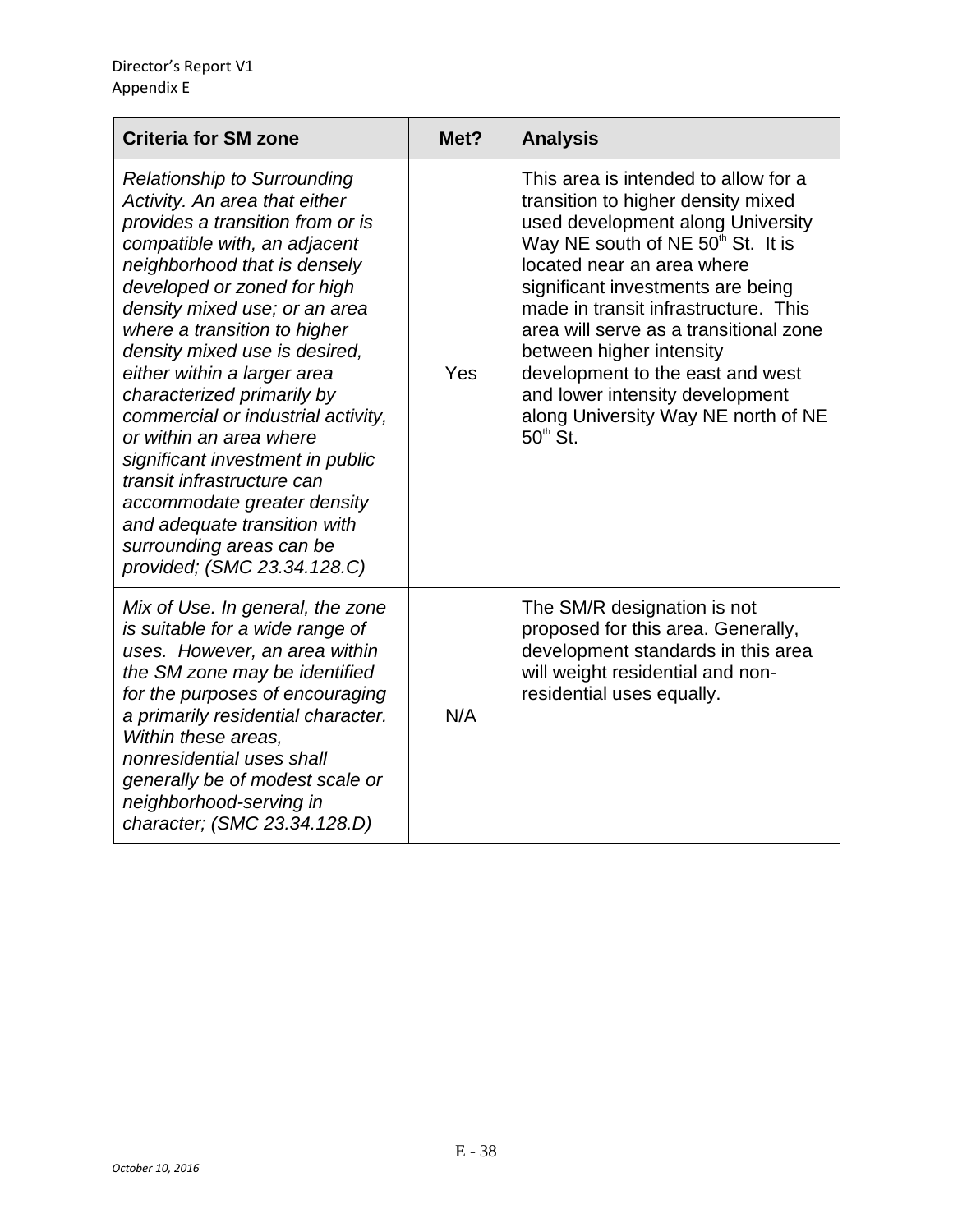| <b>Criteria for SM zone</b>                                                                                                                                                                                                                                                                                                                                                                                                                                                                                                                                                                                                                                                                                                                                                                                                                                                                                                                                                            | Met? | <b>Analysis</b>                                                                                                                                                                                                                                                                          |
|----------------------------------------------------------------------------------------------------------------------------------------------------------------------------------------------------------------------------------------------------------------------------------------------------------------------------------------------------------------------------------------------------------------------------------------------------------------------------------------------------------------------------------------------------------------------------------------------------------------------------------------------------------------------------------------------------------------------------------------------------------------------------------------------------------------------------------------------------------------------------------------------------------------------------------------------------------------------------------------|------|------------------------------------------------------------------------------------------------------------------------------------------------------------------------------------------------------------------------------------------------------------------------------------------|
| Height. Height limits of 40 feet,<br>55 feet, 65 feet, 75 feet, 85 feet,<br>125 feet, 160 feet, 240 feet, and<br>400 feet may be applied to land<br>zoned SM. Different heights may<br>be applied to different uses in SM<br>zones to more strongly promote<br>certain development types or<br>particular uses within the zone.<br>A 40 or 55 foot height shall be<br>applied where it is appropriate to<br>limit the intensity and scale of<br>new development. A 65 foot, 75<br>foot or 85 foot height shall apply<br>where it is appropriate to provide<br>for a uniform and pedestrian<br>scale. Generally, within urban<br>centers and light rail station<br>areas, a 125 foot, 160 foot, 240<br>foot, or 400 foot height may be<br>designated for areas where high<br>density, mixed use development<br>is desirable or where<br>development at this height and<br>intensity will serve as transition<br>from areas where greater heights<br>are permitted. (SMC<br>23.34.128.E) | Yes  | A height limit of 85 feet is proposed<br>for this area in order to support<br>slightly higher density mixed use<br>development along this section of the<br>"Ave." within an area that is<br>convenient to the light rail station site<br>while still maintaining a pedestrian<br>scale. |

**Conclusion**: OPCD determines that the SM zone is the most appropriate zone for this area based on the consistency of the functional criteria with the goals of the neighborhood plan to create a mixed use neighborhood with a pedestrian orientation that is served by light rail transit.

# **Rezone Analysis for Area H**

The proposal would rezone Area H from a mix of MR, C1, NC3, and NC3P to SM-U 95- 320

# **Current conditions**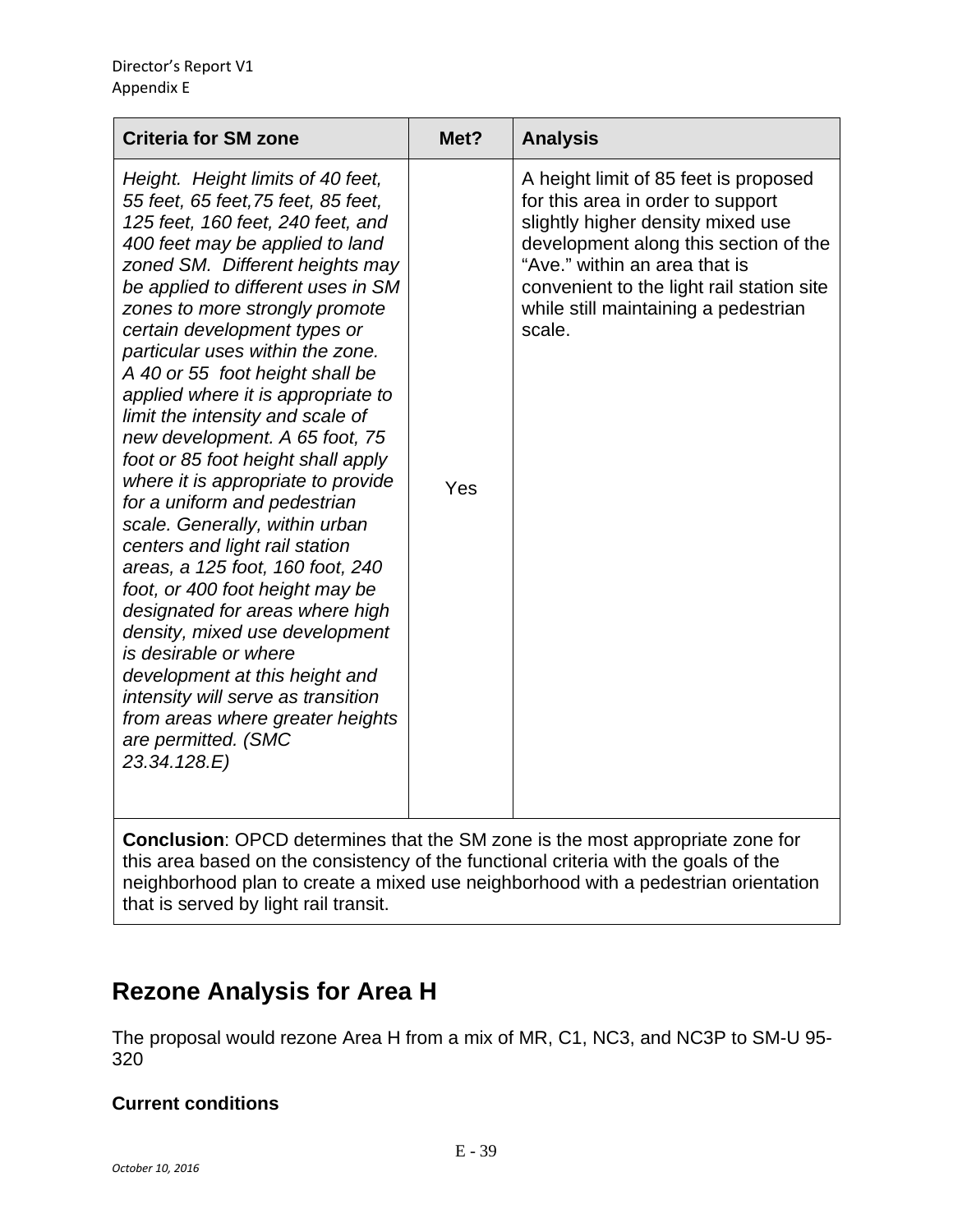Director's Report V1 Appendix E

This area is located in the heart of the U District centered on  $NE$  45<sup>th</sup> St and Roosevelt Way NE. It contains the light rail station site and is currently zoned primarily NC3 with height limits of 65 to 85 feet. Properties fronting on Roosevelt Way NE south of 45<sup>th</sup> are zoned C1-65 and a few small areas are zoned MR.

### **Intent of zoning change**

The intent of the proposed zoning change is to allow for transit-oriented development in greater densities near the light rail station. For some sites, this would include allowing tower/podium style structures. Street improvements and possible mid-block connections are intended to make this area a lively pedestrian-oriented environment. Increased density and intensity of development in this area will provide opportunity for new housing and office development to support the existing University commercial district and campus. Increased height together with an incentive zoning program will help provide new affordable housing, open space improvements, and other features to mitigate the impacts of growth in the neighborhood.

| <b>Criteria for SM zone</b>                                                                                                                                                                                                                                               | Met? | <b>Analysis</b>                                                                                                                                                                                                                                                                                                                                                                                                                                                                                                             |
|---------------------------------------------------------------------------------------------------------------------------------------------------------------------------------------------------------------------------------------------------------------------------|------|-----------------------------------------------------------------------------------------------------------------------------------------------------------------------------------------------------------------------------------------------------------------------------------------------------------------------------------------------------------------------------------------------------------------------------------------------------------------------------------------------------------------------------|
| Function. An area within an urban<br>center, urban village, or station<br>area overlay district that provides<br>for a wide range of uses to<br>encourage development of the<br>area into a mixed-use<br>neighborhood with a pedestrian<br>orientation; (SMC 23.34.128.A) | Yes  | This area is within the University<br>Community Urban Center. The area<br>surrounding the light rail station is<br>envisioned to be a vibrant business<br>and residential district connected to<br>the existing retail core along<br>University Way NE and the University<br>of Washington campus to the east.<br>Brooklyn Ave NE, NE 42 <sup>nd</sup> St and NE<br>43 <sup>rd</sup> St are designated as green<br>streets to be improved with<br>landscaping and street furniture to<br>enhance the pedestrian experience. |

#### **Seattle Mixed (SM) Function and Locational Criteria** (SMC 23.34.128)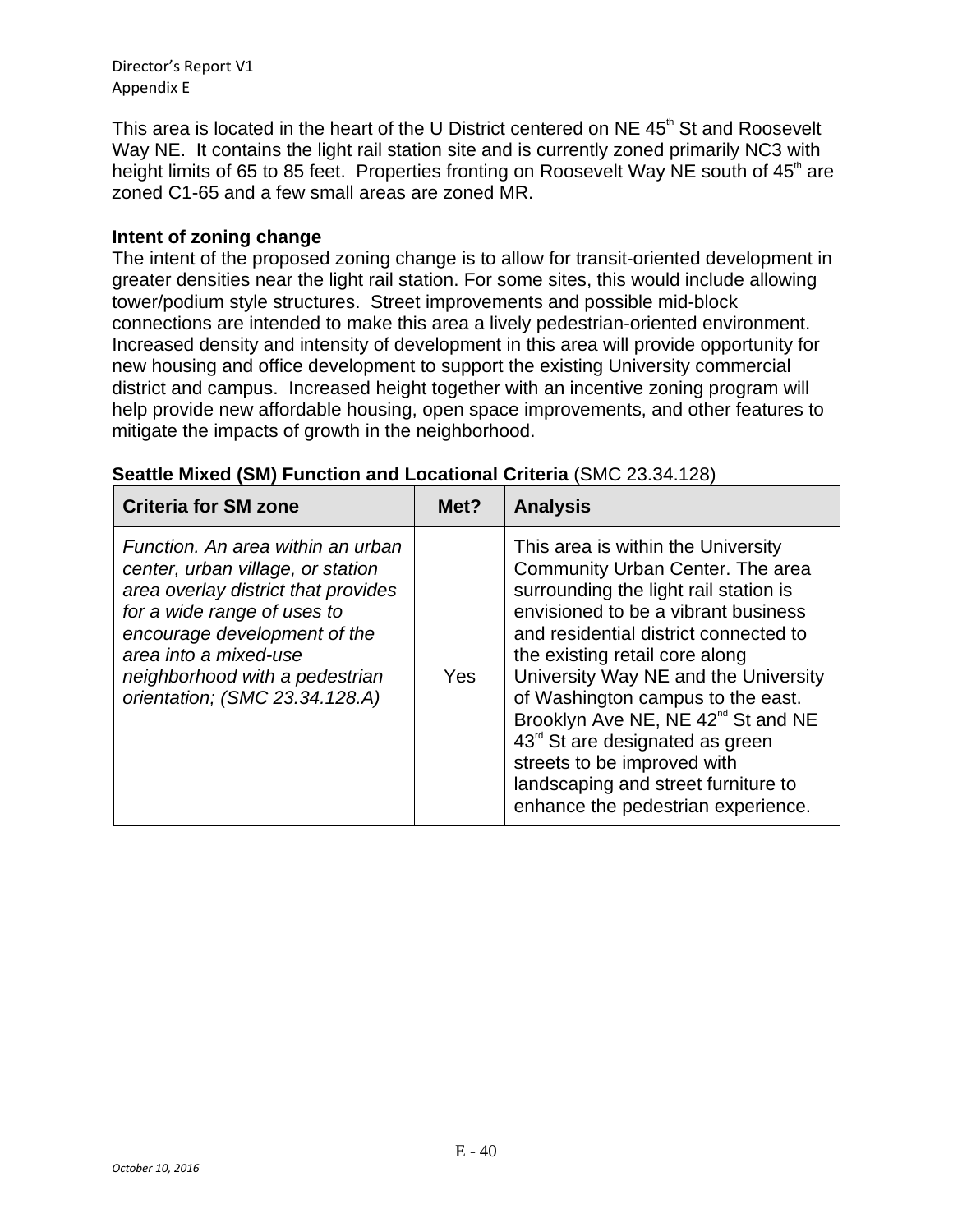| <b>Criteria for SM zone</b>                                                                                                                                                                                                                                                                      | Met? | <b>Analysis</b>                                                                                                                                                                                                                                                                                                                                                                                                                                                                                                                                                       |
|--------------------------------------------------------------------------------------------------------------------------------------------------------------------------------------------------------------------------------------------------------------------------------------------------|------|-----------------------------------------------------------------------------------------------------------------------------------------------------------------------------------------------------------------------------------------------------------------------------------------------------------------------------------------------------------------------------------------------------------------------------------------------------------------------------------------------------------------------------------------------------------------------|
| <b>Transportation and Infrastructure</b><br>Capacity. An area that is well-<br>served by transit and vehicular<br>systems and where utility<br>infrastructure is adequate, or<br>where such systems and<br>infrastructure can be readily<br>expanded to accommodate<br>growth; (SMC 23.34.128.B) |      | This area already is well-served by<br>existing bus transit along University<br>Way NE, Campus Parkway,<br>Roosevelt Way NE, 15 <sup>th</sup> Ave NE and<br>NE 45 <sup>th</sup> Sts. The addition of light rail<br>service in 2021 will greatly enhance<br>transit service and make this area<br>within a 6-minute trip to Downtown<br>Seattle.                                                                                                                                                                                                                       |
|                                                                                                                                                                                                                                                                                                  | Yes  | The U District Urban Design DEIS,<br>April, 2014, does not identify any<br>significant unavoidable adverse<br>impacts to utilities. The DEIS<br>identifies a number of mitigating<br>measures to reduce the impact on<br>existing utility infrastructure including<br>incremental improvements to the<br>electric and water utilities, Green<br>Stormwater Infrastructure (GSI) to<br>better manage runoff, low water use<br>fixtures and conservation measures,<br>and installation of photovoltaic and<br>other technologies to reduce demand<br>on electric power. |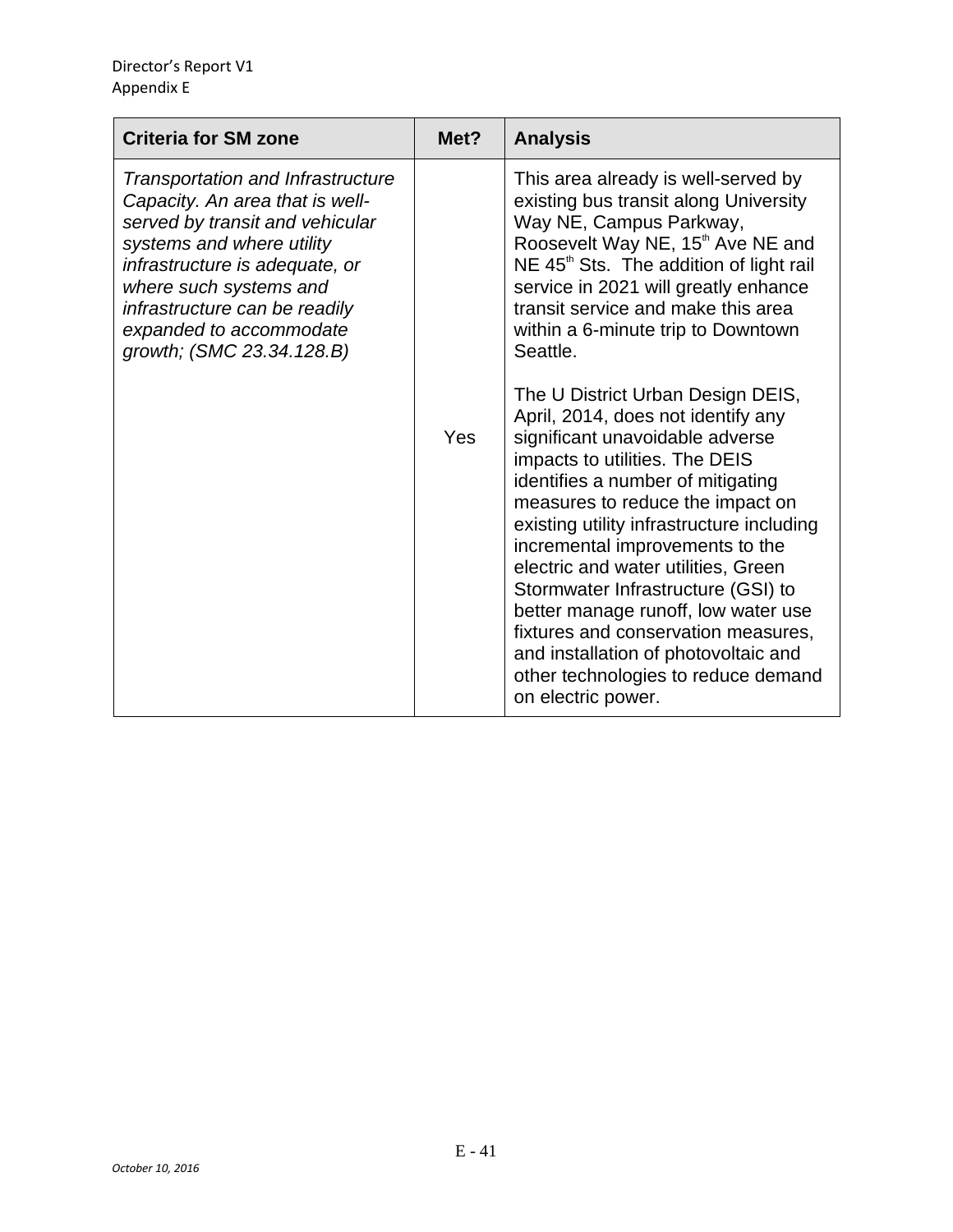| <b>Criteria for SM zone</b>                                                                                                                                                                                                                                                                                                                                                                                                                                                                                                                                                                                                         | Met? | <b>Analysis</b>                                                                                                                                                                                                                                                                                                                                                       |
|-------------------------------------------------------------------------------------------------------------------------------------------------------------------------------------------------------------------------------------------------------------------------------------------------------------------------------------------------------------------------------------------------------------------------------------------------------------------------------------------------------------------------------------------------------------------------------------------------------------------------------------|------|-----------------------------------------------------------------------------------------------------------------------------------------------------------------------------------------------------------------------------------------------------------------------------------------------------------------------------------------------------------------------|
| <b>Relationship to Surrounding</b><br>Activity. An area that either<br>provides a transition from, or is<br>compatible with, an adjacent<br>neighborhood that is densely<br>developed or zoned for high<br>density mixed use; or an area<br>where a transition to higher<br>density mixed use is desired,<br>either within a larger area<br>characterized primarily by<br>commercial or industrial activity,<br>or within an area where significant<br>investment in public transit<br>infrastructure can accommodate<br>greater density and adequate<br>transition with surrounding areas<br>can be provided; (SMC<br>23.34.128.C) | Yes  | This area is intended to become the<br>heart of the U District in terms of<br>employment, higher density housing,<br>excellent transit service, and urban<br>amenities. Surrounding this area is<br>zoning that allows for moderate<br>density, midrise scale development<br>that transitions to lower density<br>residential neighborhoods to the north<br>and east. |
| Mix of Use. In general, the zone is<br>suitable for a wide range of uses.<br>However, an area within the SM<br>zone may be identified for the<br>purposes of encouraging a<br>primarily residential character.<br>Within these areas, nonresidential<br>uses shall generally be of modest<br>scale or neighborhood-serving in<br>character; (SMC 23.34.128.D)                                                                                                                                                                                                                                                                       | N/A  | The SM/R designation is not<br>proposed for this area. Generally,<br>development standards in this area<br>will weight residential and<br>nonresidential uses equally. The<br>adjacent high density residential focus<br>area (zoned SM-U/R) is discussed in<br>Area K.                                                                                               |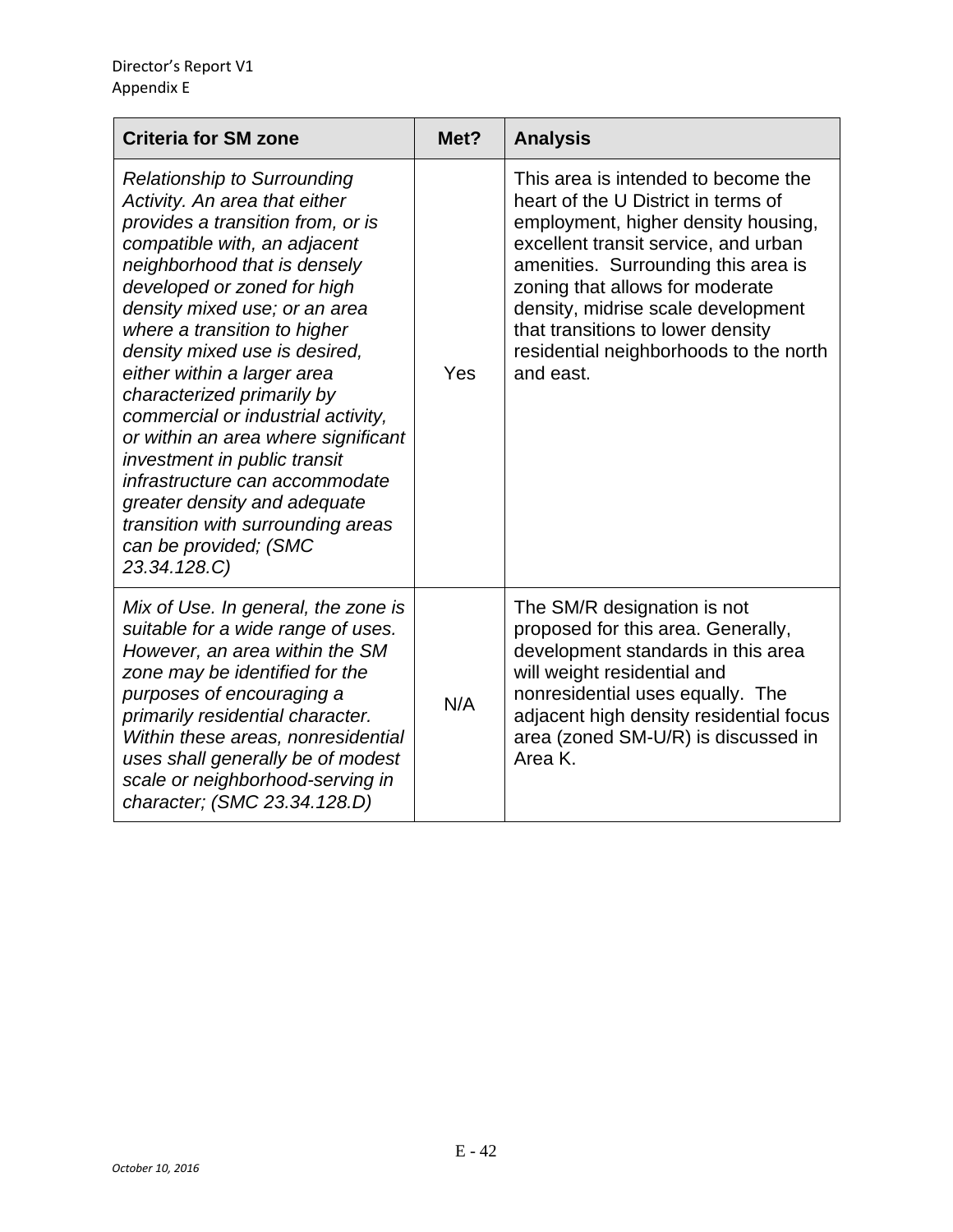| <b>Criteria for SM zone</b>                                                                                                                                                                                                                                                                                                                                                                                                                                                                                                                                                                                                                                                                                                                                                                                                                                                                                                                                                         | Met? | <b>Analysis</b>                                                                                                                                                                                                      |
|-------------------------------------------------------------------------------------------------------------------------------------------------------------------------------------------------------------------------------------------------------------------------------------------------------------------------------------------------------------------------------------------------------------------------------------------------------------------------------------------------------------------------------------------------------------------------------------------------------------------------------------------------------------------------------------------------------------------------------------------------------------------------------------------------------------------------------------------------------------------------------------------------------------------------------------------------------------------------------------|------|----------------------------------------------------------------------------------------------------------------------------------------------------------------------------------------------------------------------|
| Height. Height limits of 40 feet,<br>55 feet, 65 feet, 75 feet, 85 feet,<br>125 feet, 160 feet, 240 feet, and<br>400 feet may be applied to land<br>zoned SM. Different heights may<br>be applied to different uses in SM<br>zones to more strongly promote<br>certain development types or<br>particular uses within the zone. A<br>40 or 55 foot height shall be<br>applied where it is appropriate to<br>limit the intensity and scale of<br>new development. A 65 foot, 75<br>foot or 85 foot height shall apply<br>where it is appropriate to provide<br>for a uniform and pedestrian<br>scale. Generally, within urban<br>centers and light rail station<br>areas, a 125 foot, 160 foot, 240<br>foot, or 400 foot height may be<br>designated for areas where high<br>density, mixed use development<br>is desirable or where<br>development at this height and<br>intensity will serve as transition<br>from areas where greater heights<br>are permitted. (SMC 23.34.128.E) | Yes  | This area is within the University<br><b>Community Urban Center and</b><br>contains the light rail station area. A<br>height limit of 320 feet is proposed to<br>accommodate high density, mixed<br>use development. |

**Conclusion**: The SM zone is the most appropriate for this area based on the consistency of the functional criteria with the goals of the neighborhood plan to create a mixed use neighborhood with a pedestrian orientation that accommodates increased employment served by light rail.

# **Rezone Analysis for Area I**

The proposal would rezone Area I from LR3 to MR (M1)

## **Current conditions**

This area is currently dominated by multifamily residential development with some older single family homes.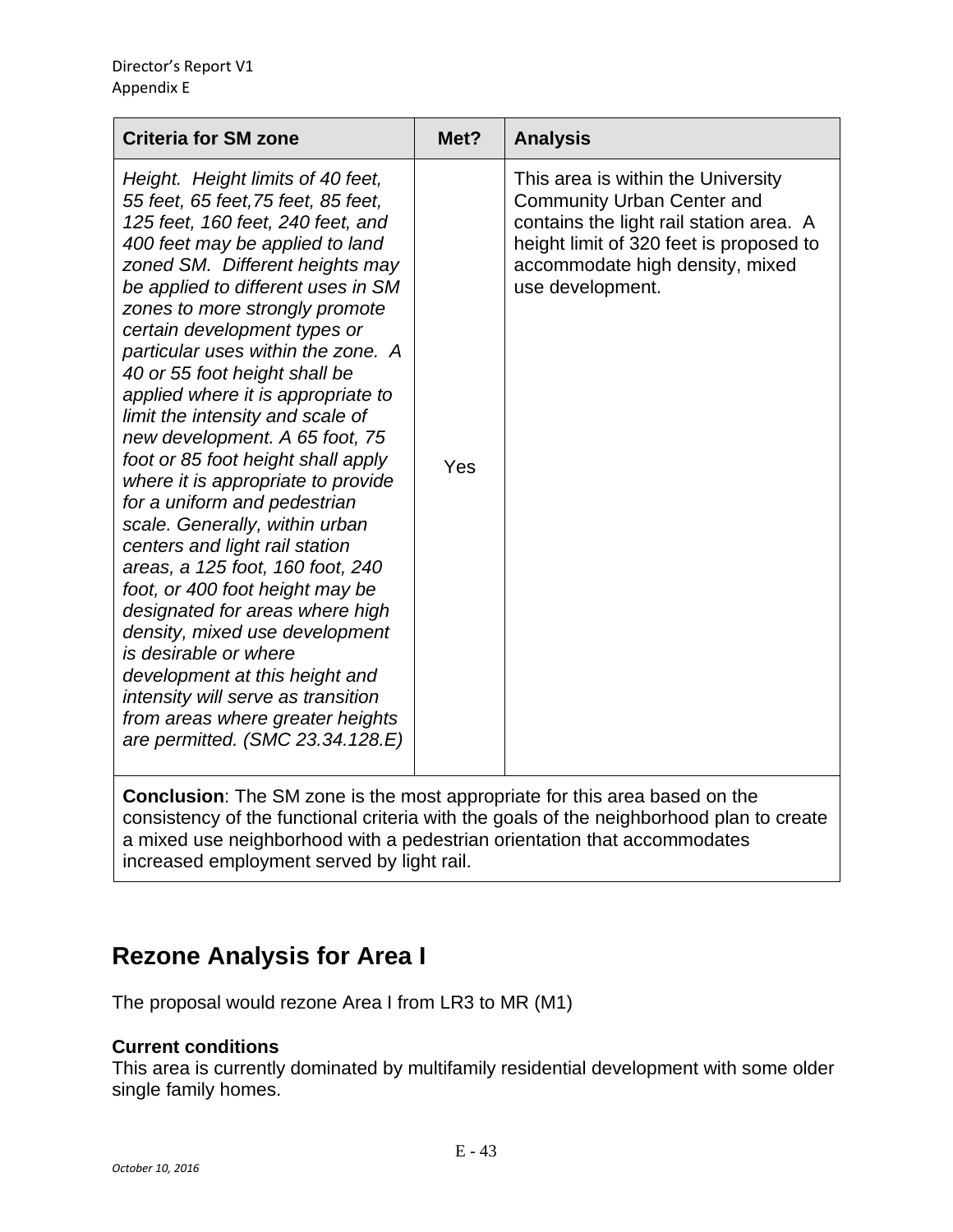# **Intent of zoning change**

The intent of the proposed zoning change is to encouraging additional medium density residential uses near the UW West Campus area and the light rail station.

## **Midrise (MR) Function and Locational Criteria** (SMC 23.34.024)

| <b>Criteria for MR zone</b>                                                                                                                                                                                                                                                                                                                                                                                                                                                                                                                                                                                                                            | Met? | <b>Analysis</b>                                                                                                                                                                                                                                                                                                                                                                                                                   |  |
|--------------------------------------------------------------------------------------------------------------------------------------------------------------------------------------------------------------------------------------------------------------------------------------------------------------------------------------------------------------------------------------------------------------------------------------------------------------------------------------------------------------------------------------------------------------------------------------------------------------------------------------------------------|------|-----------------------------------------------------------------------------------------------------------------------------------------------------------------------------------------------------------------------------------------------------------------------------------------------------------------------------------------------------------------------------------------------------------------------------------|--|
| A. Function. An area that provides<br>concentrations of housing in<br>desirable, pedestrian-oriented<br>urban neighborhoods having<br>convenient access to regional<br>transit stations, where the mix of<br>activity provides convenient<br>access to a full range of<br>residential services and<br>amenities, and opportunities for<br>people to live within walking<br>distance of employment: (SMC<br>23.34.024.A)                                                                                                                                                                                                                                | Yes  | The University Community Urban<br>Center Plan envisions this area as<br>predominantly multi-family residential.<br>It is located near the Roosevelt Way<br>NE, an employment and mixed use<br>corridor and within walking distance of<br>the UW campus and light rail station.<br>Green Streets are proposed for<br>segments of NE 42nd and NE 43rd<br>located within the area, which will<br>enhance the pedestrian environment. |  |
| Locational Criteria. (SMC 23.34.024.B)                                                                                                                                                                                                                                                                                                                                                                                                                                                                                                                                                                                                                 |      |                                                                                                                                                                                                                                                                                                                                                                                                                                   |  |
| <b>Threshold Conditions. Subject</b><br>1.<br>to subsection 23.34.024.B.2<br>of this section, properties that<br>may be considered for a<br>Midrise designation are<br>limited to the following;<br>a. Properties already zoned<br><b>Midrise</b><br>b. Properties in areas already<br>developed predominantly to<br>the intensity permitted by<br>the Midrise zone; or;<br>Properties within an urban<br>C.<br>center or urban village,<br>where a neighborhood plan<br>adopted or amended by the<br><b>City Council after January</b><br>1, 1995 indicates that the<br>area is appropriate for a<br>Midrise zone designation.<br>(SMC 23.34.024.B.1) | Yes  | This area is located within the<br><b>University Community Urban Center</b><br>and is identified as a multi-family<br>residential area.                                                                                                                                                                                                                                                                                           |  |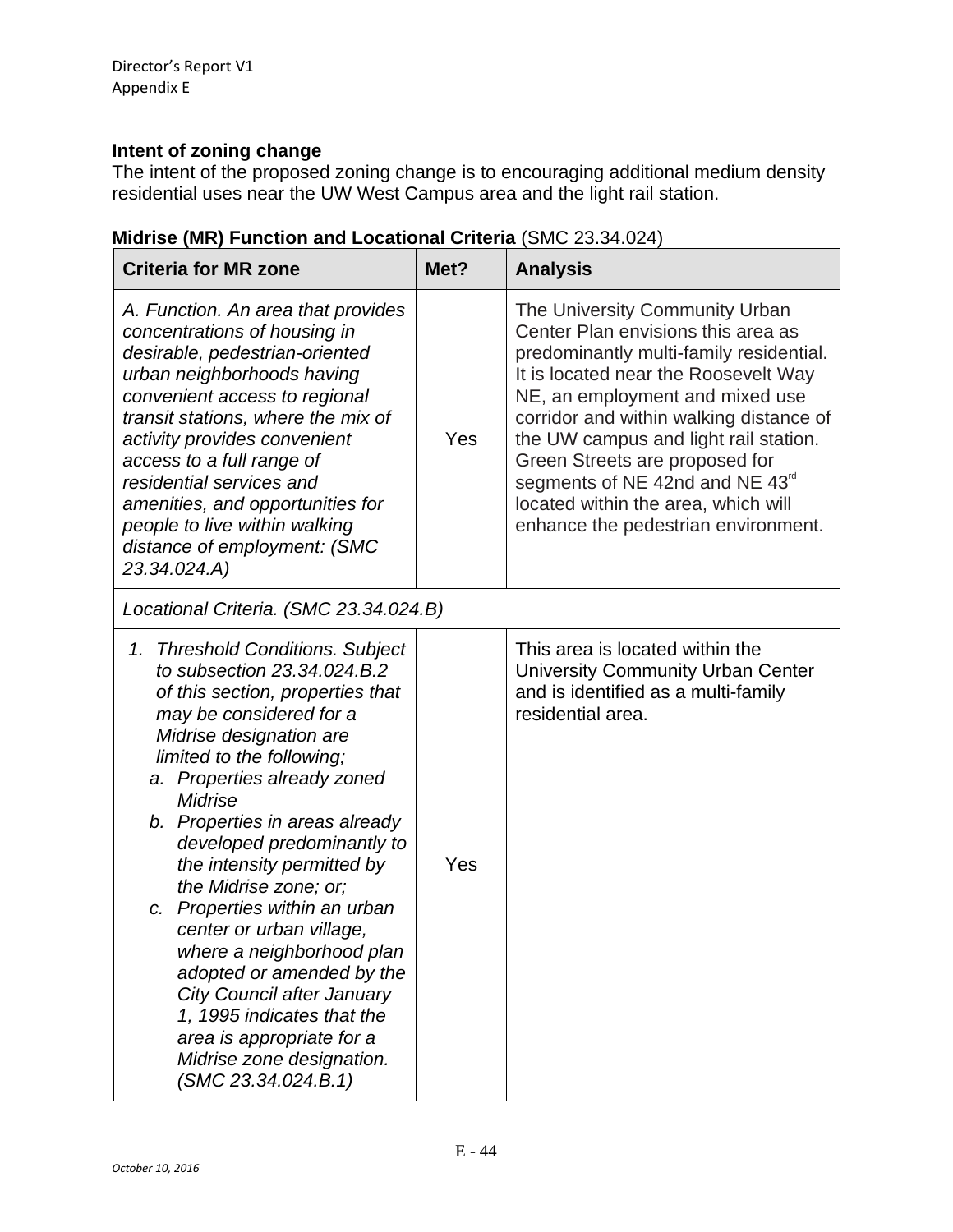| <b>Criteria for MR zone</b>                                                                                                                                                                                                                                                                                                                                                                                                                                                                                                                                                                                                   | Met? | <b>Analysis</b>                                                                                                                                                                                                                                                                                                                                       |
|-------------------------------------------------------------------------------------------------------------------------------------------------------------------------------------------------------------------------------------------------------------------------------------------------------------------------------------------------------------------------------------------------------------------------------------------------------------------------------------------------------------------------------------------------------------------------------------------------------------------------------|------|-------------------------------------------------------------------------------------------------------------------------------------------------------------------------------------------------------------------------------------------------------------------------------------------------------------------------------------------------------|
| 2. Environmentally Critical Areas.<br>Except as stated in this<br>subsection 23.34.024.B.2,<br>properties designated as<br>environmentally critical may<br>not be rezoned to a Midrise<br>designation, and may remain<br>Midrise only in areas<br>predominantly developed to<br>the intensity of the Midrise<br>zone. The preceding sentence<br>does not apply if the<br>environmentally critical area<br>either:<br>1) was created by human<br>activity, or<br>2) is a designated peat<br>settlement, liquefaction,<br>seismic or volcanic hazard, or<br>flood prone area, or<br>abandoned landfill.; (SMC<br>23.34.024.B.2) | Yes  | There are no environmentally critical<br>areas within the proposed rezone<br>area.                                                                                                                                                                                                                                                                    |
| 3.a. Properties that are adjacent<br>to business and commercial areas<br>with comparable height and bulk;<br>(SMC 23.34.024.B.3.a)                                                                                                                                                                                                                                                                                                                                                                                                                                                                                            | Yes  | This area is adjacent to the Roosevelt<br>Way NE Corridor, and a larger mixed<br>use area to the east is proposed to be<br>rezoned to SM which will allow for<br>high density retail, employment and<br>residential development, and heights<br>of up to 240 and 320 feet.                                                                            |
| 3.b. Properties in areas that are<br>served by major arterials and<br>where transit service is good to<br>excellent and street capacity<br>could absorb the traffic generated<br>by midrise development; (SMC<br>23.34.024.B.3.b)                                                                                                                                                                                                                                                                                                                                                                                             | Yes  | This area is located one block from<br>Roosevelt Way NE - a major arterial,<br>and NE Campus Parkway, which has<br>many bus routes. The area is within<br>walking distance of the planned U<br>District light rail station. In addition,<br>Roosevelt Way NE is currently being<br>studied as a potential high capacity<br>transit route to Downtown. |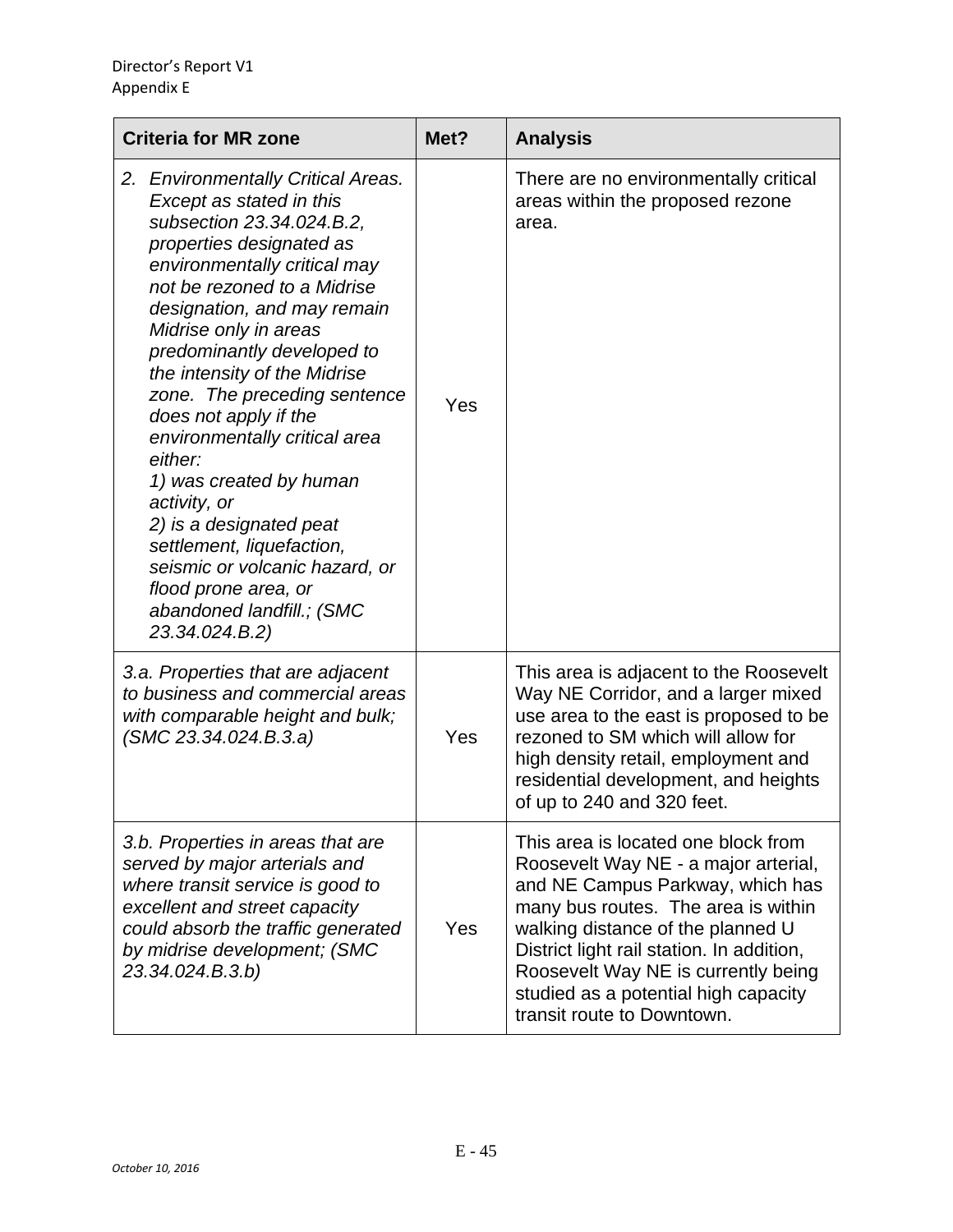| <b>Criteria for MR zone</b>                                                                                                                                                                                | Met? | <b>Analysis</b>                                                                                                                                                                                                                                                                                                                                                                                                                  |
|------------------------------------------------------------------------------------------------------------------------------------------------------------------------------------------------------------|------|----------------------------------------------------------------------------------------------------------------------------------------------------------------------------------------------------------------------------------------------------------------------------------------------------------------------------------------------------------------------------------------------------------------------------------|
| 3.c. Properties in areas that are in<br>close proximity to major<br>employment centers; (SMC<br>23.34.024.B.3.c)                                                                                           | Yes  | Yes, this area is in close proximity to<br>the University of Washington,<br>Seattle's largest employer. Additional<br>office development is anticipated in<br>conjunction with light rail service to<br>the area as well as businesses<br>related to University research activity.                                                                                                                                               |
| 3.d. Properties in areas that are in<br>close proximity to open space and<br>recreational facilities; (SMC<br>23.34.024.B.3.d)                                                                             | Yes  | This area contains one small park -<br>Christie Park, and the U District P-<br>Patch. It is within walking distance of<br>the UW Campus, University<br>Playground, and Sakuma Viewpoint<br>on Portage Bay (designated for future<br>expansion). In addition, a pedestrian<br>trail connection links this area to<br>Northlake Park which is located<br>where 7 <sup>th</sup> Avenue NE terminates at<br>the Lake Union waterway. |
| 3.e. Properties in areas along<br>arterials where topographic<br>changes either provide an edge or<br>permit a transition in scale with<br>surroundings; (SMC<br>23.34.024.B.3.e)                          | Yes  | This area is bounded on the west by<br>Interstate 5 which provides a<br>significant edge to the area. Property<br>adjacent to this area on the north and<br>east is proposed to be rezoned to SM<br>which will provide for high density and<br>intensity development resulting in a<br>strong built form edge. NE 40 <sup>th</sup> St.<br>forms the southern boundary of the<br>area.                                            |
| 3.f. Properties in flat areas where<br>the prevailing structure height is<br>greater than 37 feet or where due<br>to a mix of heights, there is no<br>established height pattern; (SMC<br>23.34.024.B.3.f) | N/A  |                                                                                                                                                                                                                                                                                                                                                                                                                                  |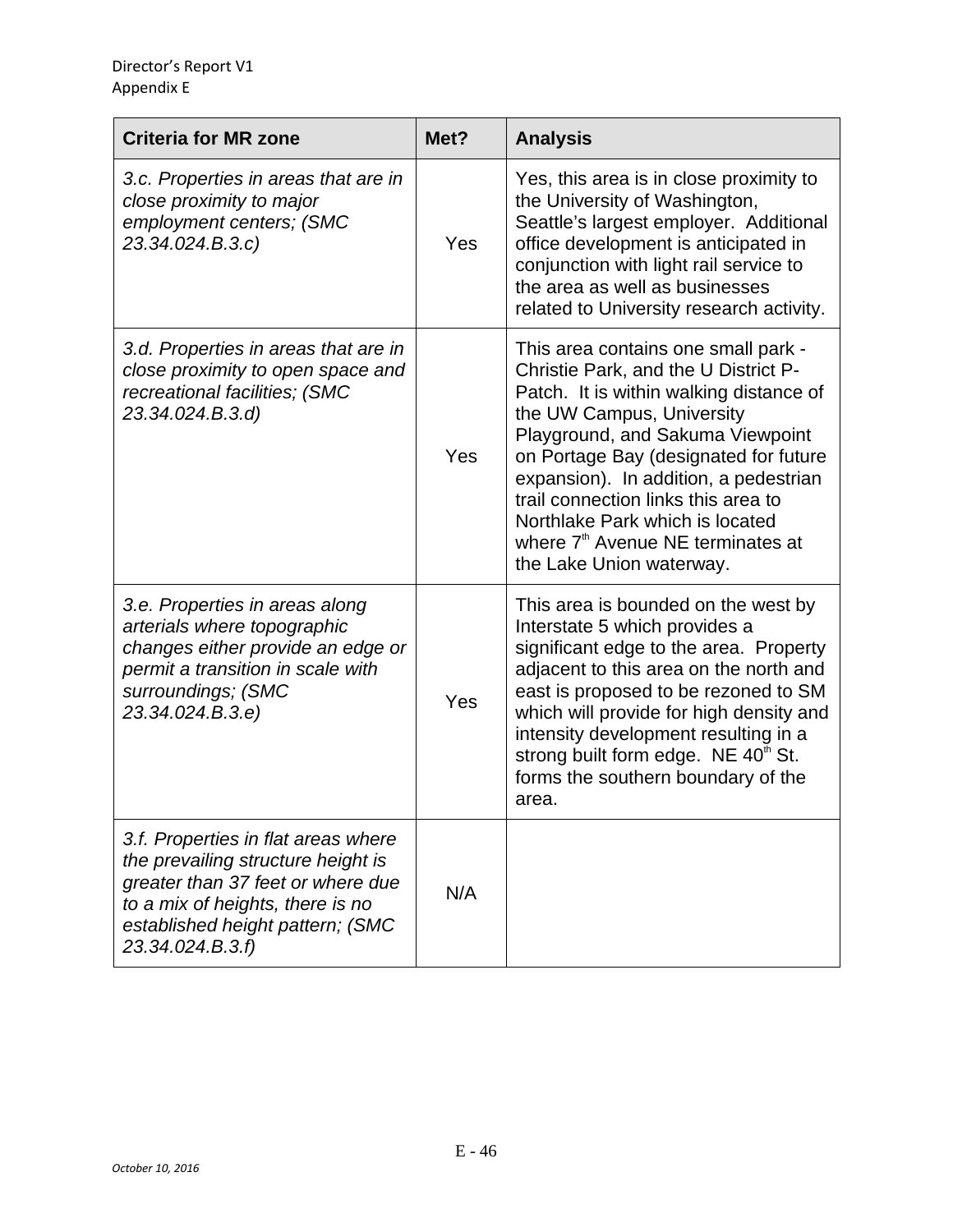| <b>Criteria for MR zone</b>                                                                                                                                                                                                                                                      | Met? | <b>Analysis</b>                                                                                                                                                                                                                                               |
|----------------------------------------------------------------------------------------------------------------------------------------------------------------------------------------------------------------------------------------------------------------------------------|------|---------------------------------------------------------------------------------------------------------------------------------------------------------------------------------------------------------------------------------------------------------------|
| 3.g. Properties in areas with<br>moderate slopes and views<br>oblique or parallel to the slope<br>where the height and bulk of<br>existing structures have already<br>limited or blocked views from<br>within the multifamily area and<br>upland areas; (SMC<br>23.34.024.B.3.g) | Yes  | Overall this area has moderate slope,<br>but is framed by steep slopes on the<br>west adjacent to I-5 and on the south<br>at the NE 40 <sup>th</sup> St one-way couplet.<br>Existing structures have already<br>limited views within the multifamily<br>area. |
| 3.h. Properties in areas with steep<br>slopes and views perpendicular to<br>the slope where upland<br>developments are of sufficient<br>distance or height to retain their<br>views over the area designated<br>for the Midrise zone; (SMC<br>23.34.024.B.3.h)                   | N/A  |                                                                                                                                                                                                                                                               |
| 3.i. Properties in areas where<br>topographic conditions allow the<br>bulk of the structure to be<br>obscured. Generally, these are<br>steep slopes, 16 percent or more,<br>with views perpendicular to the<br>slope. (SMC 23.34.024.B.3.i)                                      | N/A  | This area has limited view potential<br>due to its existing development and<br>edge conditions.                                                                                                                                                               |

**Conclusion**: MR is the most appropriate zone for this area as it is intended for primarily residential development in a pedestrian-oriented environment proximate to employment and services and transit.

# **Rezone Analysis for Area J**

The proposal would rezone Area J from C1-65, NC3-65, NC3P-65 and MR-RC to SM-U 75-240

# **Current conditions**

This area contains a variety of existing uses including apartments with ground floor commercial uses, apartment buildings, office buildings a hotel and surface parking lots.

## **Intent of zoning change**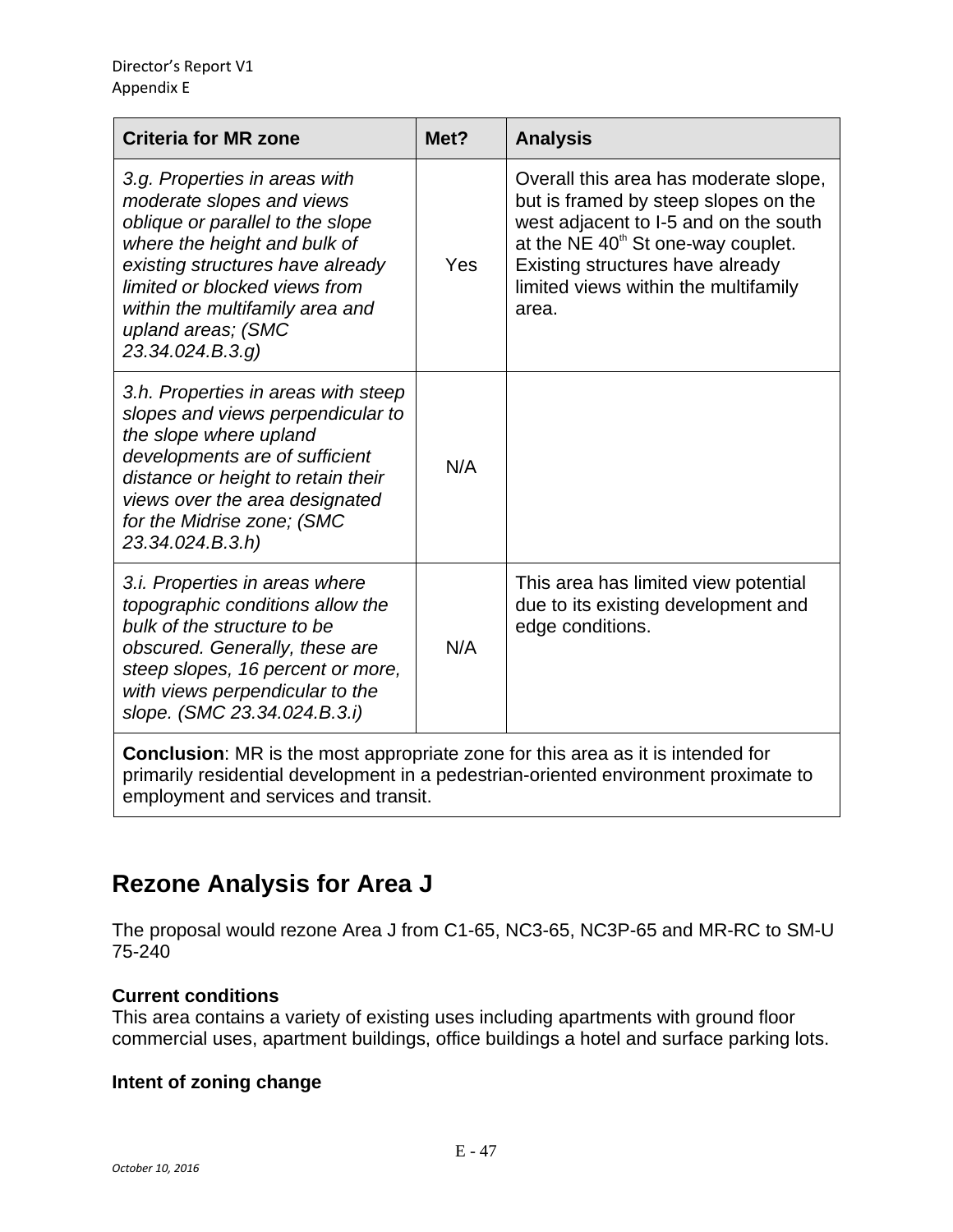The intent of the proposed zoning change is to allow for a greater intensity of mixed use development adjacent to the Roosevelt Way NE corridor and the West Campus area which is an area of significant development activity. This area is also within walking distance of the light rail station.

| <b>Criteria for SM zone</b>                                                                                                                                                                                                                                               | Met? | <b>Analysis</b>                                                                                                                                                                                                             |
|---------------------------------------------------------------------------------------------------------------------------------------------------------------------------------------------------------------------------------------------------------------------------|------|-----------------------------------------------------------------------------------------------------------------------------------------------------------------------------------------------------------------------------|
| Function. An area within an<br>urban center, urban village, or<br>station area overlay district that<br>provides for a wide range of uses<br>to encourage development of the<br>area into a mixed-use<br>neighborhood with a pedestrian<br>orientation; (SMC 23.34.128.A) | Yes  | This area is located within the<br>University Community Urban Center.<br>It provides for a wide range of uses,<br>and includes parcels with frontage on<br>Roosevelt Way NE, NE 43 <sup>rd</sup> St and<br>Brooklyn Ave NE. |

# **Seattle Mixed (SM) Function and Locational Criteria** (SMC 23.34.128)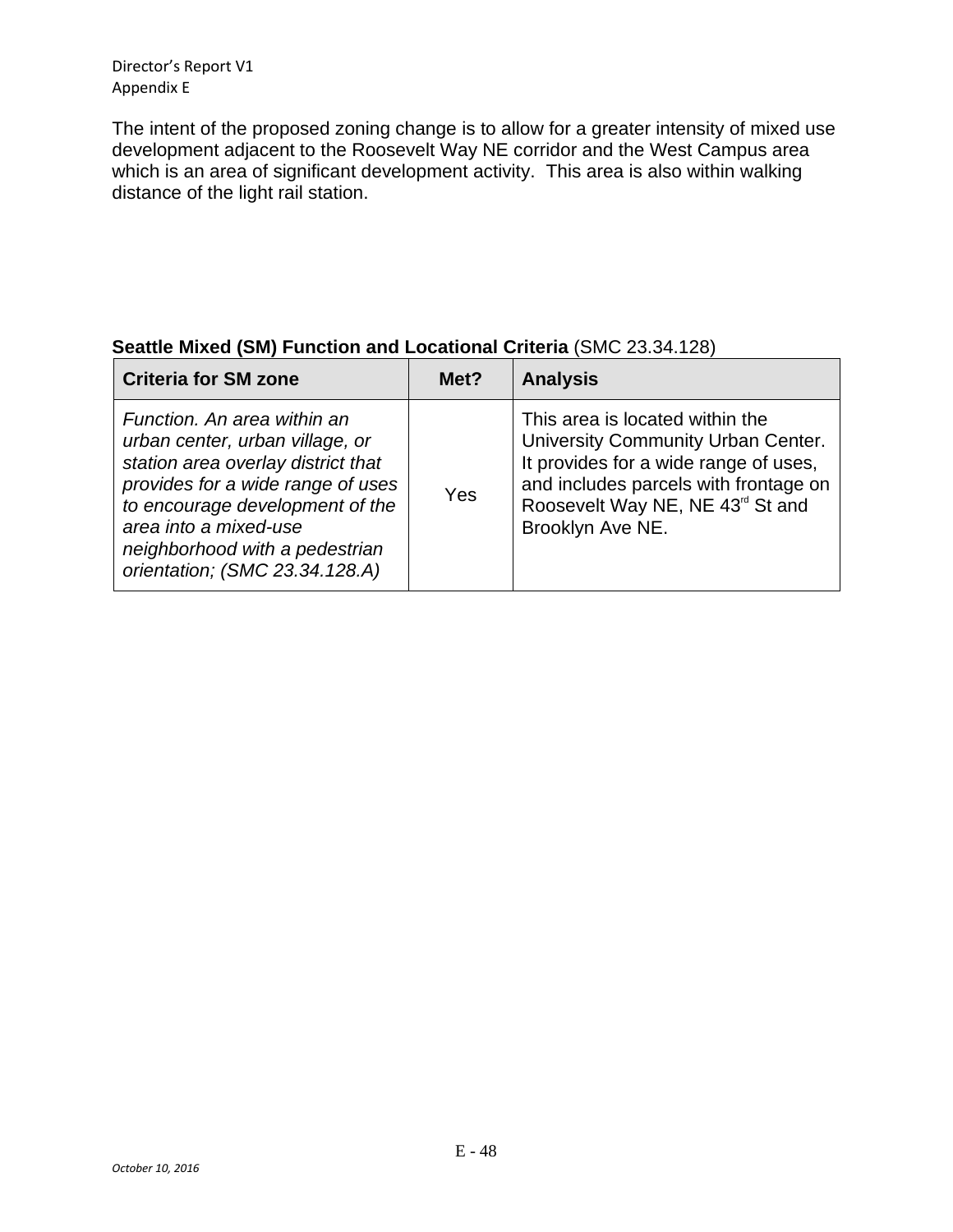| <b>Criteria for SM zone</b>                                                                                                                                                                                                                                                               | Met? | <b>Analysis</b>                                                                                                                                                                                                                                                                                                                                                                                                                                                                                                                                                                                                                                                                                                                                                                                                                                                                                                                                                                         |
|-------------------------------------------------------------------------------------------------------------------------------------------------------------------------------------------------------------------------------------------------------------------------------------------|------|-----------------------------------------------------------------------------------------------------------------------------------------------------------------------------------------------------------------------------------------------------------------------------------------------------------------------------------------------------------------------------------------------------------------------------------------------------------------------------------------------------------------------------------------------------------------------------------------------------------------------------------------------------------------------------------------------------------------------------------------------------------------------------------------------------------------------------------------------------------------------------------------------------------------------------------------------------------------------------------------|
| Transportation and Infrastructure<br>Capacity. An area that is well-<br>served by transit and vehicular<br>systems and where utility<br>infrastructure is adequate, or<br>where such systems and<br>infrastructure can be readily<br>expanded to accommodate<br>growth; (SMC 23.34.128.B) | Yes  | This rezone is not anticipated to<br>result in development exceeding<br>service capacities. This area is well<br>served by transit and vehicular<br>systems including the numerous bus<br>routes on Roosevelt Way NE/11 <sup>th</sup><br>Ave NE, NE 40 <sup>th</sup> St, Eastlake Ave E.<br>and $I-5$ .<br>Additionally, this area is within<br>walking distance of the U District<br>light rail station site.<br>The U-District Urban Design DEIS,<br>April, 2014, does not identify any<br>significant unavoidable adverse<br>impacts to utilities. The DEIS<br>identifies a number of mitigating<br>measures to reduce the impact on<br>existing utility infrastructure including<br>incremental improvements to the<br>electric and water utilities, Green<br>Stormwater Infrastructure (GSI) to<br>better manage runoff, low water use<br>fixtures and conservation measures,<br>and installation of photovoltaic and<br>other technologies to reduce demand<br>on electric power. |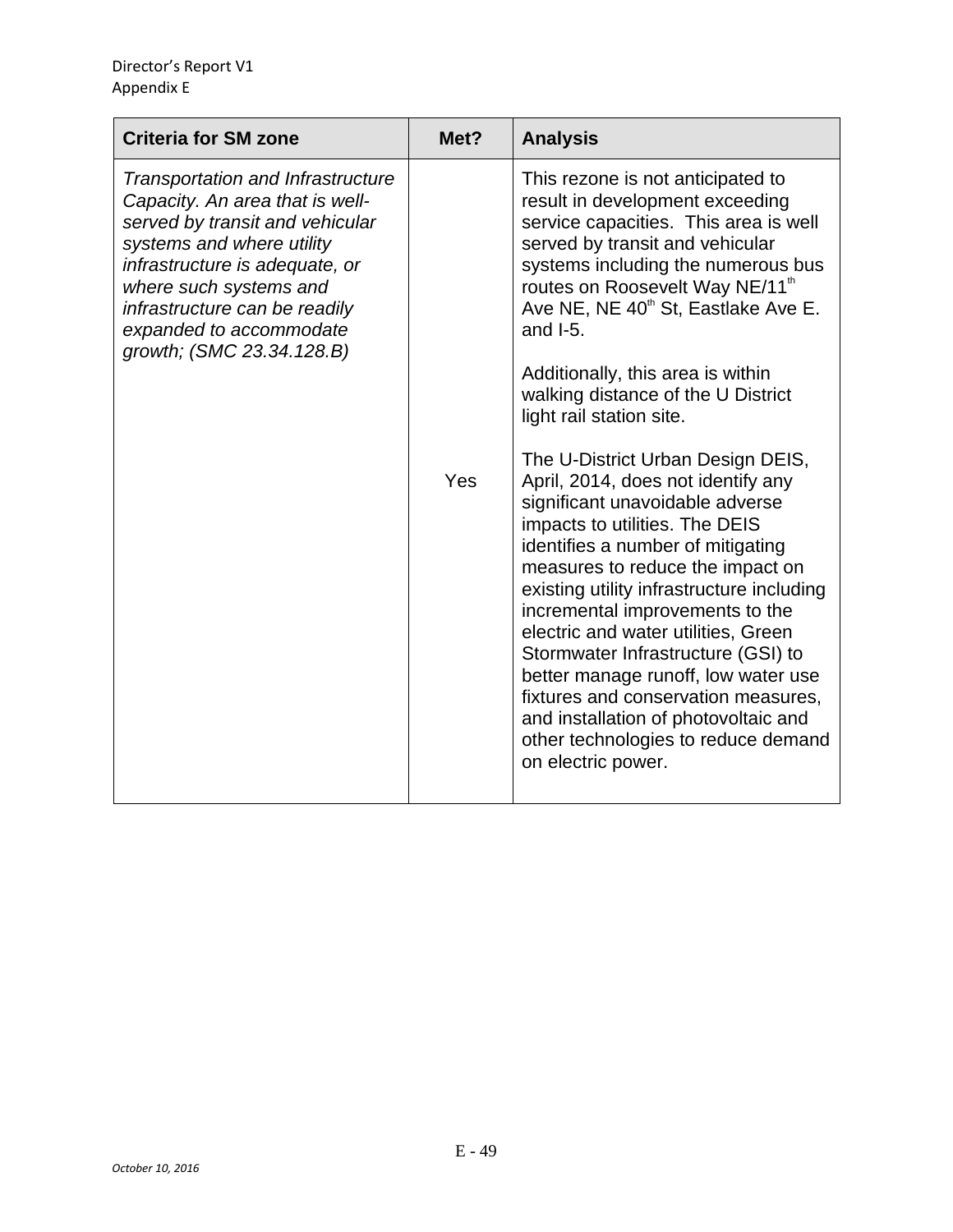| <b>Criteria for SM zone</b>                                                                                                                                                                                                                                                                                                                                                                                                                                                                                                                                                                                                        | Met? | <b>Analysis</b>                                                                                                                                                                                                                                                                                                                                                                                       |
|------------------------------------------------------------------------------------------------------------------------------------------------------------------------------------------------------------------------------------------------------------------------------------------------------------------------------------------------------------------------------------------------------------------------------------------------------------------------------------------------------------------------------------------------------------------------------------------------------------------------------------|------|-------------------------------------------------------------------------------------------------------------------------------------------------------------------------------------------------------------------------------------------------------------------------------------------------------------------------------------------------------------------------------------------------------|
| <b>Relationship to Surrounding</b><br>Activity. An area that either<br>provides a transition from or is<br>compatible with, an adjacent<br>neighborhood that is densely<br>developed or zoned for high<br>density mixed use; or an area<br>where a transition to higher<br>density mixed use is desired,<br>either within a larger area<br>characterized primarily by<br>commercial or industrial activity,<br>or within an area where<br>significant investment in public<br>transit infrastructure can<br>accommodate greater density<br>and adequate transition with<br>surrounding areas can be<br>provided; (SMC 23.34.128.C) | Yes  | This area is intended to transition to<br>higher density mixed used. It is<br>located within an area where<br>significant investments are being<br>made in transit infrastructure. This<br>area will serve as a transitional zone<br>between higher intensity<br>development to the north, medium<br>density residential neighborhoods to<br>the west and proposed SM-U 85<br>zoned area to the east. |
| Mix of Use. In general, the zone<br>is suitable for a wide range of<br>uses. However, an area within<br>the SM zone may be identified<br>for the purposes of encouraging<br>a primarily residential character.<br>Within these areas,<br>nonresidential uses shall<br>generally be of modest scale or<br>neighborhood-serving in<br>character; (SMC 23.34.128.D)                                                                                                                                                                                                                                                                   | N/A  | The SM-U/R designation is not<br>proposed for this area. Generally,<br>development standards in this area<br>will weight residential and non-<br>residential uses equally. The<br>adjacent high density residential<br>focus area proposed to be zoned<br>SM-U/R is discussed in Area K.                                                                                                              |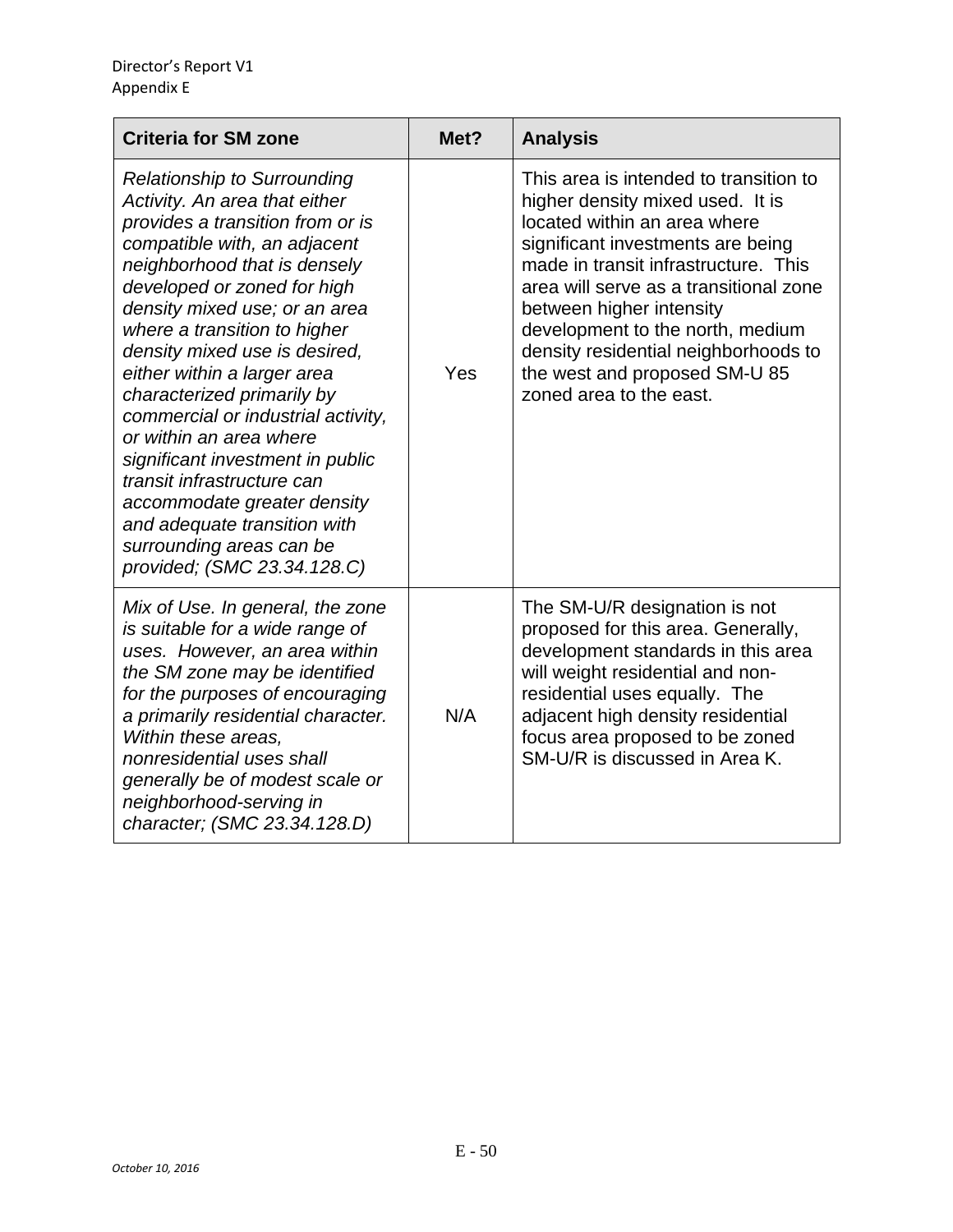| <b>Criteria for SM zone</b>                                                                                                                                                                                                                                                                                                                                                                                                                                                                                                                                                                                                                                                                                                                                                                                                                                                                                                                                                            | Met? | <b>Analysis</b>                                                                                                                                                                                                                                                   |
|----------------------------------------------------------------------------------------------------------------------------------------------------------------------------------------------------------------------------------------------------------------------------------------------------------------------------------------------------------------------------------------------------------------------------------------------------------------------------------------------------------------------------------------------------------------------------------------------------------------------------------------------------------------------------------------------------------------------------------------------------------------------------------------------------------------------------------------------------------------------------------------------------------------------------------------------------------------------------------------|------|-------------------------------------------------------------------------------------------------------------------------------------------------------------------------------------------------------------------------------------------------------------------|
| Height. Height limits of 40 feet,<br>55 feet, 65 feet, 75 feet, 85 feet,<br>125 feet, 160 feet, 240 feet, and<br>400 feet may be applied to land<br>zoned SM. Different heights may<br>be applied to different uses in<br>SM zones to more strongly<br>promote certain development<br>types or particular uses within<br>the zone. A 40 or 55 foot height<br>shall be applied where it is<br>appropriate to limit the intensity<br>and scale of new development. A<br>65 foot, 75 foot or 85 foot height<br>shall apply where it is<br>appropriate to provide for a<br>uniform and pedestrian scale.<br>Generally, within urban centers<br>and light rail station areas, a 125<br>foot, 160 foot, 240 foot, or 400<br>foot height may be designated<br>for areas where high density,<br>mixed use development is<br>desirable or where development<br>at this height and intensity will<br>serve as transition from areas<br>where greater heights are<br>permitted. (SMC 23.34.128.E) | Yes  | A height limit of 240 feet is proposed<br>for this area in order to support high<br>density mixed use development, but<br>slightly stepping down from adjacent<br>SM zone to the north where heights<br>of 320 feet would be permitted per<br>recommended zoning. |
|                                                                                                                                                                                                                                                                                                                                                                                                                                                                                                                                                                                                                                                                                                                                                                                                                                                                                                                                                                                        |      |                                                                                                                                                                                                                                                                   |

**Conclusion**: OPCD determines that the SM zone is the most appropriate zone for this area based on the consistency of the functional criteria with the goals of the neighborhood plan to create a mixed use neighborhood with a pedestrian orientation that is served by light rail transit.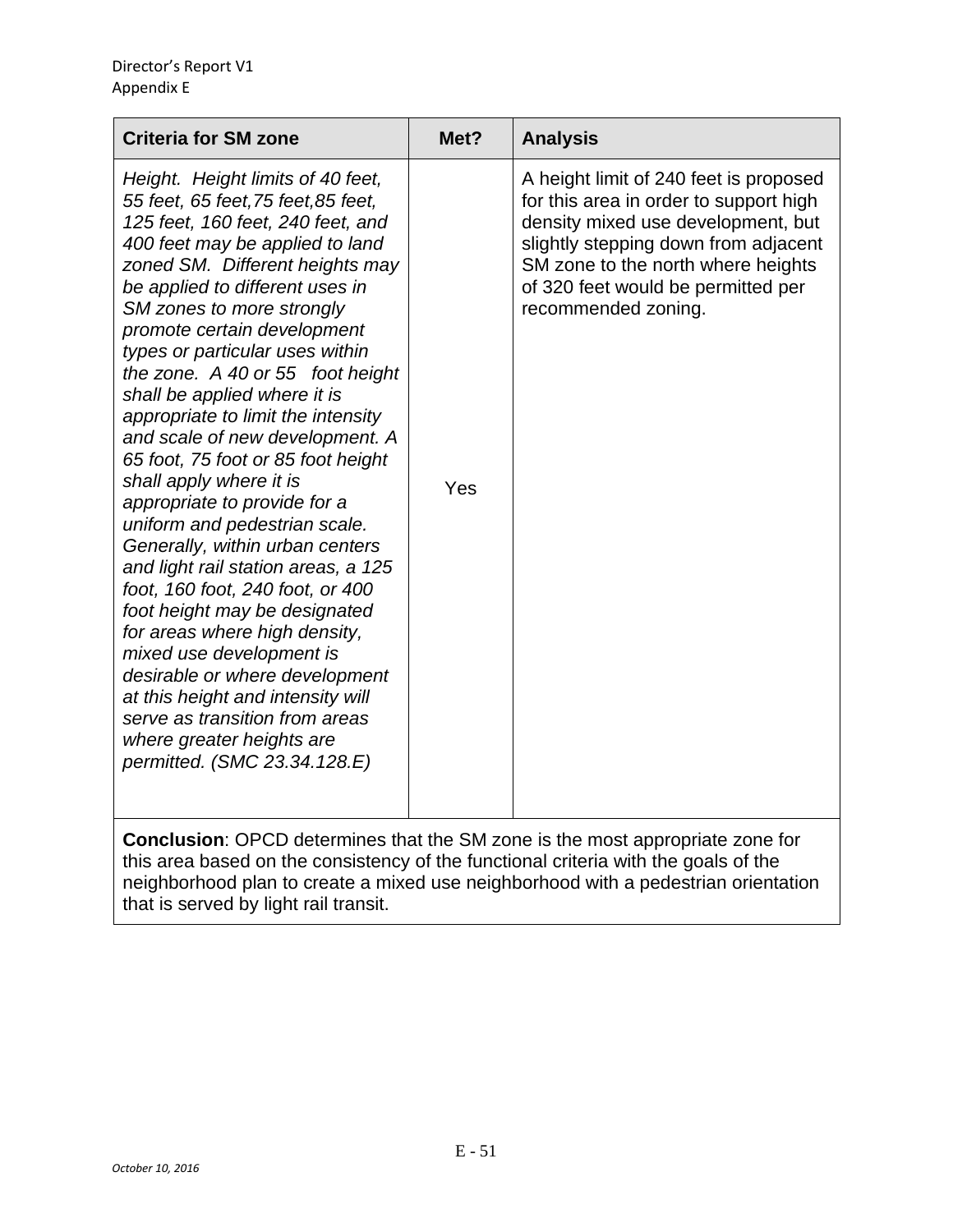# **Rezone Analysis for Area K**

The proposal would rezone Area K from MR to SM-U/R 75-240

### **Current conditions**

This area is predominantly multifamily residential characterized by medium density apartment buildings. There are also a few duplex, triplex and fourplex structures, rooming houses and single family homes scattered throughout the area.

### **Intent of zoning change**

The intent of the proposed zoning change is to provide opportunity for higher density infill multifamily development in the area located just south of the U District Light Rail Station where a relatively high residential density already exists and there is even greater demand. Highrise multifamily development would also support the "Ave's" pedestrian shopping area.

| <b>Seattle Mixed (SM) Function and Locational Criteria (SMC 23.34.128)</b> |      |             |
|----------------------------------------------------------------------------|------|-------------|
| Criteria for SM zone                                                       | Met? | ∣ Analysis' |

| Criteria for SM zone                                                                                                                                                                                                                                                      | Met? | <b>Analysis</b>                                                                                                                                                                                                                                                                                                                                                                                                           |
|---------------------------------------------------------------------------------------------------------------------------------------------------------------------------------------------------------------------------------------------------------------------------|------|---------------------------------------------------------------------------------------------------------------------------------------------------------------------------------------------------------------------------------------------------------------------------------------------------------------------------------------------------------------------------------------------------------------------------|
| Function. An area within an<br>urban center, urban village, or<br>station area overlay district that<br>provides for a wide range of uses<br>to encourage development of the<br>area into a mixed-use<br>neighborhood with a pedestrian<br>orientation; (SMC 23.34.128.A) | Yes  | This area is located within the<br>University Community Urban Center.<br>It is located in a heavily pedestrian-<br>trafficked area with many services<br>located nearby along University Way<br>NE to the east and Roosevelt Way<br>NE to the west. This area is located<br>immediately south of a proposed SM-<br>zoned area and light rail station site<br>that will accommodate high density<br>mixed use development. |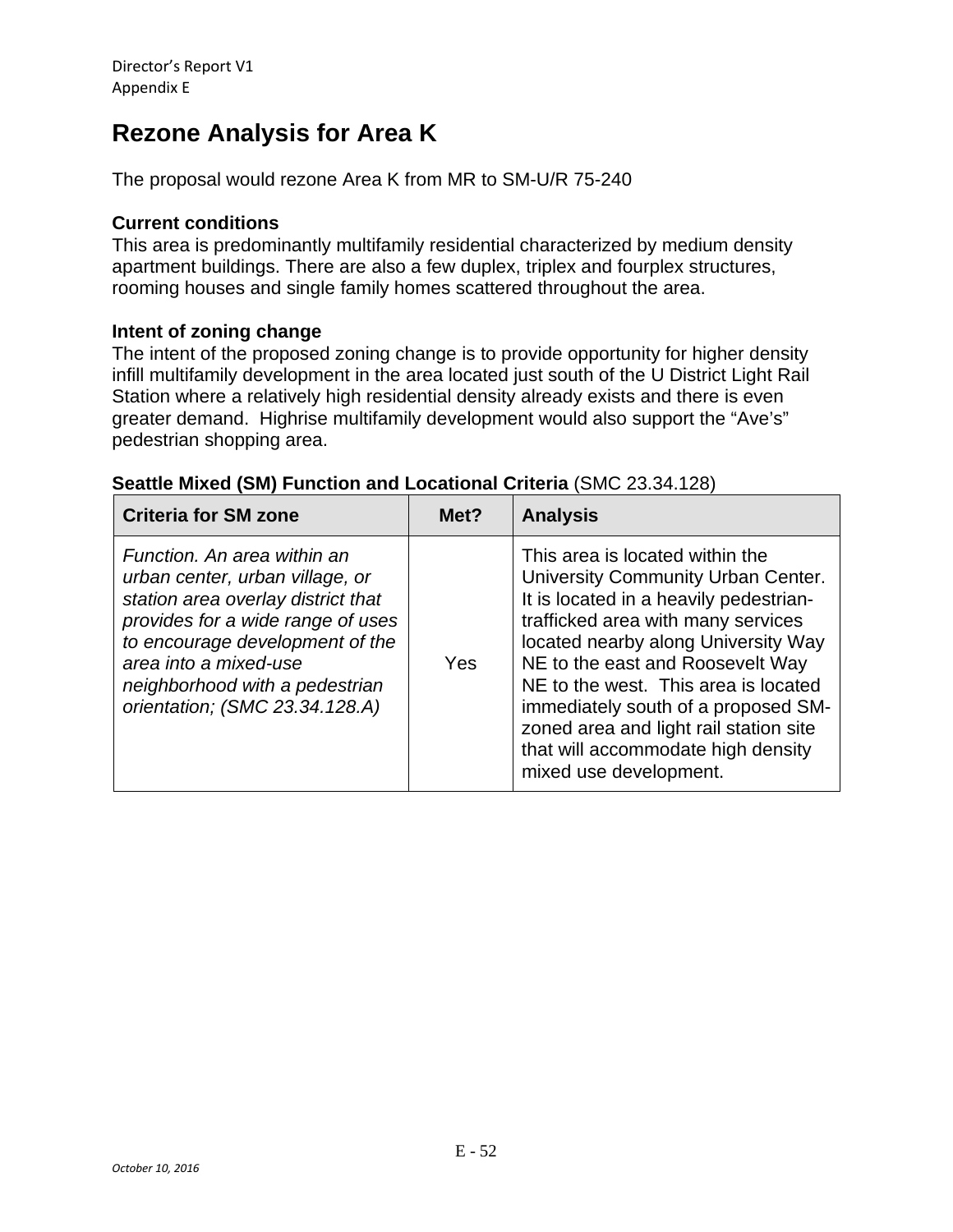| <b>Criteria for SM zone</b>                                                                                                                                                                                                                                                               | Met? | <b>Analysis</b>                                                                                                                                                                                                                                                                                                                                                                                                                                                                                                                                                                                                                                                                                                                                                                                                                                                                                                                                            |
|-------------------------------------------------------------------------------------------------------------------------------------------------------------------------------------------------------------------------------------------------------------------------------------------|------|------------------------------------------------------------------------------------------------------------------------------------------------------------------------------------------------------------------------------------------------------------------------------------------------------------------------------------------------------------------------------------------------------------------------------------------------------------------------------------------------------------------------------------------------------------------------------------------------------------------------------------------------------------------------------------------------------------------------------------------------------------------------------------------------------------------------------------------------------------------------------------------------------------------------------------------------------------|
| Transportation and Infrastructure<br>Capacity. An area that is well-<br>served by transit and vehicular<br>systems and where utility<br>infrastructure is adequate, or<br>where such systems and<br>infrastructure can be readily<br>expanded to accommodate<br>growth; (SMC 23.34.128.B) | Yes  | This area is well served by transit<br>and vehicular systems including the<br>numerous bus routes on Roosevelt<br>Way NE/11 <sup>th</sup> Ave NE, University Way<br>NE, NE Campus Parkway, NE 40 <sup>th</sup><br>St, and Eastlake Ave E. and<br>convenient access to I-5.<br>Additionally, this area is within<br>walking distance of the U District light<br>rail station site.<br>The U-District Urban Design DEIS,<br>April, 2014, does not identify any<br>significant unavoidable adverse<br>impacts to utilities. The DEIS<br>identifies a number of mitigating<br>measures to reduce the impact on<br>existing utility infrastructure including<br>incremental improvements to the<br>electric and water utilities, Green<br>Stormwater Infrastructure (GSI) to<br>better manage runoff, low water use<br>fixtures and conservation measures,<br>and installation of photovoltaic and<br>other technologies to reduce demand<br>on electric power. |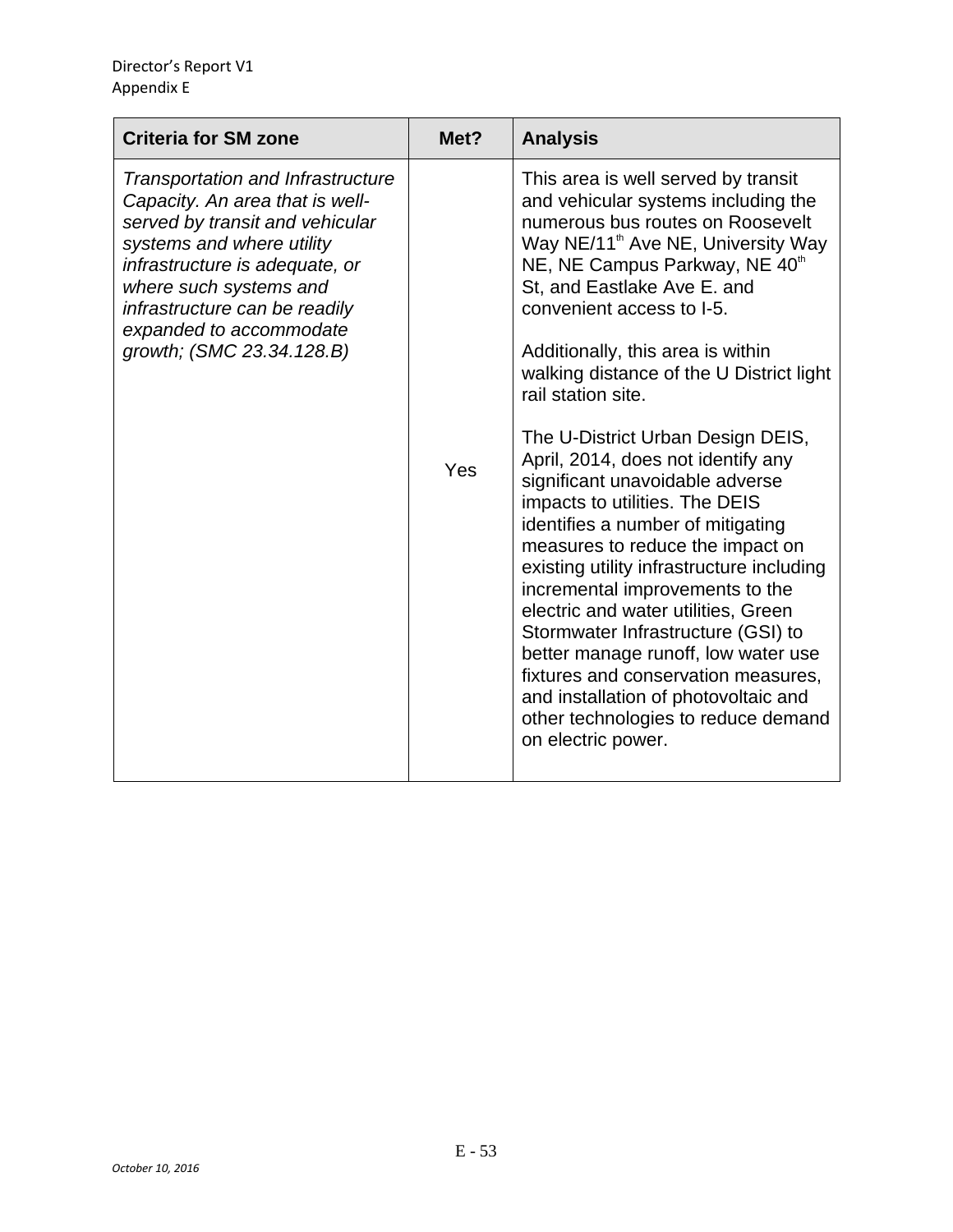| <b>Criteria for SM zone</b>                                                                                                                                                                                                                                                                                                                                                                                                                                                                                                                                                                                                        | Met? | <b>Analysis</b>                                                                                                                                                                                                                                                                                                                                                                                                                                                                                                                                                                     |
|------------------------------------------------------------------------------------------------------------------------------------------------------------------------------------------------------------------------------------------------------------------------------------------------------------------------------------------------------------------------------------------------------------------------------------------------------------------------------------------------------------------------------------------------------------------------------------------------------------------------------------|------|-------------------------------------------------------------------------------------------------------------------------------------------------------------------------------------------------------------------------------------------------------------------------------------------------------------------------------------------------------------------------------------------------------------------------------------------------------------------------------------------------------------------------------------------------------------------------------------|
| <b>Relationship to Surrounding</b><br>Activity. An area that either<br>provides a transition from or is<br>compatible with, an adjacent<br>neighborhood that is densely<br>developed or zoned for high<br>density mixed use; or an area<br>where a transition to higher<br>density mixed use is desired,<br>either within a larger area<br>characterized primarily by<br>commercial or industrial activity,<br>or within an area where<br>significant investment in public<br>transit infrastructure can<br>accommodate greater density<br>and adequate transition with<br>surrounding areas can be<br>provided; (SMC 23.34.128.C) | Yes  | This area is intended to transition to<br>higher density mixed used. This area<br>is located between the University<br>Way NE and Roosevelt Way NE<br>commercial business corridors, and<br>is a short walk from the major<br>employer, University of Washington.<br>It is just south of the light rail station<br>site and anticipated center of future<br>development within the University<br><b>Community Urban Center.</b><br>This area will serve as a transitional<br>zone between higher intensity<br>development to the north and the<br>UW West Campus area to the south. |
| Mix of Use. In general, the zone<br>is suitable for a wide range of<br>uses. However, an area within<br>the SM zone may be identified<br>for the purposes of encouraging<br>a primarily residential character.<br>Within these areas,<br>nonresidential uses shall<br>generally be of modest scale or<br>neighborhood-serving in<br>character; (SMC 23.34.128.D)                                                                                                                                                                                                                                                                   | Yes  | The SM-U/R designation is proposed<br>for this area. This area is north of the<br>West Campus area that contains<br>hundreds of housing units, mostly<br>occupied by UW students. This area<br>has been a focus of residential<br>development activity with modest<br>amounts of retail use at the ground<br>floor. The SM-U/R designation will<br>respond to the market demand for<br>primarily residential floor space in<br>this part of the neighborhood.                                                                                                                       |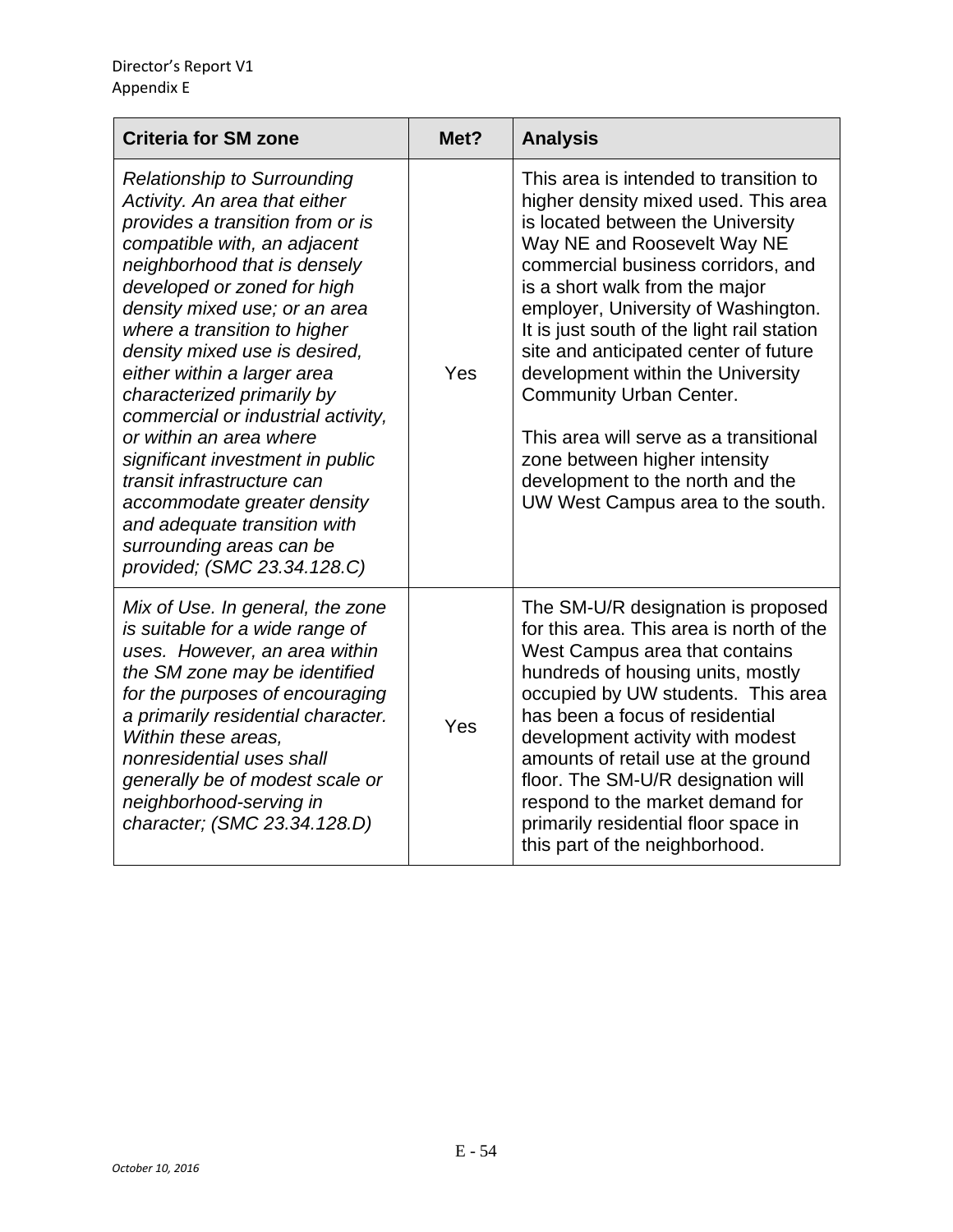| Height. Height limits of 40 feet,<br>55 feet, 65 feet, 75 feet, 85 feet,<br>125 feet, 160 feet, 240 feet, and<br>400 feet may be applied to land                                                                                                                                                                                                                                                                                                                                                                                                                                                                                                                                                                                                                                                                                                     | A height limit of 240 feet is proposed<br>for this area in order to support high<br>density mixed use development, and<br>is complementary with the SM zoning<br>on the north, east and west where<br>heights of up to 240 feet would be |
|------------------------------------------------------------------------------------------------------------------------------------------------------------------------------------------------------------------------------------------------------------------------------------------------------------------------------------------------------------------------------------------------------------------------------------------------------------------------------------------------------------------------------------------------------------------------------------------------------------------------------------------------------------------------------------------------------------------------------------------------------------------------------------------------------------------------------------------------------|------------------------------------------------------------------------------------------------------------------------------------------------------------------------------------------------------------------------------------------|
| zoned SM. Different heights may<br>be applied to different uses in<br>SM zones to more strongly<br>promote certain development<br>zoning.<br>types or particular uses within<br>the zone. A 40 or 55 foot height<br>shall be applied where it is<br>appropriate to limit the intensity<br>and scale of new development. A<br>65 foot, 75 foot or 85 foot height<br>shall apply where it is<br>Yes<br>appropriate to provide for a<br>uniform and pedestrian scale.<br>Generally, within urban centers<br>and light rail station areas, a 125<br>foot, 160 foot, 240 foot, or 400<br>foot height may be designated<br>for areas where high density,<br>mixed use development is<br>desirable or where development<br>at this height and intensity will<br>serve as transition from areas<br>where greater heights are<br>permitted. (SMC 23.34.128.E) | permitted per the recommended                                                                                                                                                                                                            |

**Conclusion**: OPCD determines that the SM-U/R zone is the most appropriate zone for this area based on the consistency of the functional criteria with the goals of the neighborhood plan to create a mixed use neighborhood with a pedestrian orientation that is served by light rail transit.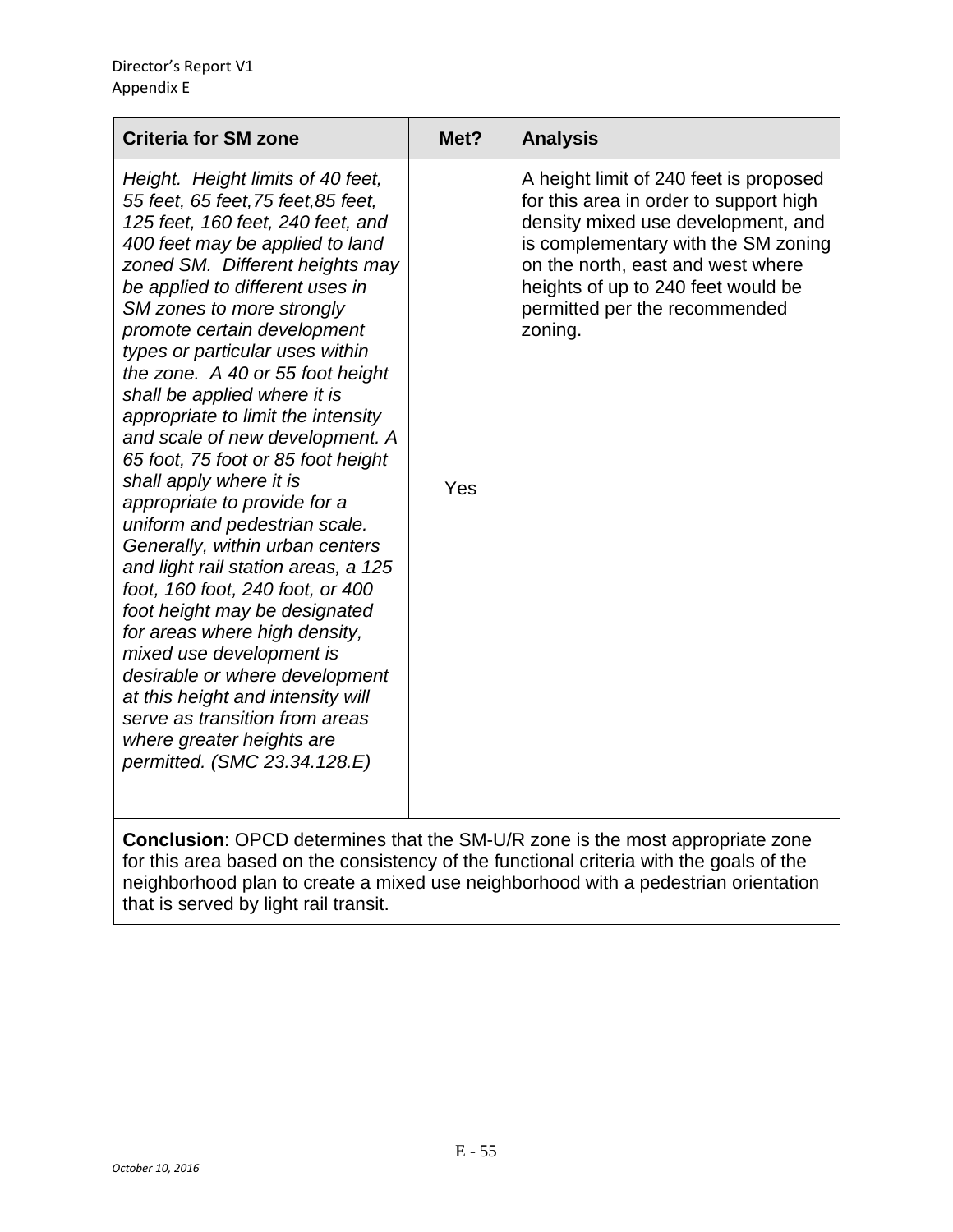# **Rezone Analysis for Area L**

The proposal would rezone Area L from NC3-65 and NC3P-65 to SM-U 75-240

## **Current conditions**

This area is currently a mixture of office, retail, apartment, religious institution and the University Bookstore surface parking lot.

## **Intent of zoning change**

The intent of the proposed zoning change is to allow for increased intensity of mixed use development adjacent to the University Way shopping district and to respond to large development sites along  $15<sup>th</sup>$  Ave NE with high density mixed use development.

| <b>Criteria for SM zone</b>                                                                                                                                                                                                                                               | Met? | <b>Analysis</b>                                                                                                                                                                                                                                                                                                                                                                                                                                                             |
|---------------------------------------------------------------------------------------------------------------------------------------------------------------------------------------------------------------------------------------------------------------------------|------|-----------------------------------------------------------------------------------------------------------------------------------------------------------------------------------------------------------------------------------------------------------------------------------------------------------------------------------------------------------------------------------------------------------------------------------------------------------------------------|
| Function. An area within an urban<br>center, urban village, or station<br>area overlay district that provides<br>for a wide range of uses to<br>encourage development of the<br>area into a mixed-use<br>neighborhood with a pedestrian<br>orientation; (SMC 23.34.128.A) | Yes  | This area is located within the<br>University Community Urban Center.<br>There are a wide range of uses within<br>this area and blocks surrounding it.<br>NE 43 <sup>rd</sup> St, which bisects this area, is<br>designated for green street<br>improvements and the alley<br>immediately to the west is designated<br>for alley activation which consists of<br>physical improvements and<br>programming to make the alley a<br>lively pedestrian-oriented<br>environment. |

## **Seattle Mixed (SM) Function and Locational Criteria** (SMC 23.34.128)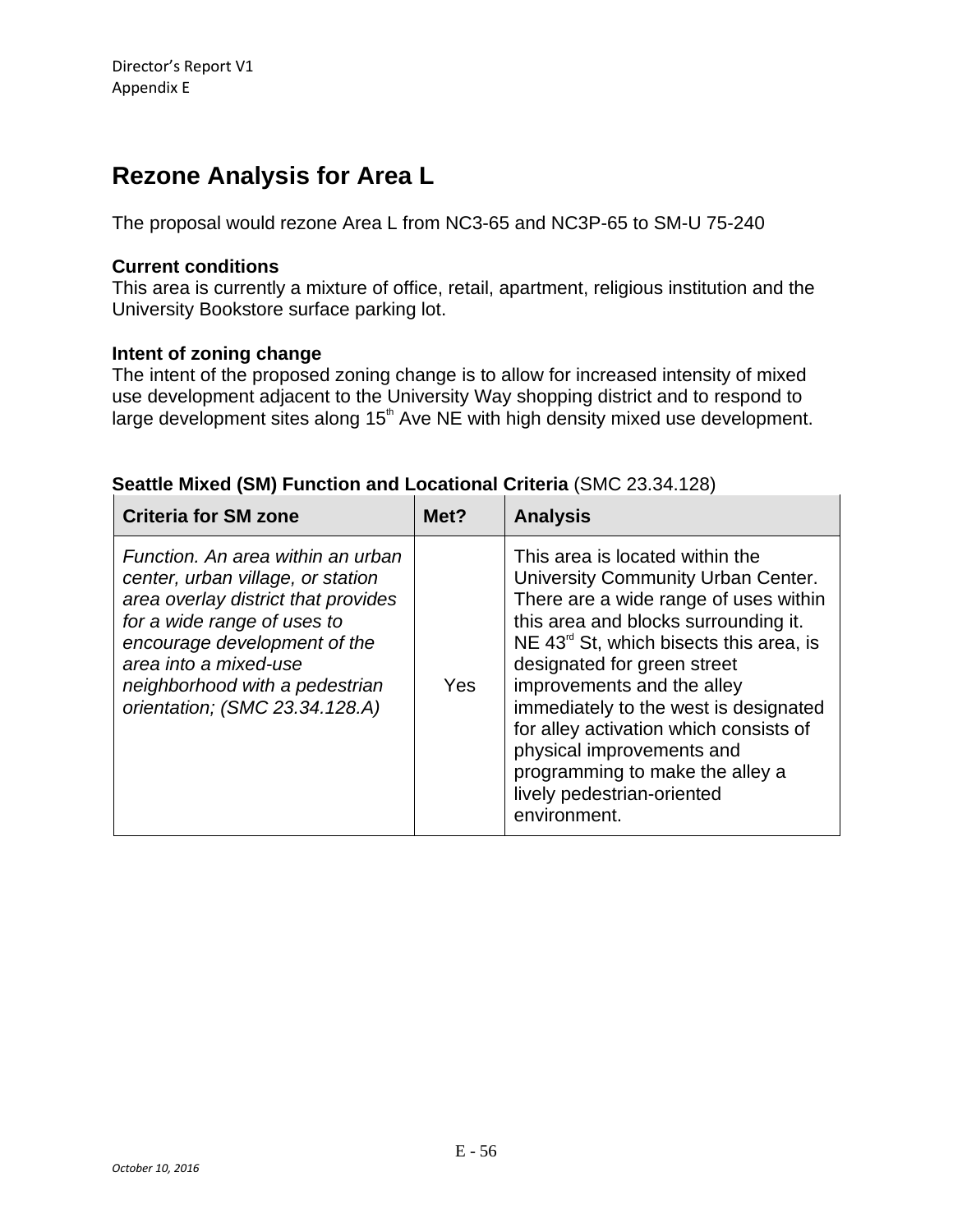| <b>Criteria for SM zone</b>                                                                                                                                                                                                                                                               | Met? | <b>Analysis</b>                                                                                                                                                                                                                                                                                                                                                                                                                                                                                                                                                                                                                                                                                                                                                                                                                                                                |
|-------------------------------------------------------------------------------------------------------------------------------------------------------------------------------------------------------------------------------------------------------------------------------------------|------|--------------------------------------------------------------------------------------------------------------------------------------------------------------------------------------------------------------------------------------------------------------------------------------------------------------------------------------------------------------------------------------------------------------------------------------------------------------------------------------------------------------------------------------------------------------------------------------------------------------------------------------------------------------------------------------------------------------------------------------------------------------------------------------------------------------------------------------------------------------------------------|
| Transportation and Infrastructure<br>Capacity. An area that is well-<br>served by transit and vehicular<br>systems and where utility<br>infrastructure is adequate, or<br>where such systems and<br>infrastructure can be readily<br>expanded to accommodate<br>growth; (SMC 23.34.128.B) | Yes  | This rezone is not anticipated to result<br>in exceeding service capacities. This<br>area is well-served by transit, has<br>convenient access to I-5, and will<br>have light rail service in the near<br>future resulting in a significant<br>expansion of existing transportation<br>infrastructure.<br>The U-District Urban Design DEIS,<br>April, 2014, does not identify any<br>significant unavoidable adverse<br>impacts to utilities. The DEIS<br>identifies a number of mitigating<br>measures to reduce the impact on<br>existing utility infrastructure including<br>incremental improvements to the<br>electric and water utilities, Green<br>Stormwater Infrastructure (GSI) to<br>better manage runoff, low water use<br>fixtures and conservation measures,<br>and installation of photovoltaic and<br>other technologies to reduce demand<br>on electric power. |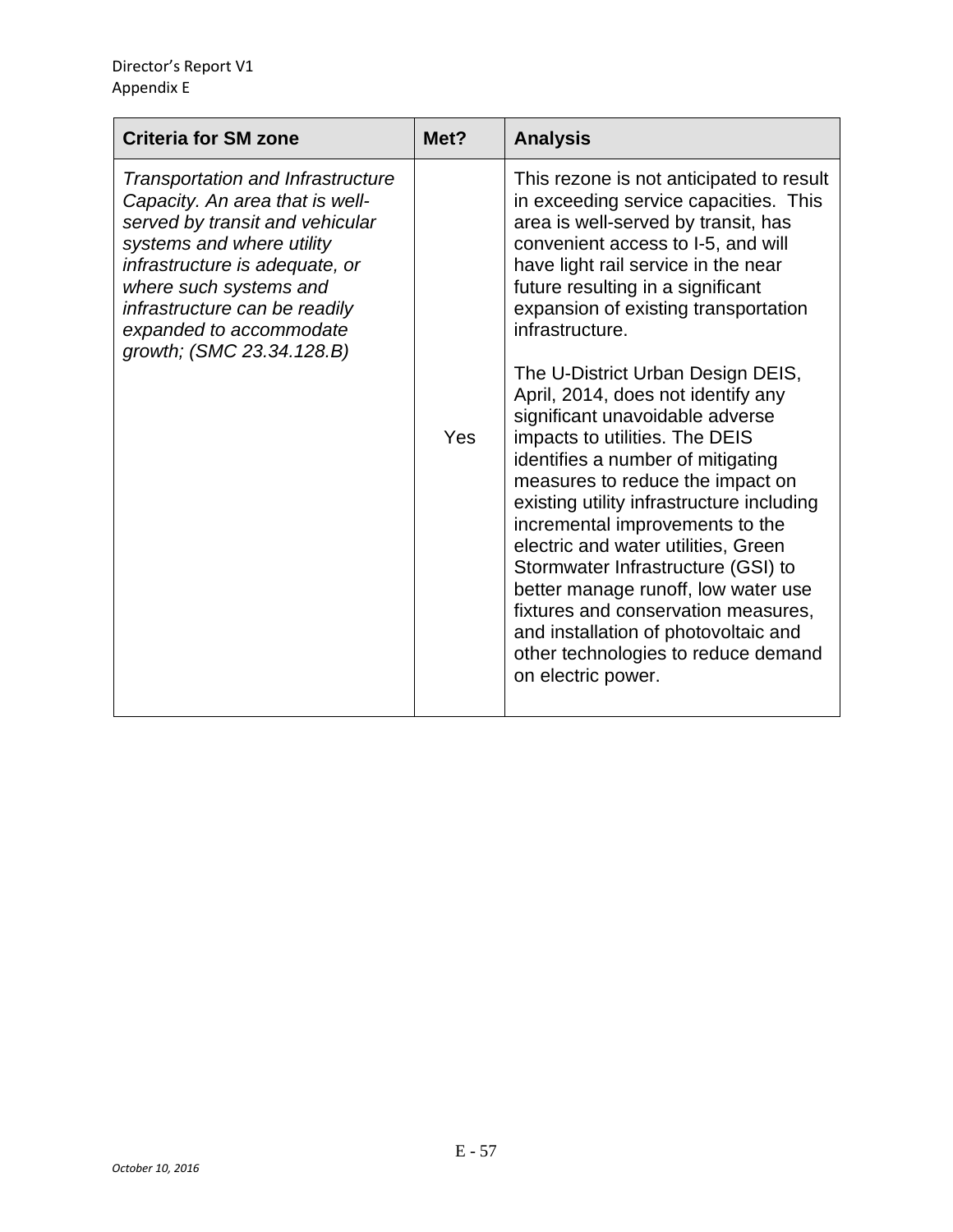| <b>Criteria for SM zone</b>                                                                                                                                                                                                                                                                                                                                                                                                                                                                                                                                                                                              | Met? | <b>Analysis</b>                                                                                                                                                                                                                                                                                                                                                                                                                                                                                |
|--------------------------------------------------------------------------------------------------------------------------------------------------------------------------------------------------------------------------------------------------------------------------------------------------------------------------------------------------------------------------------------------------------------------------------------------------------------------------------------------------------------------------------------------------------------------------------------------------------------------------|------|------------------------------------------------------------------------------------------------------------------------------------------------------------------------------------------------------------------------------------------------------------------------------------------------------------------------------------------------------------------------------------------------------------------------------------------------------------------------------------------------|
| <b>Relationship to Surrounding</b><br>Activity. An area that provides a<br>transition from or is compatible<br>with, an adjacent neighborhood<br>that is densely developed or<br>zoned for high density mixed use;<br>or an area where a transition to<br>higher density mixed use is<br>desired, either within a larger area<br>characterized primarily by<br>commercial or industrial activity,<br>or within an area where significant<br>investment in public transit<br>infrastructure can accommodate<br>greater density and adequate<br>transition with surrounding areas<br>can be provided; (SMC<br>23.34.128.C) | Yes  | The proposed zoning is compatible<br>with the plans for improvements to the<br>northwest corner of the UW Campus,<br>immediately to the east and the<br>University Way NE shopping district to<br>the west. This area is within two<br>blocks of the light rail station site and<br>can accommodate greater density<br>and adequate transition with<br>surrounding areas can be provided<br>via upper level floor setbacks, tower<br>separation standards, ground level<br>oriented uses, etc. |
| Mix of Use. In general, the zone is<br>suitable for a wide range of uses.<br>However, an area within the SM<br>zone may be identified for the<br>purposes of encouraging a<br>primarily residential character.<br>Within these areas, nonresidential<br>uses shall generally be of modest<br>scale or neighborhood-serving in<br>character; (SMC 23.34.128.D)                                                                                                                                                                                                                                                            | N/A  | The SM/R designation is not<br>proposed for this area to allow for<br>greatest flexibility in accommodating a<br>wide mix of residential and non-<br>residential uses.                                                                                                                                                                                                                                                                                                                         |